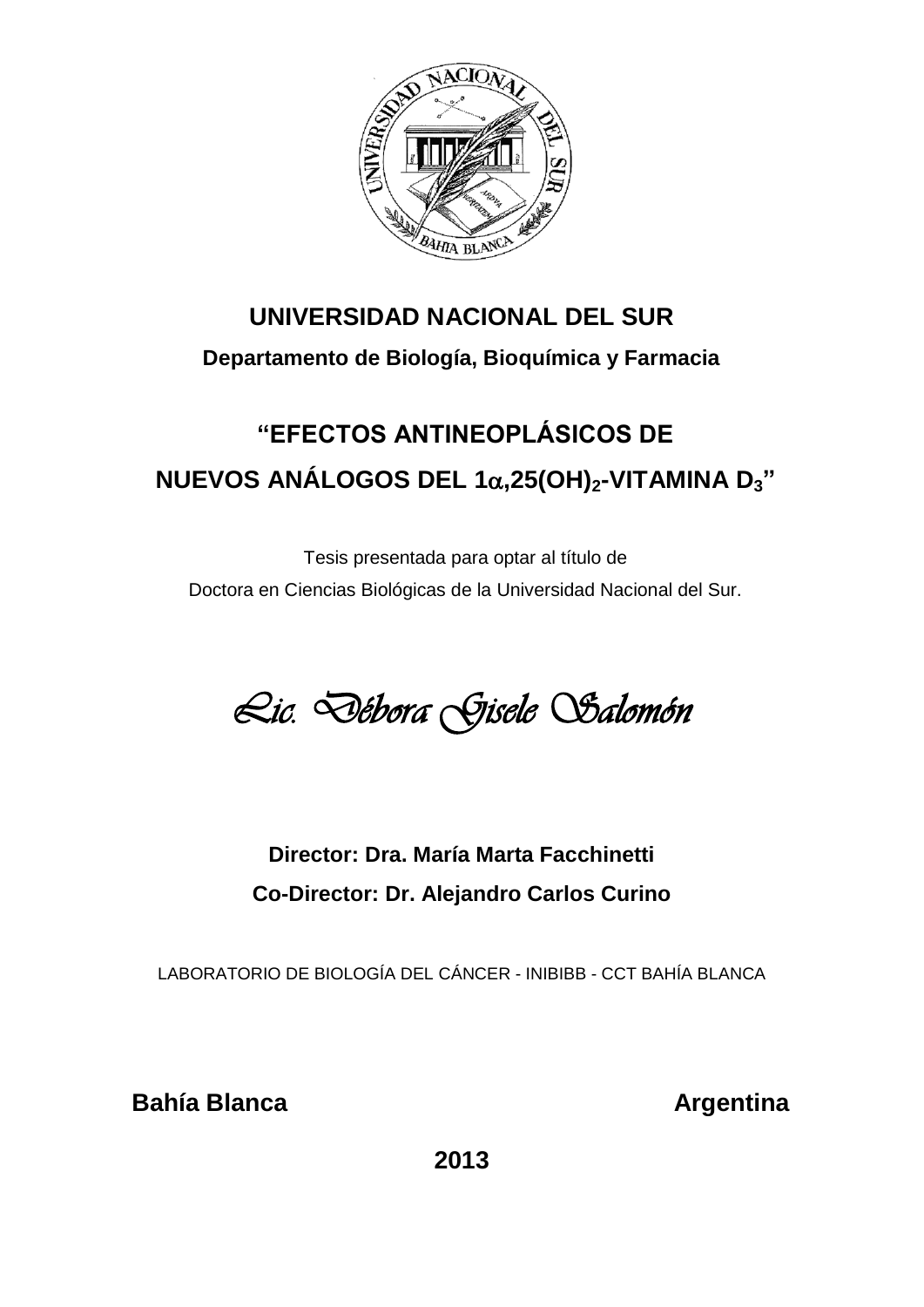## **RESUMEN**

A pesar de los grandes avances logrados en el tratamiento de las enfermedades oncológicas, la sobrevida de los pacientes se ha alargado mínimamente en algunos tipos de cáncer. Por ello resulta fundamental profundizar la búsqueda de terapias novedosas evaluando nuevos compuestos. El 1α,25(OH)<sub>2</sub>-vitamina D<sub>3</sub> o calcitriol tiene efectos antitumorales en varios tipos de cáncer y algunos ensayos clínicos realizados han dado resultados alentadores, aunque en la mayoría de los casos se ha observado hipercalcemia, lo que dificulta la administración de la dosis necesaria para inducir una respuesta antitumoral. Por ello se han sintetizado análogos con el objeto de hallar algunos que conserven o incrementen los efectos antitumorales pero carezcan de la actividad calcémica. En este sentido, análogos de la vitamina  $D_3$  que poseen un grupo fosfonato en su cadena lateral y los derivados de la vitamina  $D_2$  han mostrado tener baja actividad calcémica, y los llamados tipo gemini han mostrado poseer una potente actividad antitumoral. Es por ello que en colaboración con dos grupos de investigación de Química Orgánica, hemos diseñado y sintetizado análogos de la vitamina D con estas características. En este trabajo de tesis nos propusimos evaluar la actividad calcemiante y antitumoral de tres de los análogos sintetizados. Se demostró que dos de ellos (C10 y UVB1) no poseen efectos hipercalcemiantes, mientras que el tercero (UVB2) genera hipercalcemia. Se comprobó que los dos primeros análogos poseen efectos sobre la viabilidad celular de varias líneas celulares tumorales diferentes, indicando su potencial utilidad como agentes terapéuticos. El C10 demostró ejercer los efectos anti-proliferativos más potentes y se eligió para seguir evaluando con mayor profundidad. El análisis de los mecanismos subyacentes a la actividad antitumoral demostró que el aumento en los niveles del inhibidor del ciclo celular p27 es un evento común en todos los tipos celulares estudiados. Además, se demostró que el C10 induce arresto del ciclo celular en la línea de glioma T98G, aumentando los niveles de expresión de p21 y disminuyendo los de Ciclina D1. También se identificaron algunas vías implicadas en la acción del C10. Posteriormente, se realizaron ensayos *in vivo* en modelos animales de cáncer. La administración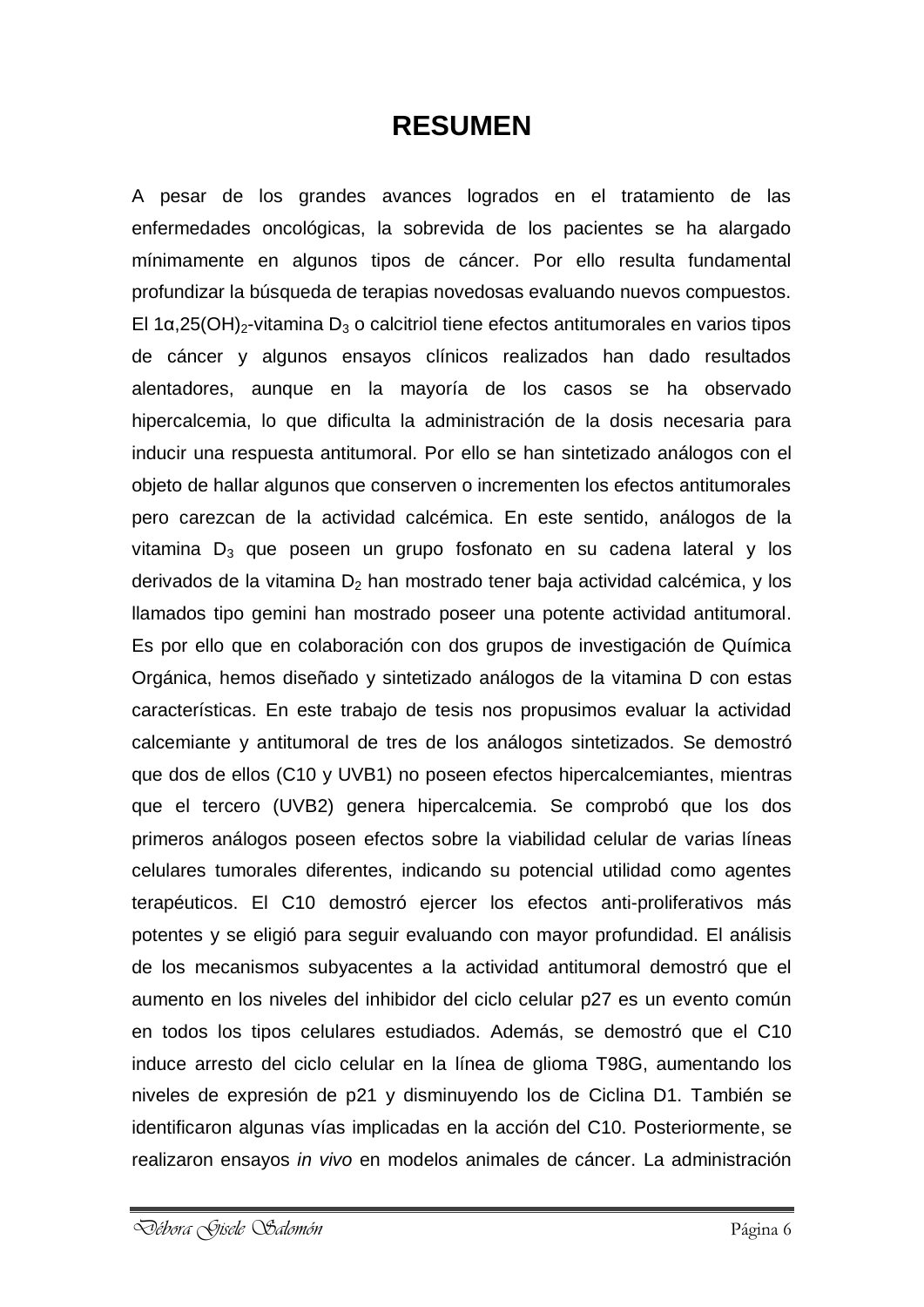del C10 a un modelo animal de glioma mostró tener efectos *in vivo* disminuyendo la carga tumoral. Un ensayo similar realizado en un modelo de cáncer mamario demostró efectos inhibitorios del C10 en el proceso de metástasis. En dos modelos animales de carcinoma celular escamoso, en cambio, no se observaron efectos antitumorales. Los resultados obtenidos en esta tesis aportan evidencia que indica que este nuevo análogo podría ser, solo o en combinación con otros tratamientos, un posible agente terapéutico contra el cáncer. El calcitriol y sus análogos usualmente requieren del receptor de vitamina D (VDR) para ejercer su accion antitumoral. Teniendo en cuenta los resultados obtenidos para el C10 en gliomas y sabiendo que, hasta el momento, no se ha reportado la expresión de VDR en éstos, nos propusimos también estudiar la expresión y el rol de este receptor en gliomas humanos. Encontramos principalmente que la expresión de VDR se correlaciona con una sobrevida global más larga de los pacientes de glioblastoma multiforme. Modulando genética y farmacológicamente al VDR en una línea celular de glioma humano demostramos que este receptor se encuentra implicado en la viabilidad y la migración celular y que es necesario para los efectos del calcitriol sobre la migración celular. Estos resultados indican que el estudio de la expresión de VDR en biopsias de gliomas constituye un importante requisito para la potencial utilización del calcitriol y/o sus análogos en el tratamiento de esta entidad tumoral.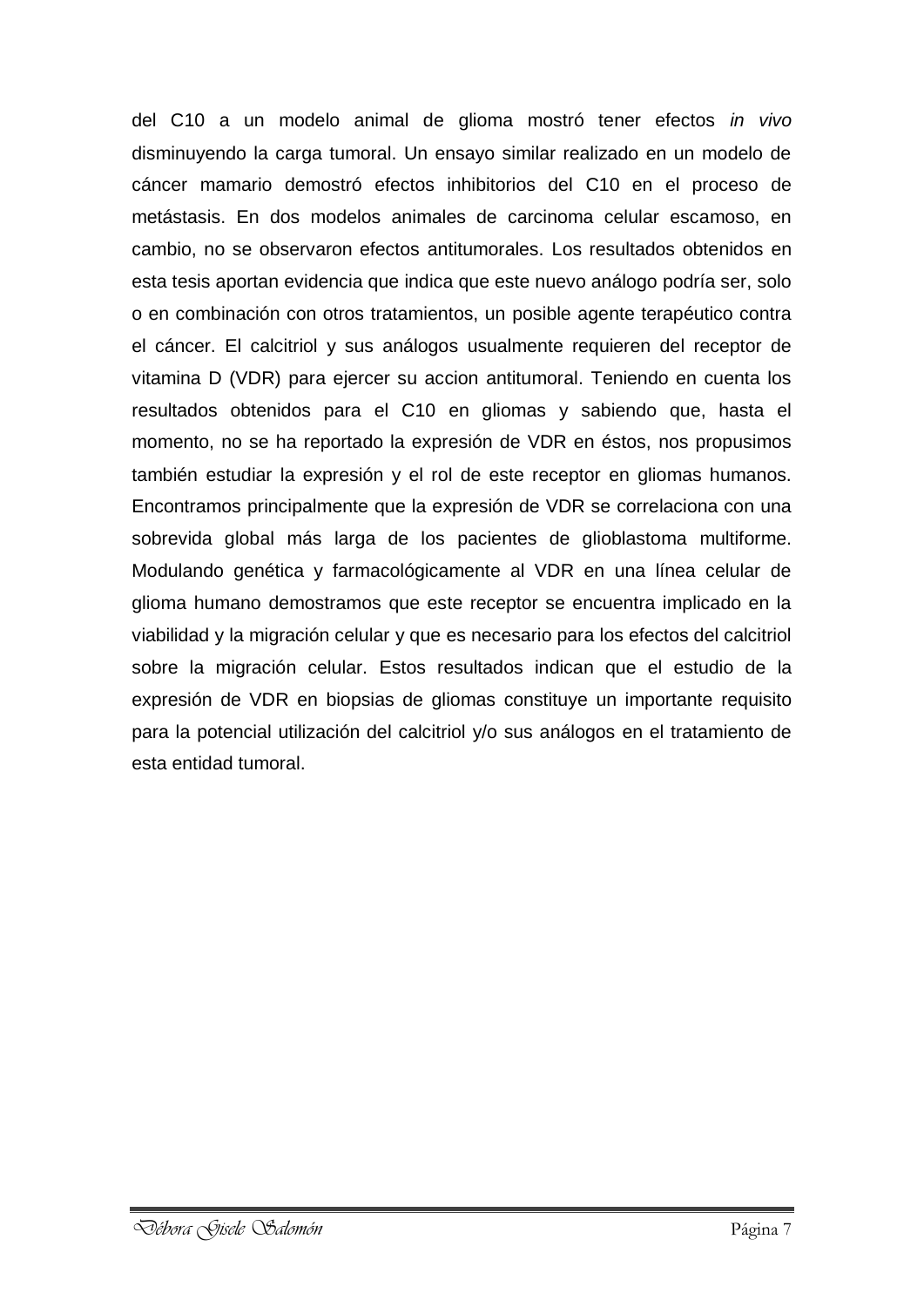## **ABSTRACT**

Despite major advances in the treatment of oncological diseases, patient survival has only improved minimally for some types of cancer. It is therefore vital to search new therapies by evaluating novel compounds. The 1α,25(OH)<sub>2</sub> vitamin  $D_3$  or calcitriol has antitumor effects in several types of cancer and some clinical trials have yielded encouraging results, although in most cases side effects such as hypercalcemia have been observed. These side effects preclude the administration of the dose required to induce an antitumor response. For this reason, new analogs are being synthesized with the object of finding those that maintain or increase the antitumor effects but lack calcemic activity. In this regard, analogs of vitamin  $D_3$  that possess a phosphonate group in its side chain and analogs derived from vitamin  $D_2$  have shown to display low calcemic activity, and the Gemini family analogues have been shown to display potent antitumor activity. That is why, in collaboration with two research groups of Organic Chemistry, we have designed and synthesized analogues of vitamin D with these features. In this thesis work we assessed the calcemic and the antitumor activity of three of the analogues synthesized. Of the three analogues studied, two showed no hypercalcemic effects (C10 and UVB1) while the third (UVB2) induced an important hypercalcemia. The two non-calcemic analogues evidenced effects on cell viability in various cancer cell lines, indicating their potential utility as therapeutic agents. The C10 is the one that proved to display the most potent antiproliferative effects on cell lines and it was chosen to perform additional studies. The analysis of the mechanisms underlying the antitumor activity of C10 showed that the increase in the levels of the cell cycle inhibitor p27 is a common event in all cell types studied. In addition, this compound induces cell cycle arrest in the glioma cell line T98G, increasing the levels of expression of p21 and decreasing Cyclin D1. *In vivo* assays using animal models of cancer were further performed. The administration of C10 to an animal model of glioma evidenced a decrease in the tumor load. A similar experiment carried out in an animal model of breast cancer showed that C10 exerted inhibitory effects of the metastasic process. In two models of squamous cell carcinoma, in contrast, no antitumor effects were observed for C10. The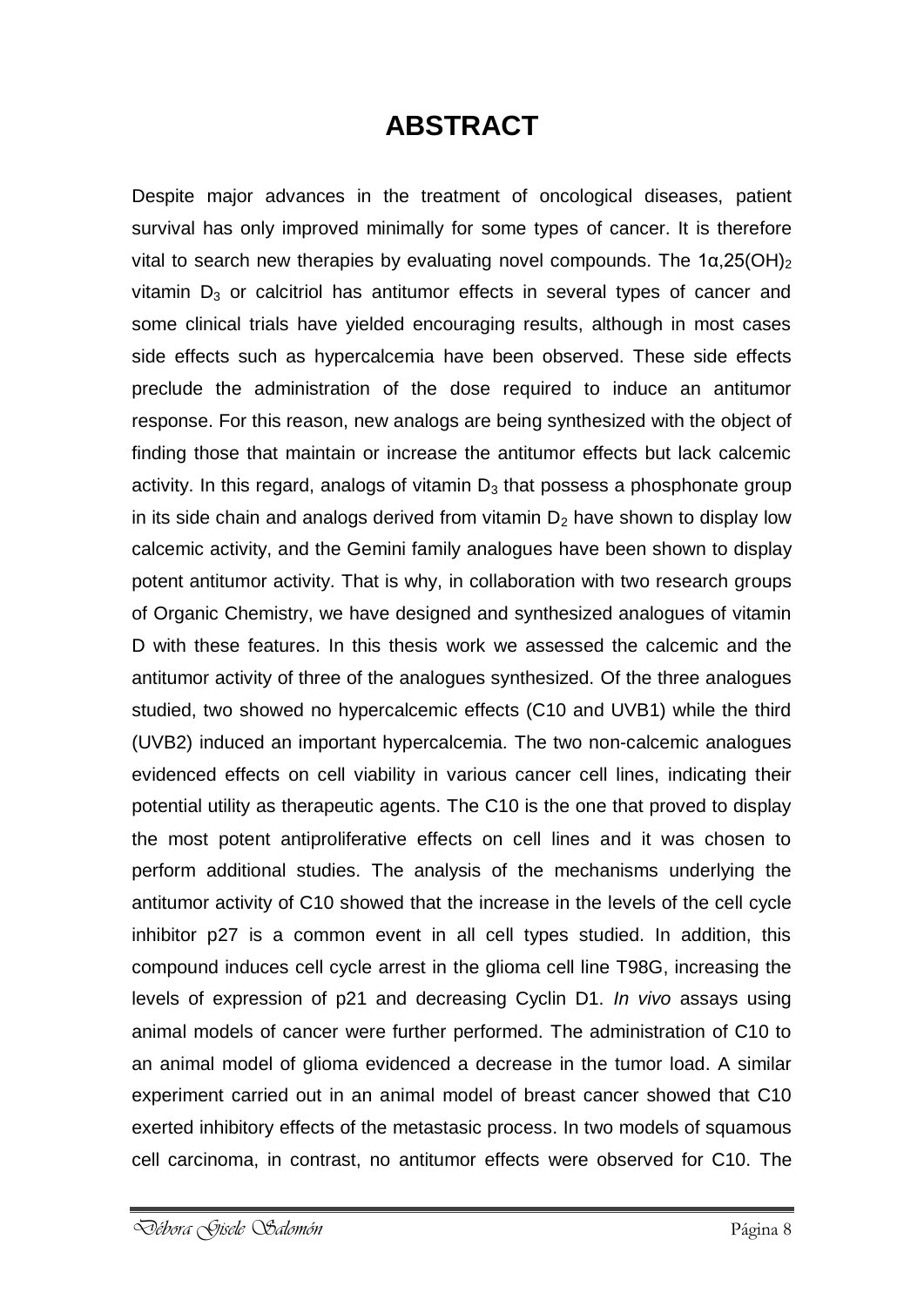results obtained provide evidence that indicates that this new analog could be, alone or in combination with other treatments, a therapeutic agent against cancer. Calcitriol and its analogs exert their antitumor effect mainly through vitamin D receptor (VDR) action. Taking into account the interesting results obtained for C10 in gliomas and knowing that so far there have been no reported studies that describe the expression of VDR in gliomas, we proposed to investigate the expression of this receptor in human gliomas. We found that the expression of VDR correlates with a longer overall survival time of glioblastoma multiforme patients. By modulating genetically and pharmacologically VDR in a glioma cell line we showed that the receptor is involved in the cellular survival and migration processes and that is necessary for calcitriol-mediated inhibition of cell migration. The results obtained in human gliomas provide evidence that indicates that the study of the expression of VDR is an important requisite for the utilization of  $1\alpha,25(OH)_{2}$ -vitamin D<sub>3</sub> or its analogues in the treatment of gliomas.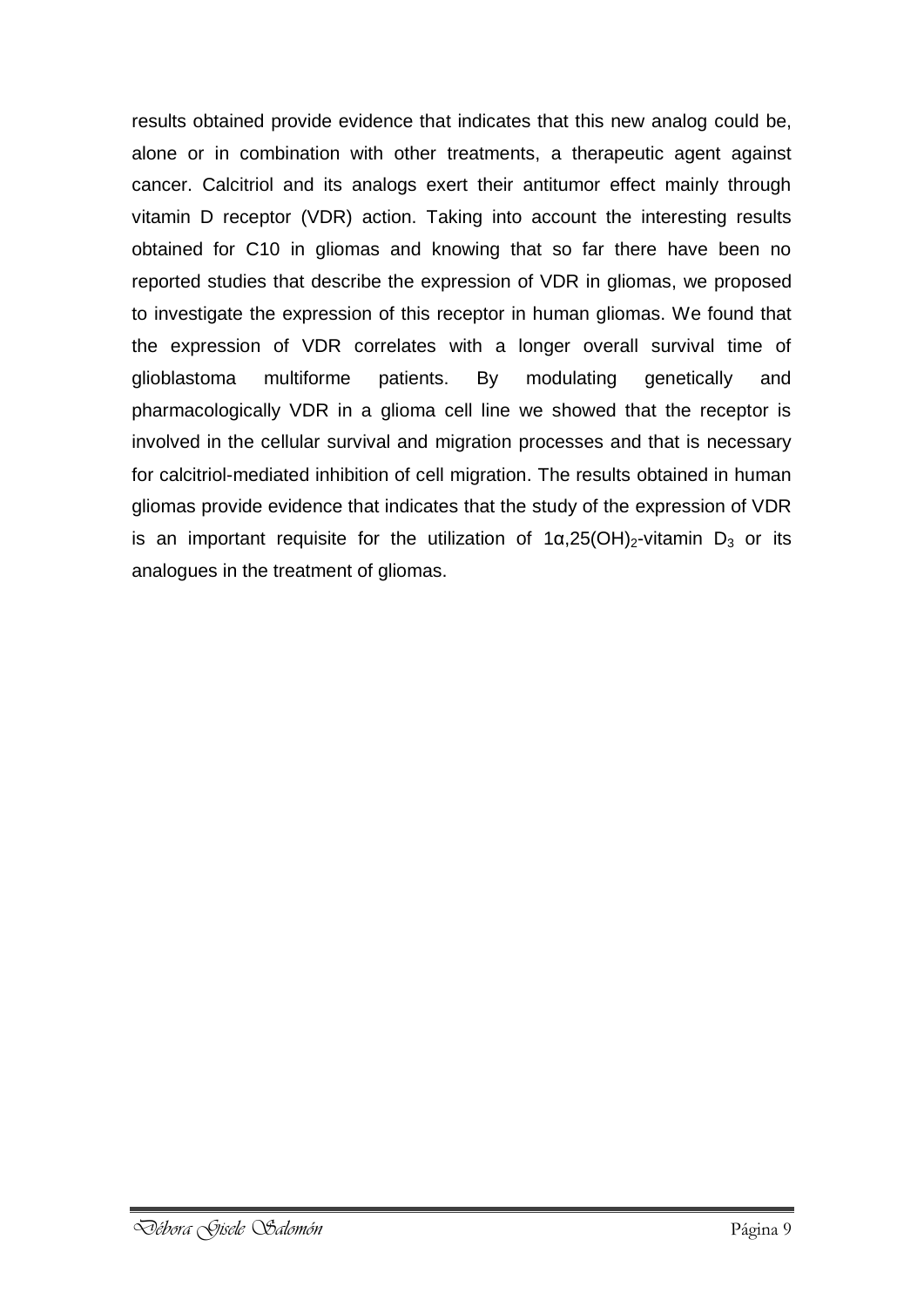## **BIBLIOGRAFÍA**

Abe E., Miyaura C., Sakagami H., Takeda M., Konno K., Yamazaki T., Yoshiki S., Suda T. (1981). Differentiation of mouse myeloid leukemia cells induced by 1 α, 25-dihydroxyvitamin D3. *Proceedings of the National Academy of Sciences*. 78:4990–4994.

Adams J.S., Hewison M. (2008). Unexpected actions of vitamin D: new perspectives on the regulation of innate and adaptive immunity. *Nature Clinical Practice Endocrinology & Metabolism*. 4:80–90.

Allavena P., Garlanda C., Borrello M.G., Sica A., Mantovani A. (2008). Pathways connecting inflammation and cancer. *Current Opinion in Genetics & Development.* 18:3–10.

Amir E., Simmons C.E., Freedman O.C., Dranitsaris G., Cole D.E., Vieth R., Ooi W.S., Clemons M. (2010). A phase 2 trial exploring the effects of high-dose (10,000 IU/day) vitamin D(3) in breast cancer patients with bone metastases. *Cancer.* 116(2):284-291.

Anderson M.G., Nakane M., Ruan X., Kroeger P.E., Wu-Wong J.R. (2006). Expression of VDR and CYP24A1 mRNA in human tumors. *Cancer Chemotherapy and Pharmacology.* 57: 234-240.

Anisimov V.N., Ukraintseva S.V., Yashin A.I. (2005). Cancer in rodents: does it tell us about cancer in humans?. *Nature Reviews Cancer*. 5(10):807-819.

Attia S., Eickhoff J., Wilding G., McNeel D., Blank J., Ahuja H., Jumonville A., Eastman M., Shevrin D., Glode M., Alberti D., Staab M.J., Horvath D., Straus J., Marnocha R., Liu G. (2008). Randomized, double-blinded phase II evaluation of docetaxel with or without doxercalciferol in patients with metastatic, androgenindependent prostate cancer. *Clinical Cancer Research*. 2008 Apr 15;14(8):2437-2443.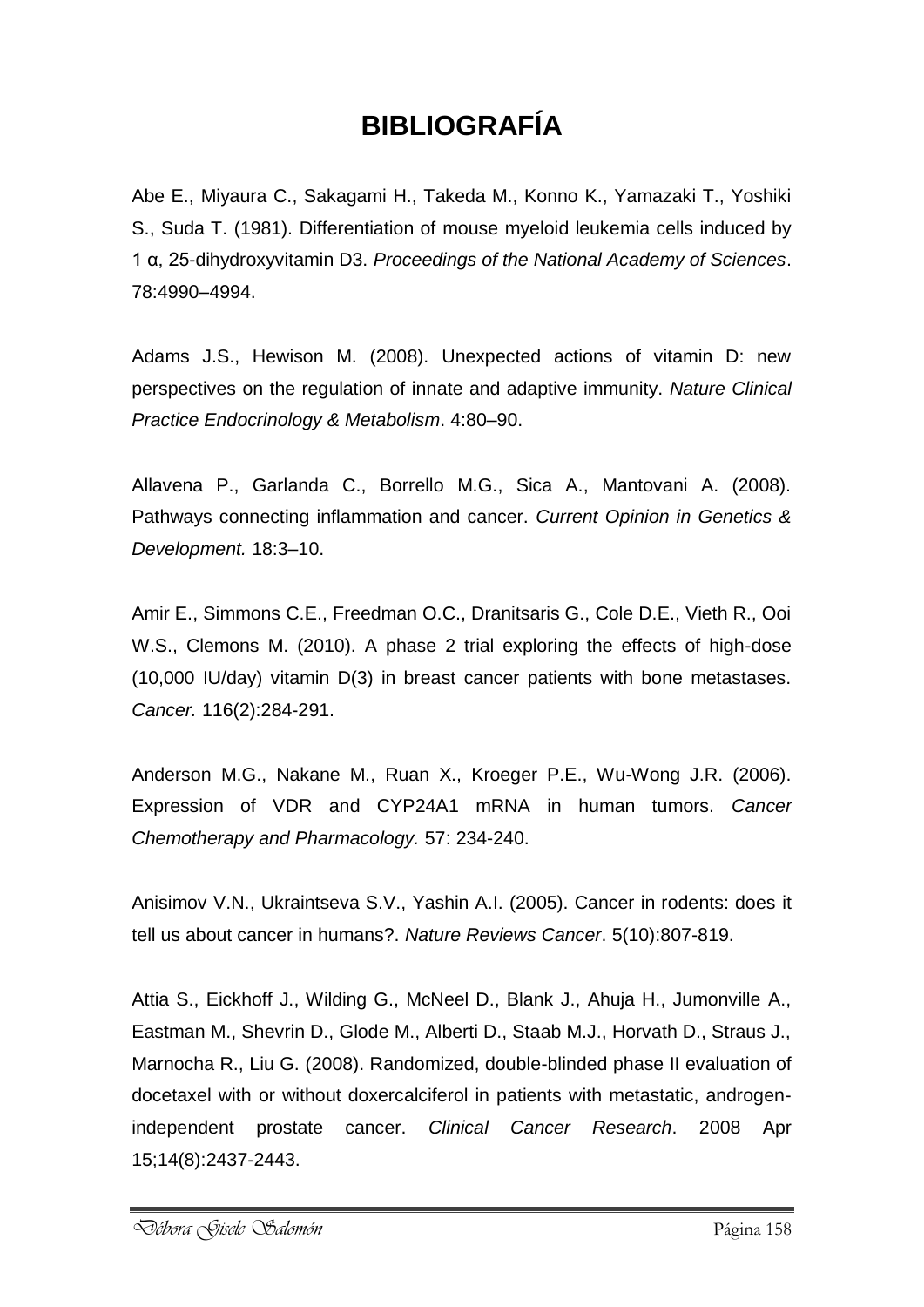Bao B.Y., Yao J., Lee Y.F. (2006). 1α, 25-dihydroxyvitamin D3 suppresses interleukin-8-mediated prostate cancer cell angiogenesis. *Carcinogenesis*. 9:1883-1893.

Baudet C., Chevalier G., Naveilhan P., Binderup L., Brachet P., Wion D. (1996). Cytotoxic effects of 1α, 25-dihydroxyvitamin D3 and synthetic vitamin D3 analogues on a glioma cell line .*Cancer Letters*. 100(1-2): 10-13.

Beckman M.J., Tadikonda P., Werner E., Prahl J., Yamada S., DeLuca H.F. (1996). Human 25-hydroxyvitamin D3-24-hydroxylase, a multicatalytic enzyme. *Biochemistry.* 35(25):8465-8472.

Beer T.M., Myrthue A. (2004). Calcitriol in cancer treatment: From the lab to the clinic. *Molecular Cancer Therapeutics*. 3:373-381.

Bektas M., Orfanos C.E., Geilen C.C. (2000). Different vitamin D analogues induce sphingomyelin hydrolysis and apoptosis in the human keratinocyte cell line HaCaT. *Cellular and Molecular Biology*. 46:111–119.

Ben-Shoshan M., Amir S., Dang D.T., Dang L.H., Weisman Y., Mabjeesh N.J. (2007). 1α,25-Dihydroxyvitamin D3 (calcitriol) inhibits hypoxia-inducible factor- /vascular endothelial growth factorpathway in human cancer cells. *Molecular Cancer Theraphy.* 6:1433–1439.

Berger U., McClelland R.A., Wilson P., Greene G.L., Haussler M.R., Pike J.V., Colston K., Easton D., Coombes R.C. (1991). Immunocytochemical Determination of Estrogen Receptor, Progesterone Receptor, and 1,25- Dihydroxyvitamin  $D_3$  Receptor in Breast Cancer and Relationship to Prognosis. *Cancer Research*. 51:239-244.

Bernardi R.J., Johnson C.S., Modzelewski R.A., Trump D.L. (2002). Antiproliferative effects of 1α, 25-dihydroxyvitamin D3 and vitamin D analogs on tumor-derived endothelial cells. *Endocrinology*. 143:2508–2514.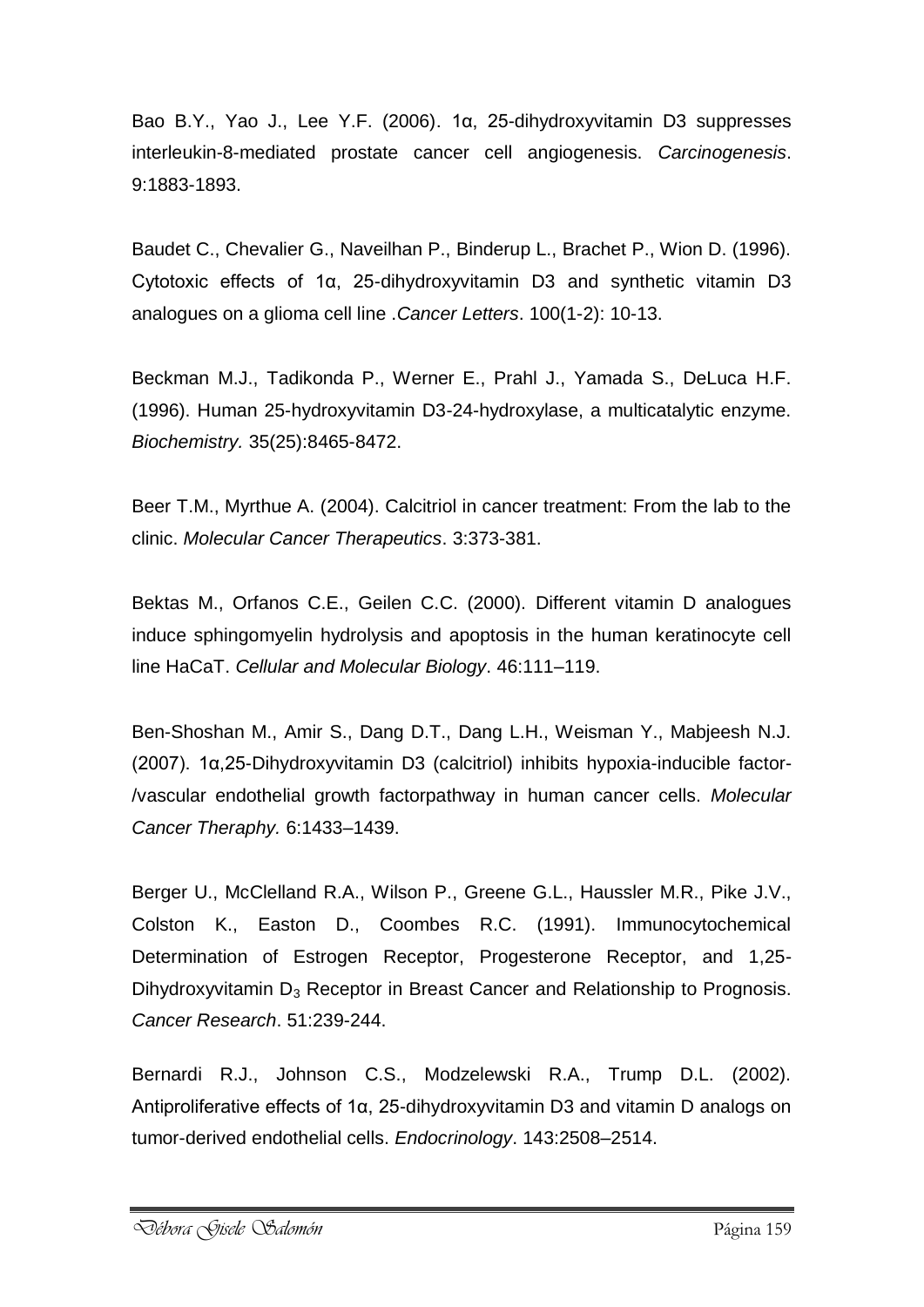Bernardi R.J., Trump D.L., Yu W.D., McGuire T.F., Hershberger P.A., Johnson C.S. (2001). Combination of 1α, 25-dihydroxyvitamin D3 with dexamethasone enhances cell cycle arrest and apoptosis: role of nuclear receptor cross-talk and Erk/Akt signaling. *Clinical Cancer Research*. 7:4164–4173.

Bikle D.D., Gee E., Halloran B., Kowalski M.A., Ryzen E., Haddad J.G. (1986). Assessment of free fraction of 25-hydroxyvitamin D in serum and its regulation by albumin and the vitamin D binding protein. *Journal of Clinical Endocrinology and Metabolsm.* 63(4): 954-959.

Blutt S.E., McDonnell T.J., Polek T.C.,Weigel N.L. (2000). Calcitriol-induced apoptosis in LNCaP cells isblocked by overexpression of Bcl-2. *Endocrinology.* 141:10–17.

Bouillon R., Eelen G., Verlinden L., Mathieu C., Carmeliet G., Verstuyf A. (2006). Vitamin D and Cancer. *Journal of Steroid Biochemistry and Molecular Biology*. 102:156-162.

Bourdeau A., Atmani F., Grosse B. and Lieberherr M. (1990). Rapid effects of 1,25-dihidroxy Vitamin D3 and extracellular Ca2+ on phospholipid metabolism in dispersed porcine parathyroid cells. *Endocrinology*. 127:2738-2743.

Boyan B.D., Schwartz Z. (2004). Rapid vitamin D-dependient PKC signaling shares features with estrogen-dependient PKC signaling in cartilage and bone. *Steroids*. 69(8-9):591-597.

Boyan B.D., Sylvia V.L., McKinney N., Schwartz Z. (2003). Membrane actions of vitamin D metabolites 1alpha,  $25(OH)_{2}D_{3}$  and  $24R$ ,  $25(OH)_{2}D_{3}$  are retained in growth plate cartilage cells from vitamin D receptor knockout mice. Journal of Cell Biochemistry. 15;90(6):1207-1223.

Bringhurst F.R., Demay M.B., Krane S.M., Kronenberg H.M. (2006). "Bone and Mineral Metabolism in Health and Disease"; Chapter 23 of "Harrison's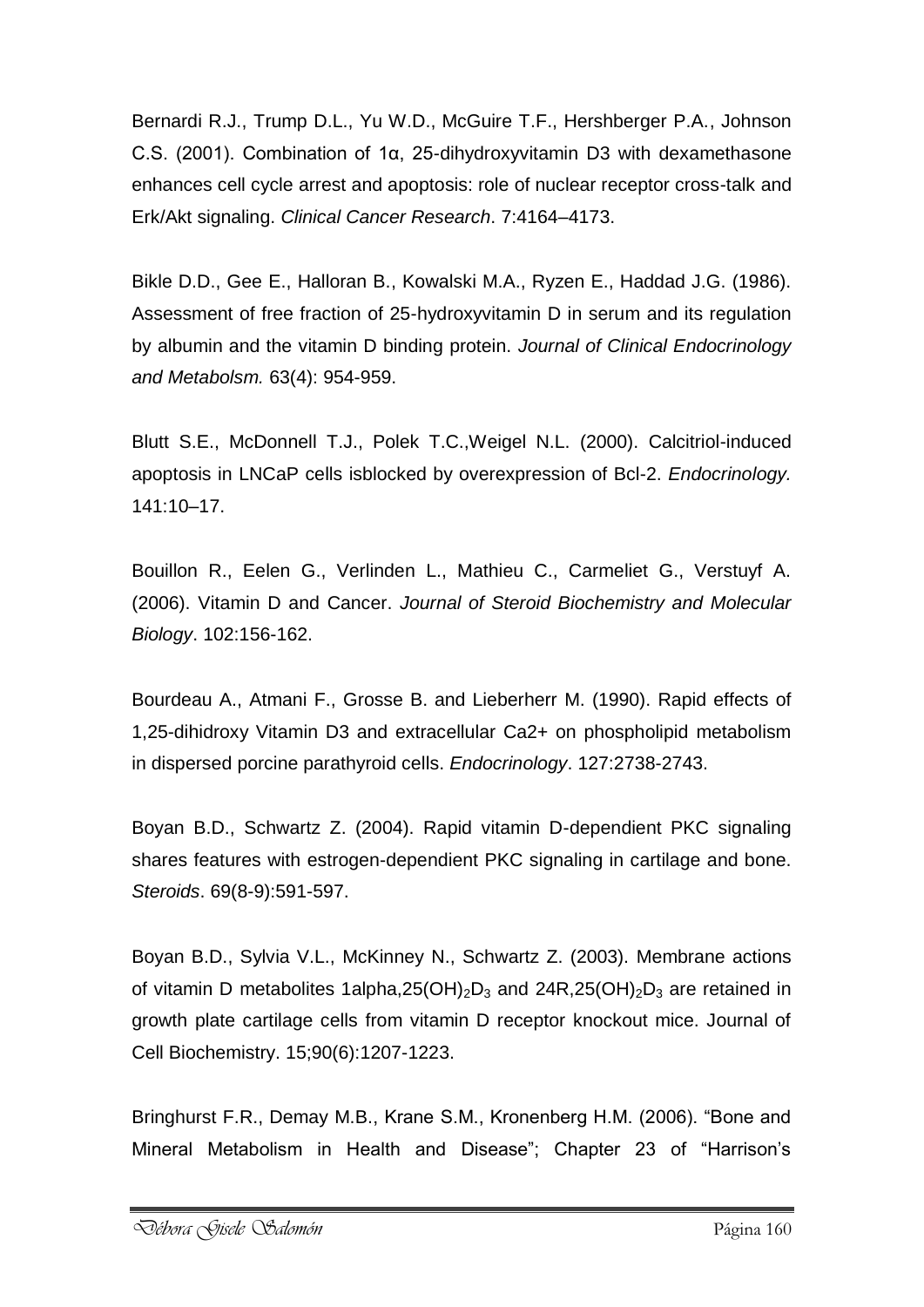Endocrinology", J. Larry Jameson, editor, McGraw-Hill Medical Publishing Division.

Bristol M.L., Di X., Beckman M.J., Wilson E.N., Henderson S.C., Maiti A., Fan Z., Gewirtz D.A. (2012). Dual functions of autophagy in the response of breast tumor cells to radiation: cytoprotective autophagy with radiation alone and cytotoxic autophagy in radiosensitization by vitamin D3. *Autophagy*. 8(5):739- 753.

Brown A.J., Dusso A., Slatopolsky E. (1999). Vitamin D. *Renal Physiology: American Journal of Physiology.* 277:157-175.

Brown A.J., Slatopolsky E. (2008). Vitamin D analogs: therapeutic applications and mechanisms for selectivity. *Molecular Aspects of Medicine*. 29(6):433-452.

Brüggemann L.W., Queiroz K.C., Zamani K., van Straaten A., Spek C.A., Bijlsma M.F. (2010). Assessing the efficacy of the hedgehog pathway inhibitor vitamin D3 in a murine xenograft model for pancreatic cancer. *Cancer Biology & Therapy.* 10(1):79-88.

Buras R.R., Schumaker L.M., Davoodi F., Brenner R.V., Shabahang M., Nauta R.J., Evans S.R. (1994). Vitamin D receptors in breast cancer cells. *Breast Cancer Research and Treatment.* 31(2-3):191-202.

Byrne B., Welsh J. (2007). Identification of novel mediators of Vitamin D signaling and 1,25(OH)2D3 resistance in mammary cells. *Journal of Steroid Biochemistry and Molecular Biology*. 103(3-5):703-707.

Calverley, M. J. (1987). Synthesis of MC-903, a biologically active vitamin D metabolite analog. *Tetrahedron.* 43:4609–4619.

Campbell F.C., Xu H., El-Tanani M., Crowe P., Bingham V. (2010). The yin and yang of vitamin D receptor (VDR) signaling in neoplastic progression: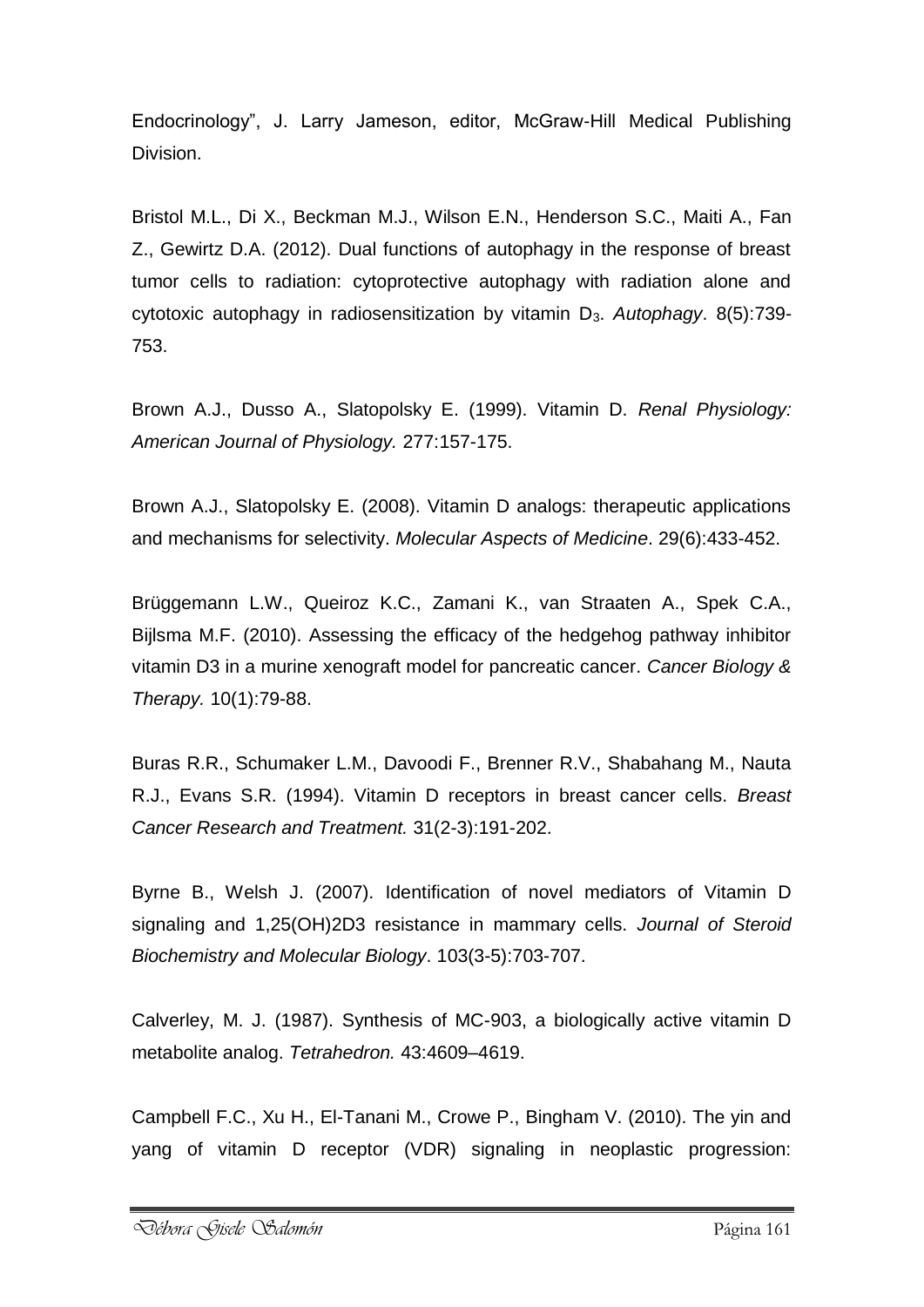operational networks and tissue-specific growth control. *Biochemical Pharmacology*. 79(1):1-9.

Campbell M.J., Elstner E., Holden S., Uskokovic M., Koeffler H.P. (1997). Inhibition of proliferation of prostate cancer cells by a 19-nor-hexafluoride vitamin D3 analogue involves the induction of p21waf1, p27kip1 and Ecadherin. *Journal of Molecular Endocrinology*. 19:15-27.

Cancela L., Nemere I., Norman A.W. (1988). 1 alpha,25 (OH)2 vitamin D3: a steroid hormone capable of producing pleiotropic receptor-mediated biological responses by both genomic and nongenomic mechanisms. *Journal of Steroid Biochemistry*. 30(1-6):33-39.

Carvallo L., Henriquez B., Olate J., van Wijnen A.J., Lian J.B., Stein G.S., Onate S., Stein J.L., Montecino M. (2007). The 1α, 25-dihydroxy Vitamin D3 receptor preferentially recruits the coactivator SRC-1 during up-regulation of the osteocalcin gene. *Journal of Steroid Biochemistry and Molecular Biology*. 103:420-424.

Chadha M.K., Tian L., Mashtare T., Payne V., Silliman C., Levine E., Wong M., Johnson C., Trump D.L. (2010). Phase 2 trial of weekly intravenous 1,25 dihydroxy cholecalciferol (calcitriol) in combination with dexamethasone for castration-resistant prostate cancer. *Cancer.* 116(9):2132-2139.

Chang SM, Wen P, Cloughesy T, Greenberg H, Schiff D, Conrad C, Fink K, Robins HI, De Angelis L, Raizer J, Hess K, Aldape K, Lamborn KR, Kuhn J, Dancey J, Prados MD; North American Brain Tumor Consortium and the National Cancer Institute. (2005). Phase II study of CCI-779 in patients with recurrent glioblastoma multiforme. *Investigational New Drugs*. 23(4):357-361.

Chaudhry N.S., Shah A.H., Ferraro N., Snelling B.M., Bregy A., Madhavan K., Komotar R.J. (2013). Predictors of long-term survival in patients with glioblastoma multiforme: advancements from the last quarter century. *Cancer Investigation.* 31(5):287-308.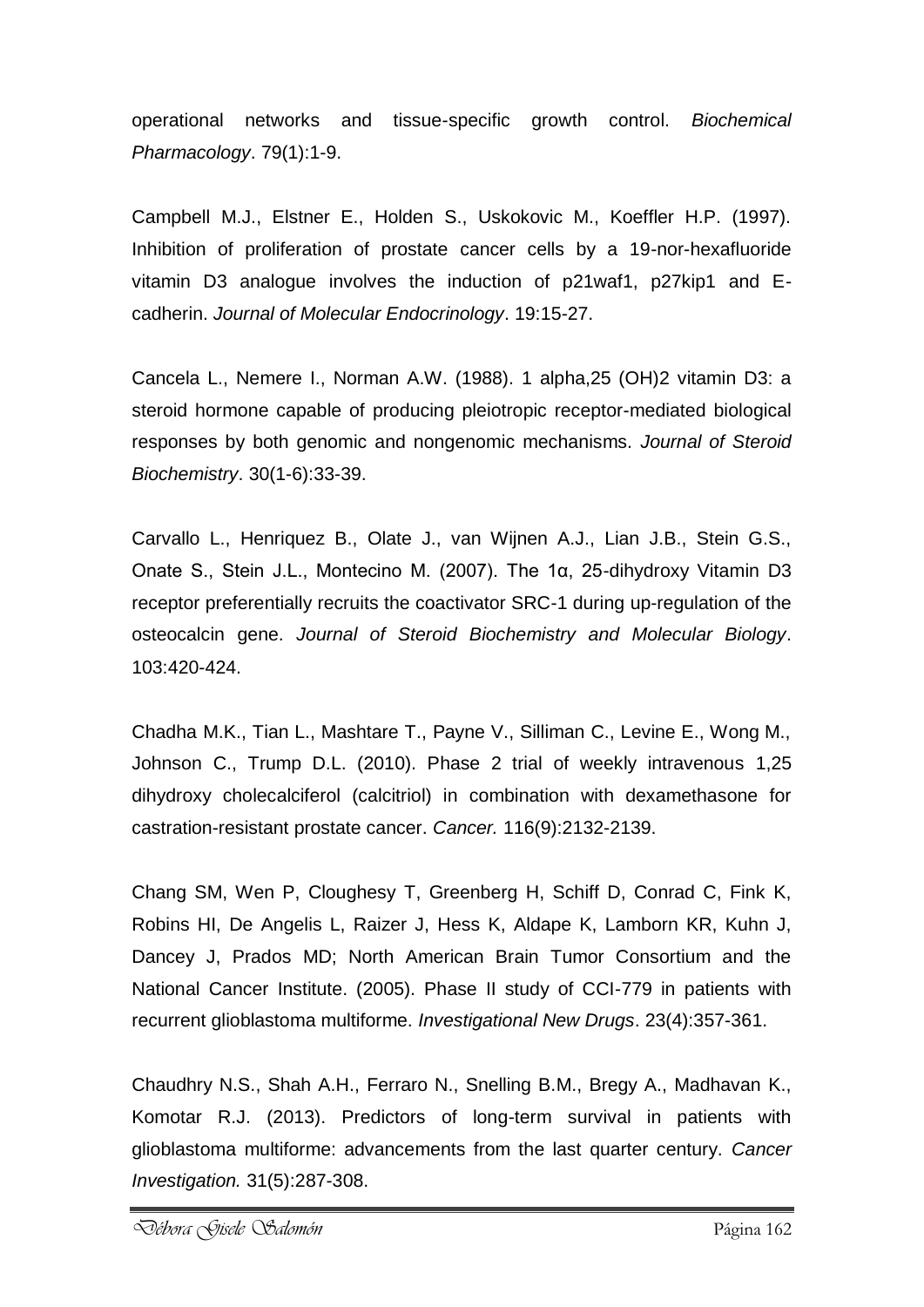Chen K.S., Prahl J.M., De Luca H.F. (1993). Isolation and expression of human 1,25-dihydroxyvitamin D3 24-hydroxylase cDNA. *Proceedings of the National Academy of Sciences of the United States of America.* 90(10):4543-4547.

Chen T.C., Schwartz G.G., Burnstein K.L., Lokeshwar B.L., Holick M.F. (2000). The *in vitro* evaluation of 25-hydroxyvitamin D3 and 19-nor-1alpha,25 dihydroxyvitamin D2 as therapeutic agents for prostate cancer. *Clinical Cancer Research*. 6(3):901-908.

Chen T.C. & Holick M.F. (2003). Vitamin D and prostate cancer prevention and treatment. *Trends Endocrinol. Metab*. 14(9): 423-430.

Chen Y., Liu W, Sun T, Huang Y, Wang Y, Deb DK, Yoon D, Kong J, Thadhani R, Li YC.(2013). 1,25-Dihydroxyvitamin D promotes negative feedback regulation of TLR signaling via targeting microRNA-155-SOCS1 in macrophages. *Journal of Immunology*. 190(7):3687-3695.

Chiang K.C. & Chen T.C. (2013). The anti-cancer actions of vitamin D. *Anticancer Agents Med Chem.* 13(1):126-139.

Choudhry S.C., Belica P.S., Coffen D.L., Focella A., Maehr H., Manchand P.S., Serico L., Yang R.T.J. (1993). Synthesis of a Biologically Active Vitamin-D2 Metabolite (I). *Organic Chemistry*. 58(6), 1496-1500.

Chung I., Han G., Seshadri M., Gillard B.M., Yu W.D., Foster B.A., Trump D.L., Johnson C.S. (2009). Role of vitamin D receptor in the antiproliferative effects of calcitriol in tumor-derived endothelial cells and tumor angiogenesis *in vivo*. *Cancer Research*. 1; 69(3):967-975.

Cloughesy T.F., Wen P.Y., Robins H.I., Chang S.M., Groves M.D., Fink K.L., Junck L., Schiff D., Abrey L., Gilbert M.R., Lieberman F., Kuhn J., DeAngelis L.M., Mehta M., Raizer J.J., Yung W.K., Aldape K., Wright J., Lamborn K.R., Prados M.D. (2006). Phase II trial of tipifarnib in patients with recurrent malignant glioma either receiving or not receiving enzyme-inducing antiepileptic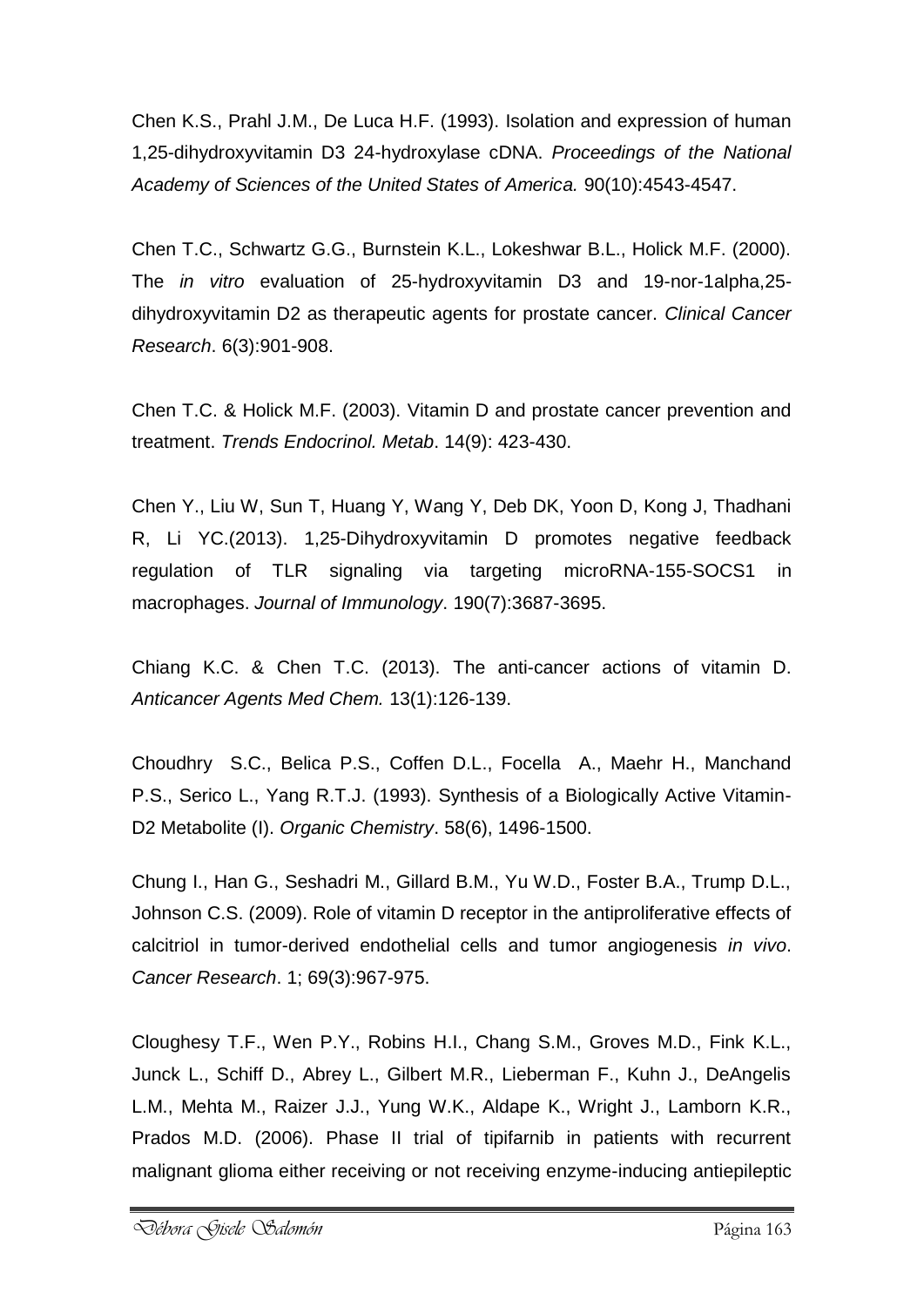drugs: a North American Brain Tumor Consortium Study. *Journal of Clinical Oncology.* 24(22):3651-3656.

Cohen-Lahav M., Shany S., Tobvin D., Chaimovitz C., Douvdevani A. (2006). Vitamin D decreases NFκB activity by increasing IκBα levels. *Nephrology Dialisis Transplantation*. 21:889–897.

Colston K., Colston M.J., Feldman D. (1981). 1α, 25-dihydroxyvitamin D3 and malignant melanoma: the presence of receptors and inhibition of cell growth in culture. *Endocrinology*. 108(3):1083-1086.

Colston, K. W.; Hansen, M. (2001). Mechanisms implicated in the growth regulatory effects of vitamin D in breast cancer. *Endocrine-Related Cancer*. 9:45–59.

Costa J.L., Eijk P.P., van de Wiel M.A., ten Berge D., Schmitt F., Narvaez C.J., Welsh J., Ylstra B. (2009). Anti-proliferative action of vitamin D in MCF7 is still active after siRNA-VDR knock-down. *BMC Genomics*. 28;10:499.

Cross H.S., Kállay E. (2005). Nutritional regulation of extrarenal vitamin D hydroxylase expression - potential application in tumor prevention and therapy. *Future Oncology*. 1(3):415-424.

Cui M., Klopot A., Jiang Y., Fleet J.C. (2009). The effect of differentiation on 1,25 dihydroxyvitamin D-mediated gene expression in the enterocyte-like cell line, Caco-2. *Journal of Cellular Physiology*. 218(1):113-121.

Dackiw A.P., Ezzat S., Huang P., Liu W., Asa S.L. (2004). Vitamin  $D_3$ administration induces nuclear p27 accumulation, restores differentiation, and reduces tumor burden in a mouse model of metastatic follicular thyroid cancer. *Endocrinology.* 145(12):5840-5846.

Dalhoff K., Dancey J., Astrup L., Skovsgaard T., Hamberg K. J., Lofts F. J., Rosmorduc O., Erlinger S., Bach Hansen J., Steward W. P., Skov T., Burcharth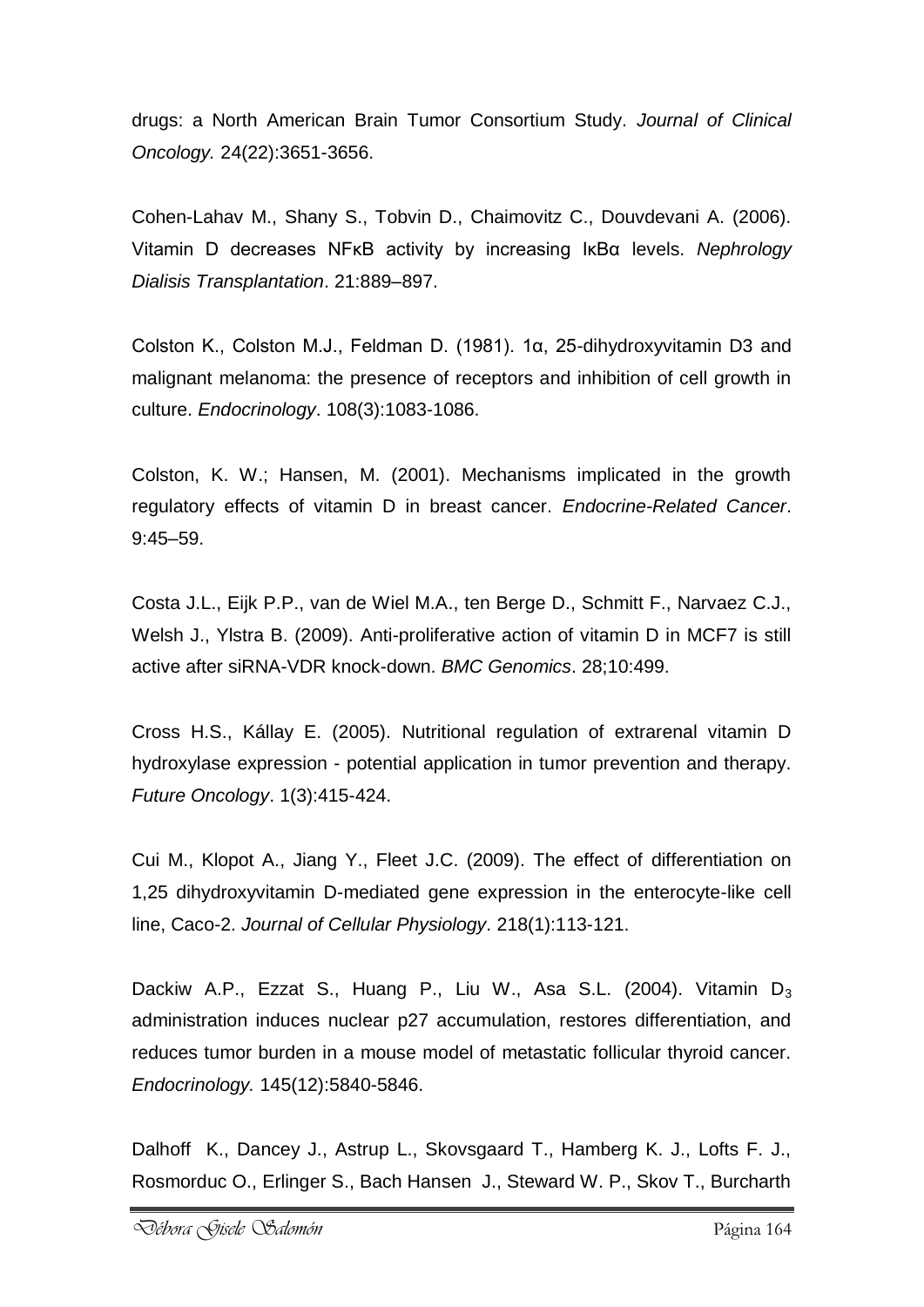F., Evans T. R. (2003). A phase II study of the vitamin D analogue Seocalcitol in patients with inoperable hepatocellular carcinoma. *British Journal of Cancer*. 89: 252-257.

Davis C.D., Milner J.A. (2011). Nutrigenomics, Vitamin D and Cancer Prevention. *Journal of Nutrigenetics and Nutrigenomics*. 4:1-11.

Davoust N., Wion D., Chevalier G., Garabedian M., Brachet P., Couez D. (1998). Vitamin D receptor stable transfection restores the susceptibility to 1,25 dihydroxyvitamin D3 cytotoxicity in a rat glioma resistant clone. *Journal of Neuroscience Research*. 52(2):210-219.

De Angelis LM. (2001). Brain tumors. *New England Journal of Medicine*. 344(2):114-123.

Debinski W., Gibo D.M., Obiri N.I., Kealiher A., Puri R.K. (1998). Novel antibrain tumor cytotoxins specific for cancer cells. *Nature Biotechnology*. 16(5):449-453.

Deeb K.K., Trump D.L., Johnson C.S. (2007). Vitamin D signaling pathways in cancer: potential for anticancer therapeutics. *Nature Reviews Cancer*. 7:684– 700.

De Luca H.F., Schnoes H.K. (1983). Vitamin D: Recent advances. *Annual Review of Biochemistry.* 52:411-439.

De Luca H.F. (1988). The vitamin D history: A collaborative effort of basic science and clinical medicine. *Faseb Journal*. 2:224.236.

De Luca H.F. (2004). Overview of general physiologic features and functions of Vitamin D. *American Journal of Clinical Nutrition*. 80:1689S-1696S.

Demuth T., Berens M.E. (2004) Molecular mechanisms of glioma cell migration and invasion. *Journal of Neurooncology*. 70 (2):217–228.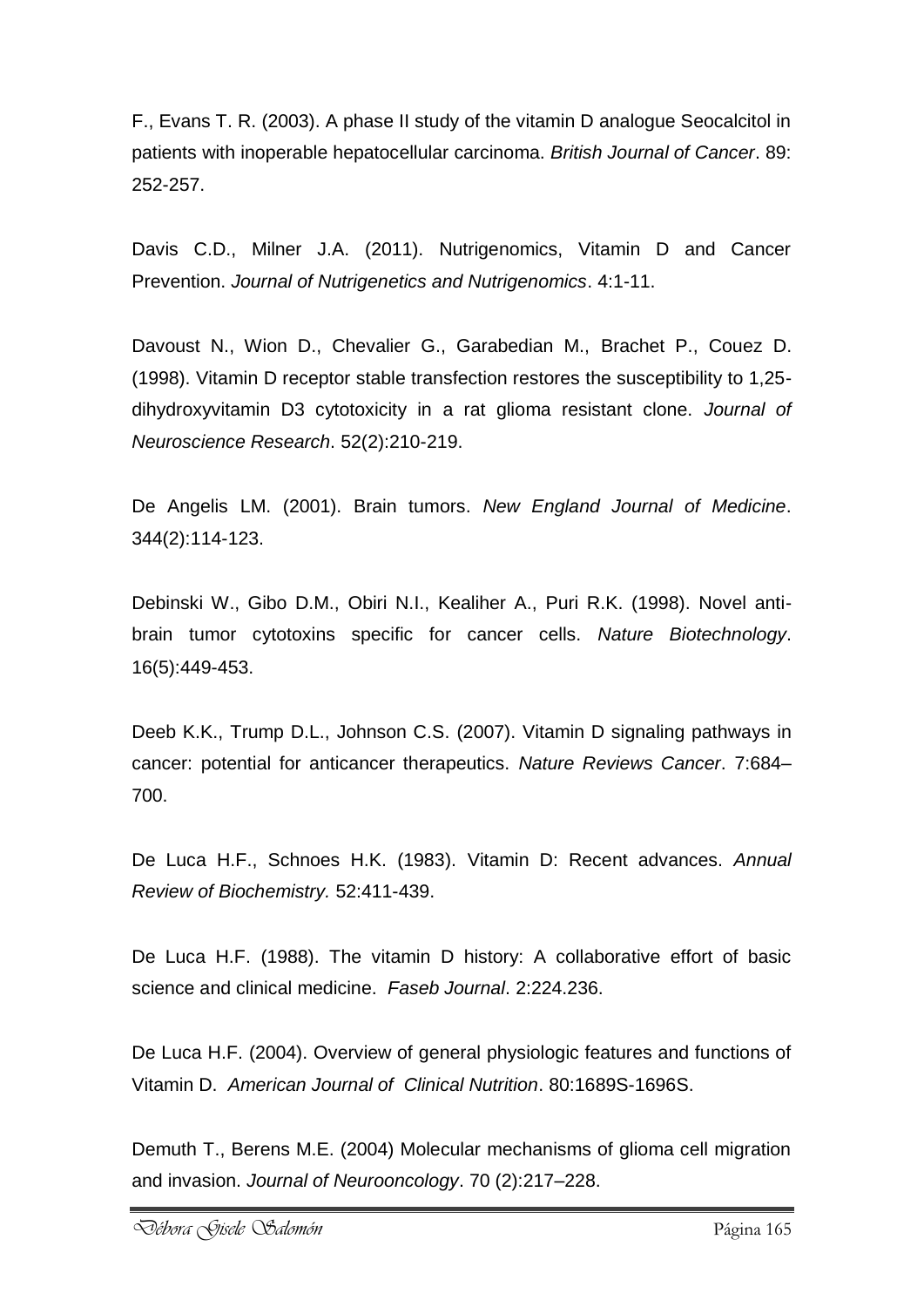Denkert C., Loibl S., Noske A., Roller M., Müller B.M., Komor M., Budczies J., Darb-Esfahani S., Kronenwett R., Hanusch C., von Törne C., Weichert W., Engels K., Solbach C., Schrader I., Dietel M., von Minckwitz G. (2010). Tumorassociated lymphocytes as an independent predictor of response to neoadjuvant chemotherapy in breast cancer. *Journal of Clinical Oncology*. 28(1):105-13.

Diaz G.D., Paraskeva C., Thomas M.G., Binderup L., Hague A. 2000. Apoptosis is induced by the active metabolite of vitamin D3 and its analogue EB1089 in colorectal adenoma and carcinoma cells: possible implications for prevention and therapy. *Cancer Research*. 60:2304–2312.

Diesel B., Radermacher J., Bureik M., Bernhardt R., Seifert M., Reichrath J., Fischer U., Meese E. (2005). Vitamin D3 metabolism in human glioblastoma multiforme: functionality of CYP27B1 splice variants, metabolism of calcidiol, and effect of calcitriol. *Clinical Cancer Research*. 11(15):5370-5380.

Dixon K.M., Mason R.S. (2009). Vitamin D. *International Journal of Biochemistry and Cell Biology*. 41(5):982-985.

Eelen G., Verlinden L., De Clercq P., Vandewalle M., Bouillon Verstuyf A. (2006). Vitamin D analogs and Coactivators. *Anticancer Research*. 26:2717- 2722.

Eisman J.A., Barkla D.H., Tutton P.J. (1987). Suppression of *in vivo* growth of human cancer solid tumor xenografts by 1,25-dihydroxyvitamin D<sub>3</sub>. Cancer *Research*. 47(1):21-25.

Elias J., Marian B., Edling C., Lachmann B., Noe C.R., Rolf S.H., Schuster I. (2003). Induction of apoptosis by vitamin D metabolites and analogs in a glioma cell line. *Recent Results in Cancer Research*. 164:319-332.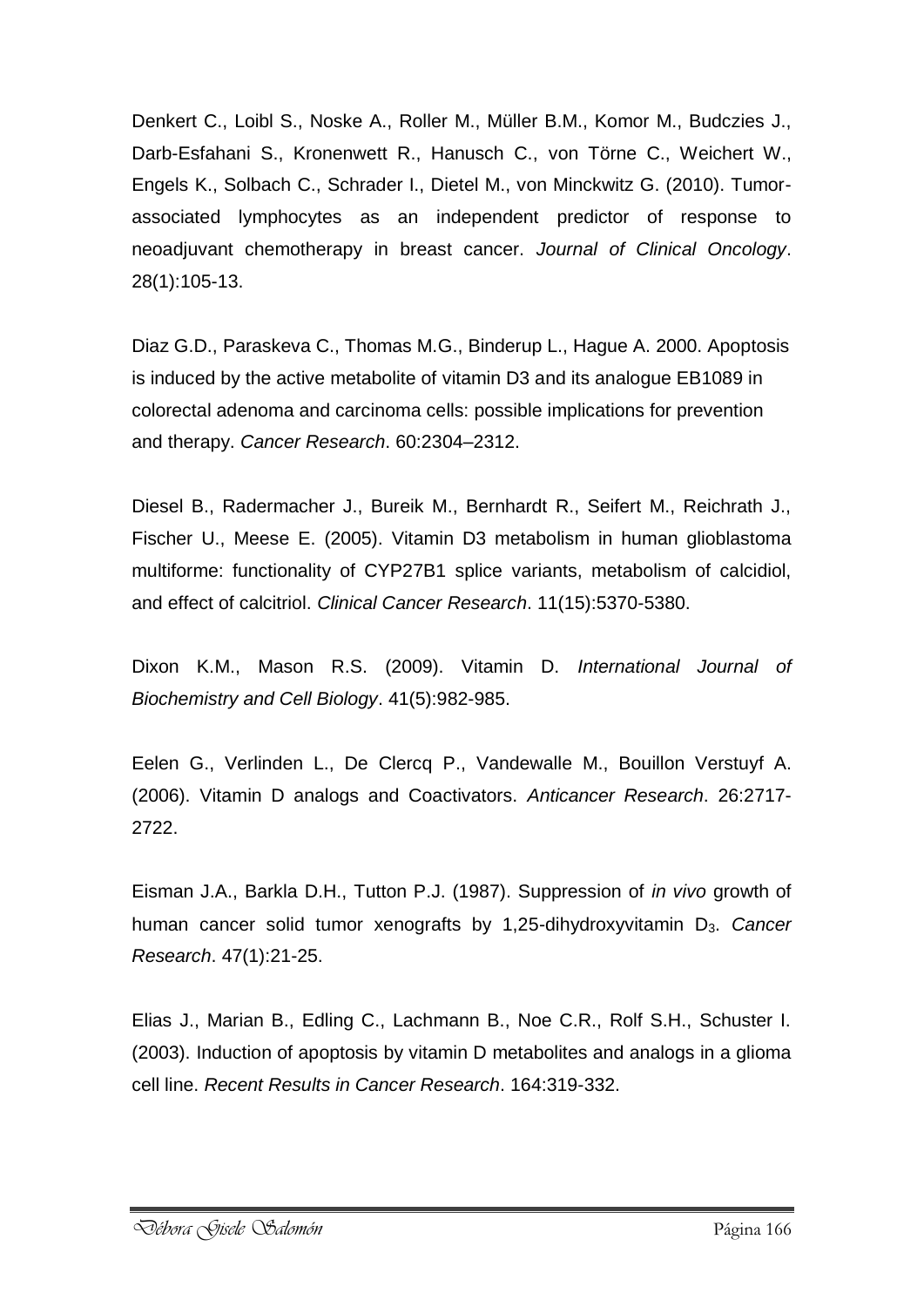Evans S.R., Nolla J., Hanfelt J., Shabahang M., Nauta R.J., Shchepotin I.B. (1998). Vitamin D receptor expression as a predictive marker of biological behavior in human colorectal cancer. *Clinical Cancer Research*. 7:1591-1595.

Evans T.R., Colston K.W., Lofts F.J. et al. (2002). A phase II trial of the vitamin D analogue Seocalcitol (EB1089) in patients with inoperable pancreatic cancer. *British Journal of Cancer.* 86:680-685.

Eyles D.W., Smith S., Kinobe R. Hewison M., McGrath J.J. (2005). Distribution of the vitamin D receptor and 1 alpha-hydroxylase in human brain. *Journal of Chemical Neuroanatomy.* 29(1):21-30.

Facchinetti M.M., Boland R., de Boland A.R. (1998). Age-related loss of calcitriol stimulation of phosphoinositide hydrolysis in rat skeletal muscle. *Molecular and Cellular Endocrinology*. 136(2):131-138.

Fall Y., Vitale C., Mouriño A. (2000). An Efficient Synthesis of the 25-Hydroxy Windaus-Grundsmann Ketone. *Tetrahedron Letters*. 41: 7337-7340.

Farach-Carson M.C., Ridall A.L. (1998). Dual 1,25-dihydroxyvitamin D3 signal response pathways in osteoblasts: cross-talk between genomic and membraneinitiated pathways. *American Journal of Kidney Disease*. 31(4): 729-742.

Feldman D., Malloy P.J., Krishnan A.V., Balint E. (2008). Vitamin D: biology, action, and clinical implications. In *Osteoporosis*, ed. R. Marcus, D. Feldman, D.A. Nelson, C.J. Rosen, pp. 317–82. SanDiego: Academic. 3rd ed.

Fernández B., Martínez-Pérez J.A., Granja J., Castedo L., Mouriño A.J. (1992). Synthesis of hydrindan derivatives related to vitamin D. *Journal of Organic Chemistry*. 57, 3173-3178.

Fernandez-García N.I., Palmer H.G., Garcia M., Gonzalez-Martin A., del Rio M., Barettino D., Volpert O., Muñoz A., Jimenez B. (2005). 1α,25-Dihydroxyvitamin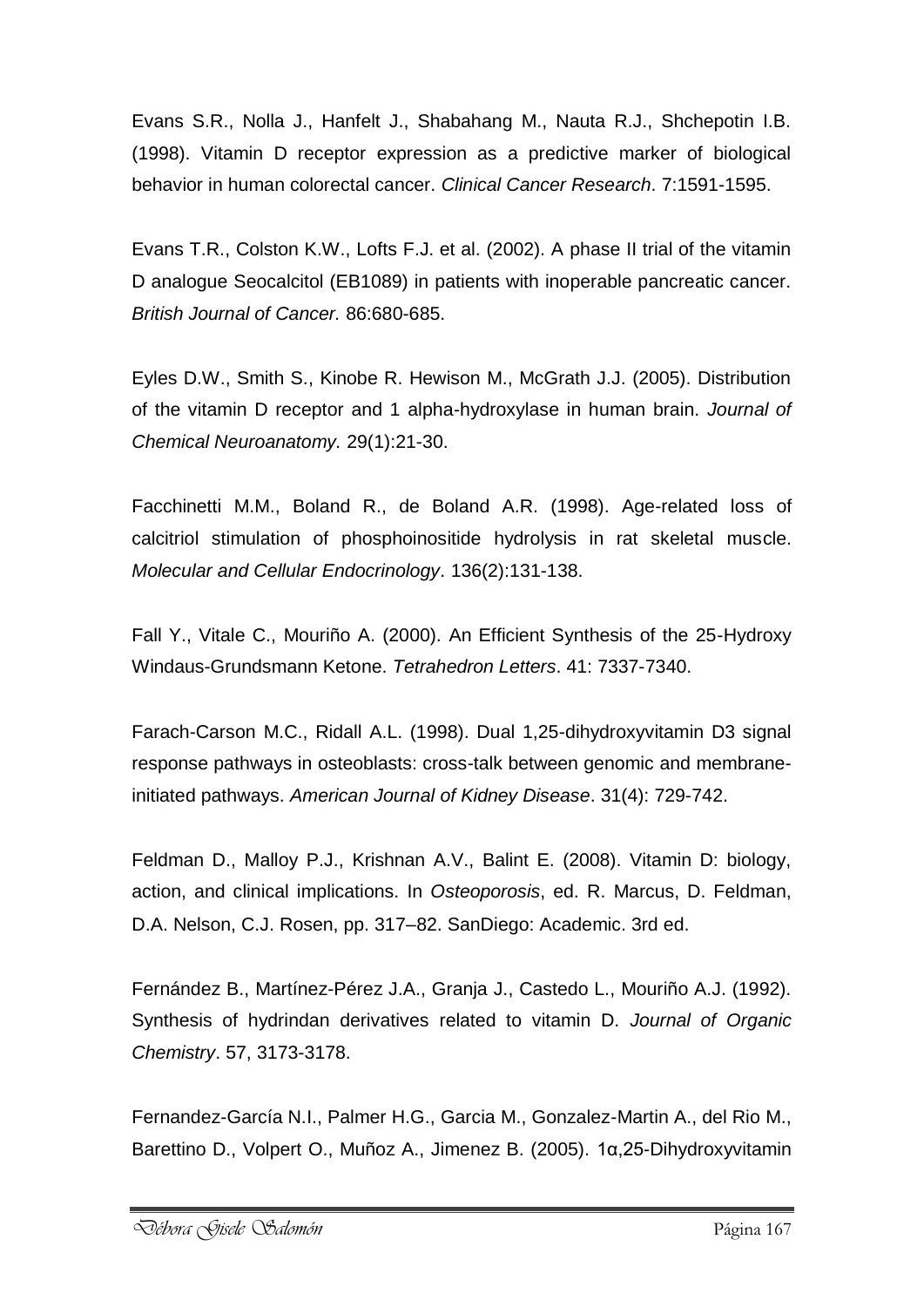D3 regulates the expression of Id1 and Id2 genes and the angiogenic phenotype of human colon carcinoma cells. *Oncogene*. 24(43):6533-6544.

Ferrero D., Bruno B., Pregno P., Stefani S., Larizza E., Ciravegna G., Luraschi A., Vietti-Ramus G., Schinco P., Bazzan M., Gallo E., Pileri A. (1996). Combined differentiating therapy for myelodysplastic syndromes: a phase II study. *Leukemia Research.* 20(10):867-876.

Flanagan L., Packman K., Juba B., O'Neill S., Tenniswood M., Welsh J. (2003). Efficacy of Vitamin D compounds to modulate estrogen receptor negative breast cancer growth and invasion. *Journal Steroid Biochemistry and Molecular Biology*. 84:181–192.

Fleet J.C. (2008) Molecular actions of vitamin D contributing to cancer prevention. *Molecular Aspects of Medicine.* 29:388–396.

Folkman J. 1995. Angiogenesis in cancer, vascular, rheumatoid and other disease. Nature Medicine. 1:27–31.

Fortin Ensign S.P., Mathews I.T., Symons M.H., Berens M.E., Tran N.L. (2013). Implications of Rho GTPase Signaling in Glioma Cell Invasion and Tumor Progression. *Frontiers in Oncology*. 3:241.

Franceschi E., Cavallo G., Lonardi S., Magrini E., Tosoni A., Grosso D., Scopece L., Blatt V., Urbini B., Pession A., Tallini G., Crinò L., Brandes A.A. (2007). Gefitinib in patients with progressive high-grade gliomas: a multicentre phase II study by Gruppo Italiano Cooperativo di Neuro-Oncologia (GICNO). *British Journal of Cancer*. 96(7):1047-1051.

Freedman L.P. (1999). Increasing the complexity of coactivation in nuclear receptor signaling. *Cell*. 97(1):5-8.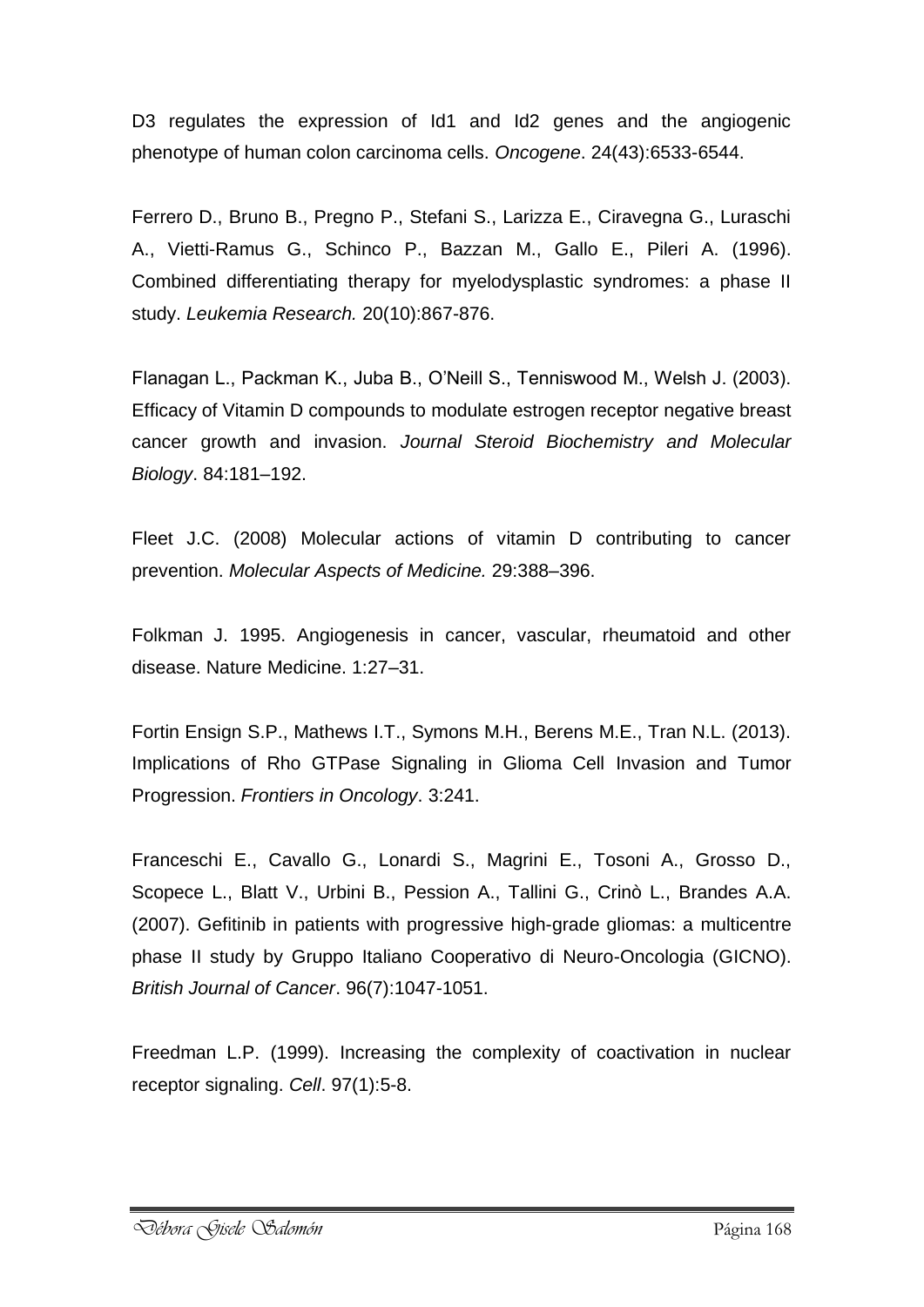Friedrich M., Meyberg R., Axt-Fliedner R., Villena-Heinsen C., Tilgen W., Schmidt W., Reichrath J. (2002). Vitamin D receptor (VDR) expression is not a prognostic factor in cervical cancer. *Anticancer Research*. 22(1A):299-304.

Friedrich M, Villena-Heinsen C, Tilgen W, Schmidt W, Reichrat J, Axt-Fliedner R. (2002). Vitamin D receptor (VDR) expression is not a prognostic factor in breast cancer. *Anticancer Research*. 3:1919-1924.

Furnari FB, Fenton T, Bachoo RM, Mukasa A, Stommel JM, Stegh A, Hahn WC, Ligon KL, Louis DN, Brennan C, Chin L, DePinho RA, Cavenee WK. (2007). Malignant astrocytic glioma: genetics, biology, and paths to treatment. *Genes and Development*. 21(21):2683-2710.

Galanis E., Buckner J.C., Maurer M.J., Kreisberg J.I., Ballman K., Boni J., Peralba J.M., Jenkins R.B., Dakhil S.R., Morton R.F., Jaeckle K.A., Scheithauer B.W., Dancey J., Hidalgo M., Walsh D.J; North Central Cancer Treatment Group. (2005). Phase II trial of temsirolimus (CCI-779) in recurrent glioblastoma multiforme: a North Central Cancer Treatment Group Study. *Journal of Clinical Oncology*. 23(23):5294-5304.

Gándara Z. (2006). Tesis Doctoral, Universidad de Vigo.

Gándara Z., Pérez M., Pérez-García X., Gómez G., Fall, Y. (2009). Stereoselective synthesis of (22Z)-25-hydroxyvitamin  $D_2$  and (22Z)-1 $\alpha$ ,25dihydroxyvitamin D2. *Tetrahedron Letters*. 50, 4874-4877.

Gándara Z., Pérez M., Salomón D.G., Ferronato M.J., Fermento M.E., Curino A.C., Facchinetti M.M., Gómez G., Fall Y. (2012). Synthesis and Biological Evaluation of a New Vitamin D2 Analogue. *Bioorganic and Medicinal Chemistry Letters*. 22; 6276-6279.

Gandini N.A., Fermento M.E., Salomón D.G., Blasco J., Patel V., Gutkind S., Ryscavage A., Facchinetti M.M., Curino A.C. (2012). Nuclear Heme oxygenase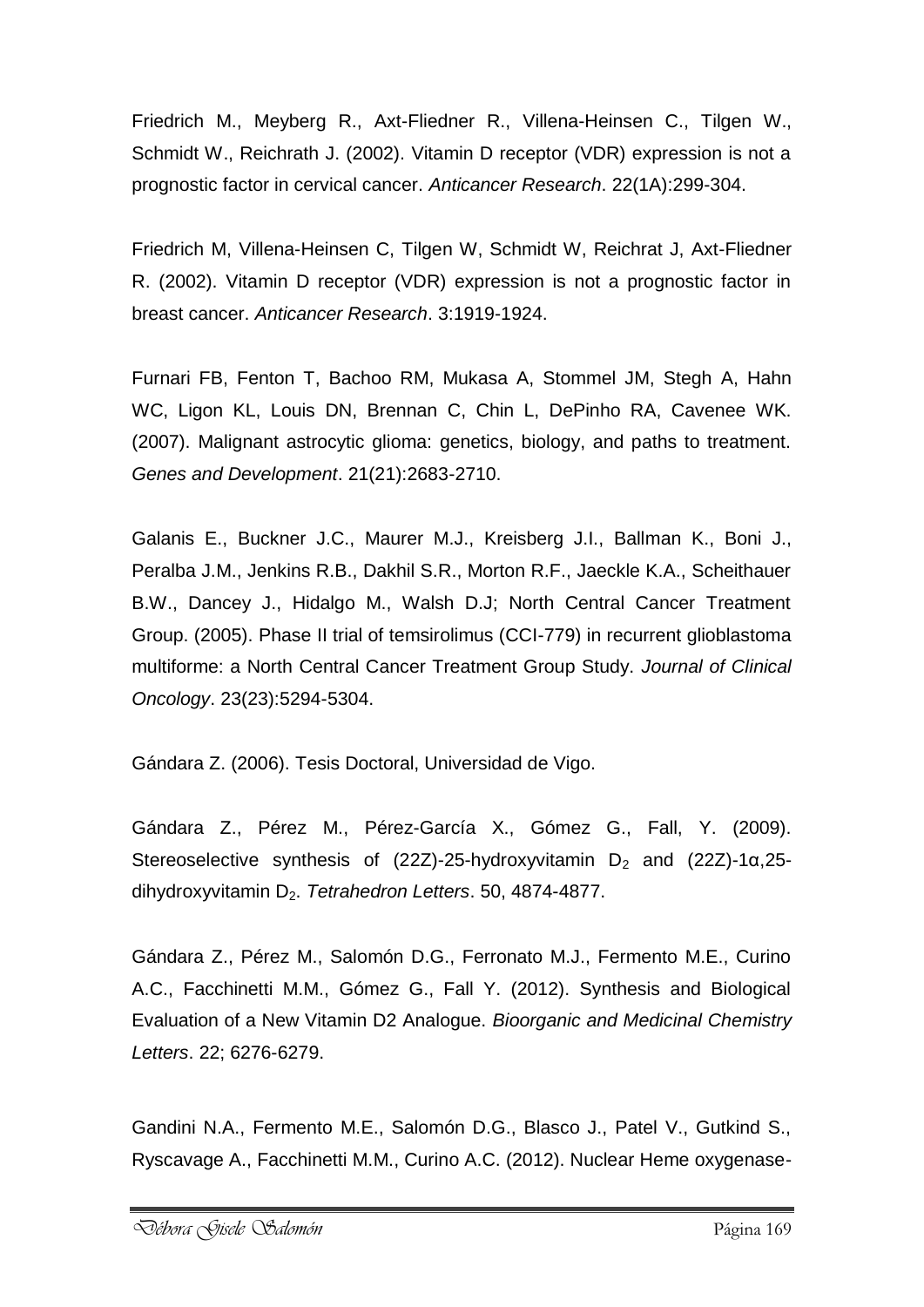1 is associated to tumor progression in Human Head and Neck Carcinoma. *Experimental and Molecular Pathology*. 93; 237-245.

Garay E., Donnelly R., Wang X., Studzinski G.P. (2007). Resistance to 1,25Dinduced differentiation in human acute myeloid leukemia HL60-40AF cells is associated with reduced transcriptional activity and nuclear localization of the vitamin D receptor. *Journal of Cellular Physiology*. 213(3):816-825.

Garcion E., Wion-Barbot N., Montero-Menei C.N., Berger F., Wion D. (2002). New clues about vitamin D functions in the nervous system. *Trends in Endocrinology and Metabolism*. 13(3):100-105.

Garland C.F., Garland F.C. (1980). Do sunlight and vitamin D reduce the likelihood of colon cancer? International Journal of Epidemiology. 9:227–231.

Geran R.I., Greenberg N.H., MacDonald M.M., Schumacher A.M., Abbott B.J. (1972). Protocols for screening chemical agents and natural products against animal tumors and other biological systems. *Cancer Chemotherapy Reports*. 3:1-103.

Giovannucci E. (2008). Vitamin D status and cancer incidence and mortality. *Advances in Experimental Medicine and Biology.* 624:31–34.

Giovannucci E. (2010). Epidemiology of vitamin D and colorectal cancer: casual or causal link?. *Journal of Steroid Biochemistry and Molecular Biology*. 121(1- 2):349-354.

Gocek E., Kiełbiński M., Marcinkowska E. (2007). Activation of intracellular signaling pathways is necessary for an increase in VDR expression and its nuclear translocation. *FEBS Letters*. 581(9):1751-1757.

Gocek E., Kiełbiński M., Wyłób P., Kutner A., Marcinkowska E. (2008). Sidechain modified vitamin D analogs induce rapid accumulation of VDR in the cell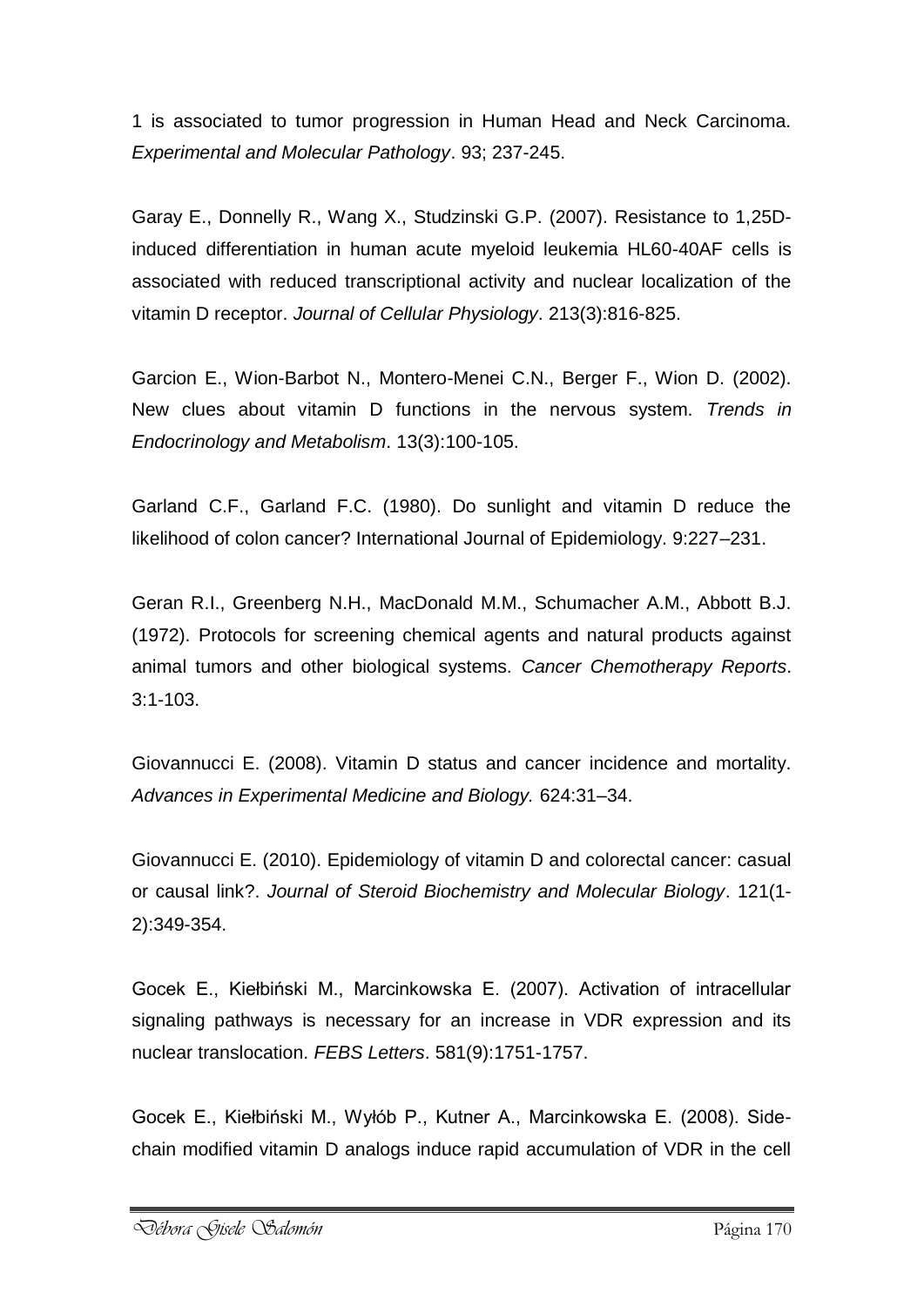nuclei proportionately to their differentiation-inducing potential. *Steroids.* 73(14):1359-66.

Gocek E., Studzinski G.P. (2009). Vitamin D and differentiation in cancer. *Critical Reviews in Clinical Laboratories Sciences.* 46(4):190-209.

[Godard](http://www.ncbi.nlm.nih.gov/pubmed?term=Godard%20S%5BAuthor%5D&cauthor=true&cauthor_uid=14583454) S., [Getz G.](http://www.ncbi.nlm.nih.gov/pubmed?term=Getz%20G%5BAuthor%5D&cauthor=true&cauthor_uid=14583454), [Delorenzi M.](http://www.ncbi.nlm.nih.gov/pubmed?term=Delorenzi%20M%5BAuthor%5D&cauthor=true&cauthor_uid=14583454), [Farmer P.](http://www.ncbi.nlm.nih.gov/pubmed?term=Farmer%20P%5BAuthor%5D&cauthor=true&cauthor_uid=14583454), [Kobayashi H.](http://www.ncbi.nlm.nih.gov/pubmed?term=Kobayashi%20H%5BAuthor%5D&cauthor=true&cauthor_uid=14583454), [Desbaillets I.](http://www.ncbi.nlm.nih.gov/pubmed?term=Desbaillets%20I%5BAuthor%5D&cauthor=true&cauthor_uid=14583454), [Nozaki M.](http://www.ncbi.nlm.nih.gov/pubmed?term=Nozaki%20M%5BAuthor%5D&cauthor=true&cauthor_uid=14583454), [Diserens A.C.](http://www.ncbi.nlm.nih.gov/pubmed?term=Diserens%20AC%5BAuthor%5D&cauthor=true&cauthor_uid=14583454), [Hamou M.F.](http://www.ncbi.nlm.nih.gov/pubmed?term=Hamou%20MF%5BAuthor%5D&cauthor=true&cauthor_uid=14583454), [Dietrich P.Y.](http://www.ncbi.nlm.nih.gov/pubmed?term=Dietrich%20PY%5BAuthor%5D&cauthor=true&cauthor_uid=14583454), [Regli L.](http://www.ncbi.nlm.nih.gov/pubmed?term=Regli%20L%5BAuthor%5D&cauthor=true&cauthor_uid=14583454), [Janzer R.C.](http://www.ncbi.nlm.nih.gov/pubmed?term=Janzer%20RC%5BAuthor%5D&cauthor=true&cauthor_uid=14583454), [Bucher P.](http://www.ncbi.nlm.nih.gov/pubmed?term=Bucher%20P%5BAuthor%5D&cauthor=true&cauthor_uid=14583454), [Stupp R.](http://www.ncbi.nlm.nih.gov/pubmed?term=Stupp%20R%5BAuthor%5D&cauthor=true&cauthor_uid=14583454), [de Tribolet N.](http://www.ncbi.nlm.nih.gov/pubmed?term=de%20Tribolet%20N%5BAuthor%5D&cauthor=true&cauthor_uid=14583454), [Domany E.](http://www.ncbi.nlm.nih.gov/pubmed?term=Domany%20E%5BAuthor%5D&cauthor=true&cauthor_uid=14583454), [Hegi M.E.](http://www.ncbi.nlm.nih.gov/pubmed?term=Hegi%20ME%5BAuthor%5D&cauthor=true&cauthor_uid=14583454) (2003). Classification of human astrocytic gliomas on the basis of gene expression: a correlated group of genes with angiogenic activity emerges as a strong predictor of subtypes. *Cancer Research*. 63(20):6613-6625.

Gombart A.F., Luong Q.T., Koeffler H.P. (2006). Vitamin D compounds: activity against microbes and cancer. *Anticancer Research*. 26:2531–2542.

Gomez D.E., Alonso D.F. (1998). "Introducción a la Oncología Molecular". 208 pp. ISBN 987-9173-29-5. Ed. Universidad Nacional de Quilmes.

Guha A, Feldkamp MM, Lau N, Boss G, Pawson A. (1997). Proliferation of human malignant astrocytomas is dependent on Ras activation. *Oncogene.*15(23):2755-2765.

Gulliford T., English J., Colston K.W., Menday P., Moller S., Coombes R.C. (1998). A phase I study of the vitamin D analogue EB 1089 in patients with advanced breast and colorectal cancer. *British Journal of Cancer*. 78(1):6-13.

Guzey M., Kitada S., Reed J.C. (2002). Apoptosis induction by 1α, 25 dihydroxyvitamin D3 in prostate cancer. *Molecular Cancer Therapeuthics*. 1:667-677.

Hahn W.C., Weinberg R.A. (2002). Rules for making human tumor cells. *New England Journal of Medicine*.14;347(20):1593-1603.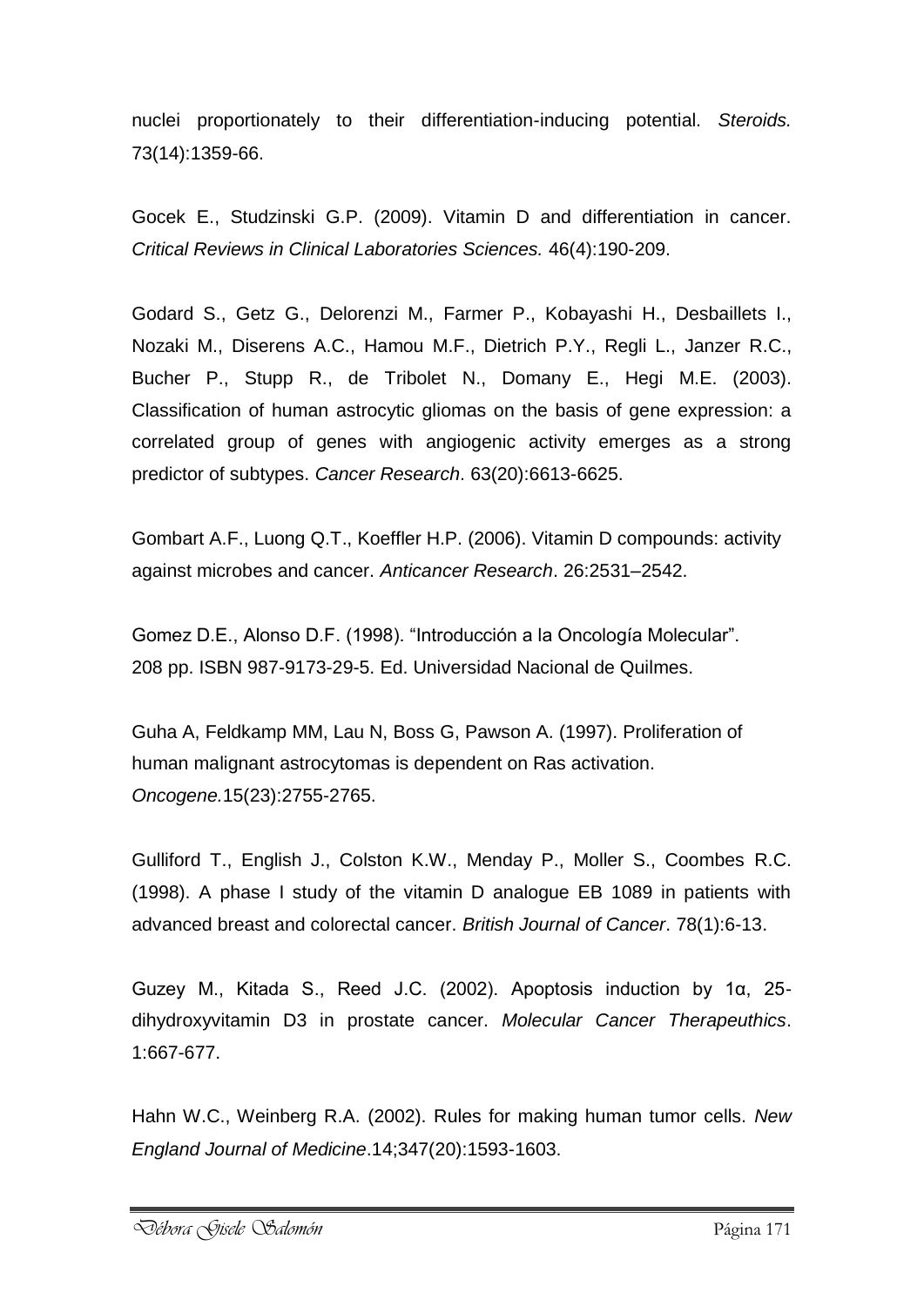Hanahan D., Weinberg R.A. (2000). The hallmarks of cancer. *Cell*.100(1):57-70.

Hanahan D., Weinberg R.A. (2011). Hallmarks of cancer: the next generation. *Cell* 144(5):646-674.

Hanchette C.L., Schwartz G.G. (1992). Geographic patterns of prostate cancer mortality: evidence for a protective effect of ultraviolet radiation. *Cancer.*  70:2861–2869.

Hathcock J.N., Shao A., Vieth R., Heaney R. (2007). Risk assessment for vitamin D. *American Journal of Clinical Nutrition*. 85(1):6-18.

Hellström E, Robèrt KH, Samuelsson J, Lindemalm C, Grimfors G, Kimby E, Oberg G, Winqvist I, Billström R, Carneskog J, et al. (1990). Treatment of myelodysplastic syndromes with retinoic acid and 1 alpha-hydroxy-vitamin D3 in combination with low-dose ara-C is not superior to ara-C alone. Results from a randomized study. The Scandinavian Myelodysplasia Group (SMG). *European Journal of Haematology.* 45(5):255-261.

Henry H.L., Norman A.W. (1984). Vitamin D: metabolism and biological actions. *Annual Review of Nutrition*. 4:493-520.

Holick M.F. (1990). Vitamin D and the skin: Photobiology, physiology and therapeutic efficacy for psoriasis. *Bone and mineral research*. 7:313-366.

Holick, M. F. (1994). Vitamin D-new horizons for the 21st century. *American Journal of Clinical Nutrition*. 60: 619-630.

Holick M.F., Chen T.C., Lu Z., Sauter E. (2007). Vitamin D and skin physiology: a D-lightful story. *J Bone Miner Res.* 2: 28-33.

Holick MF. (2011)<sup>a</sup>. Vitamin D deficiency in 2010: health benefits of vitamin D and sunlight: a D-bate. *Nature Reviews Endocrinology.* 2:73-75.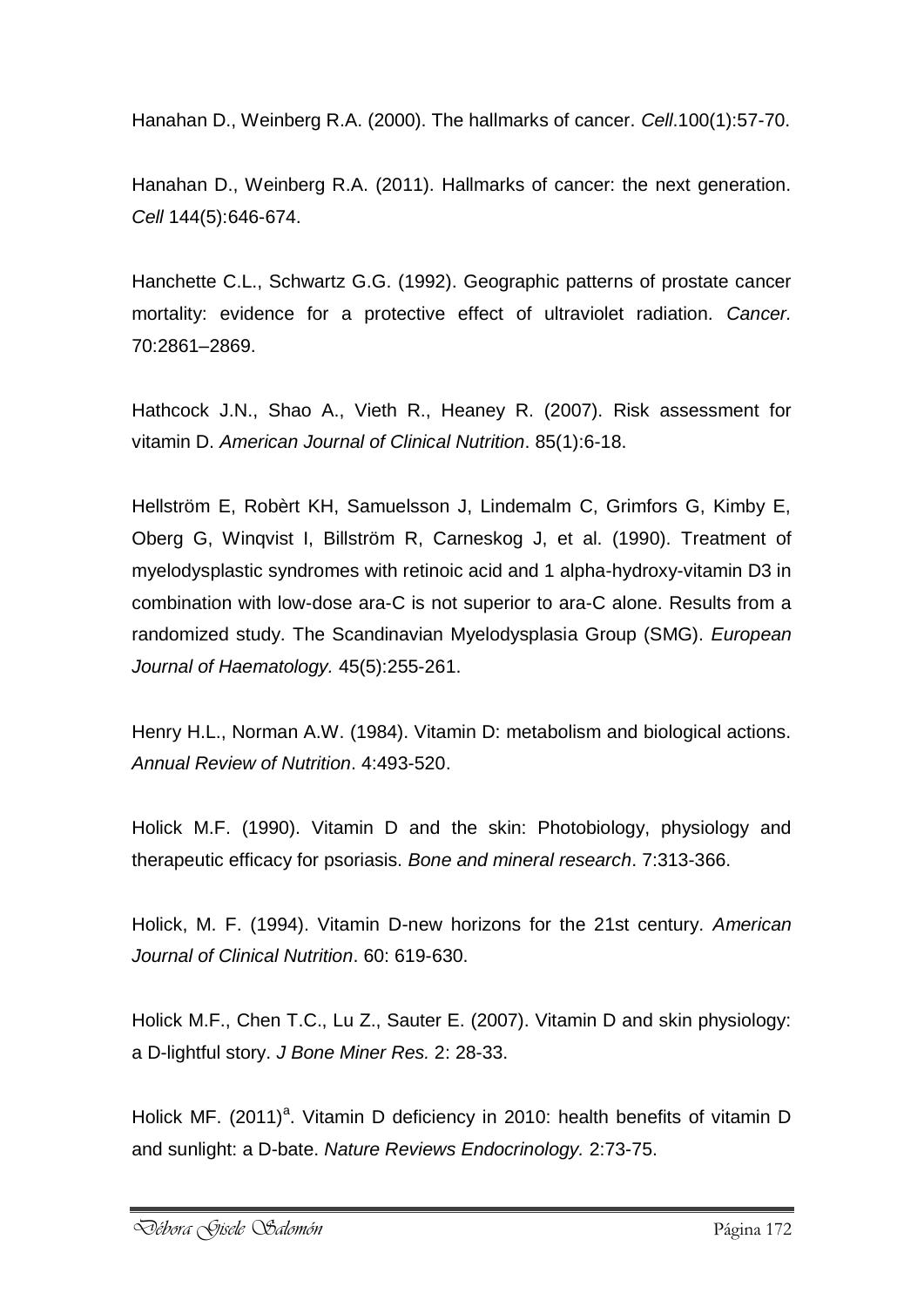Holick MF.  $(2011)^b$ . Vitamin D: evolutionary, physiological and health perspectives. *Current Drug Targets*. 1: 4–18.

Høyer-Hansen M., Nordbrandt S.P., Jäättelä M. (2010). Autophagy as a basis for the health-promoting effects of vitamin D. *Trends in Molecular Medicine*. 16(7):295-302.

Huerta S., Irwin R.W., Heber D., Go V.L.W., Koeffler H.P., Uskokovic M.R., Harris D.M. (2002). 1α,25-(OH)2-D3 and its synthetic analogue decrease tumor load in the Apcmin mouse. *Cancer Res*. 62:741–746.

Huldschinsky K. (1919). Heilung von Rachitis durch kunstalich Hohen-sonne. (The healing of rickets with artificial high altitude sun.) *Deutsche Medizinische Wochenschrift.* 45:712–713 (in German).

Huse J.T., Holland E.C. (2010). Targeting brain cancer: advances in the molecular pathology of malignant glioma and medulloblastoma. *Nature Reviews Cancer.* 10(5):319-31.

IARC: vitamin D and cancer. IARC Working Group Reports, International Agency for Research on Cancer (Lyon) 2008; 5.

Iseki K., Tatsuta M., Uehara H., Iishi H., Yano H., Sakai N., Ishiguro S. (1999). Inhibition of angiogenesis as a mechanism for inhibition by 1alphahydroxyvitamin D3 and 1,25-dihydroxyvitamin D3 of colon carcinogenesis induced by azoxymethane in Wistar rats. *International Journal of Cancer*. 81(5):730-733.

Issa L.L., Leong G.M., Eisman J.A. (1998). Molecular mechanism of vitamin D receptor action. *Inflammation Research*. 47:451–475.

James S.Y., Mackay A.G., Colston K.W. (1996). Effects of 1, 25 dihydroxyvitamin D3 and its analogues on induction of apoptosis in breast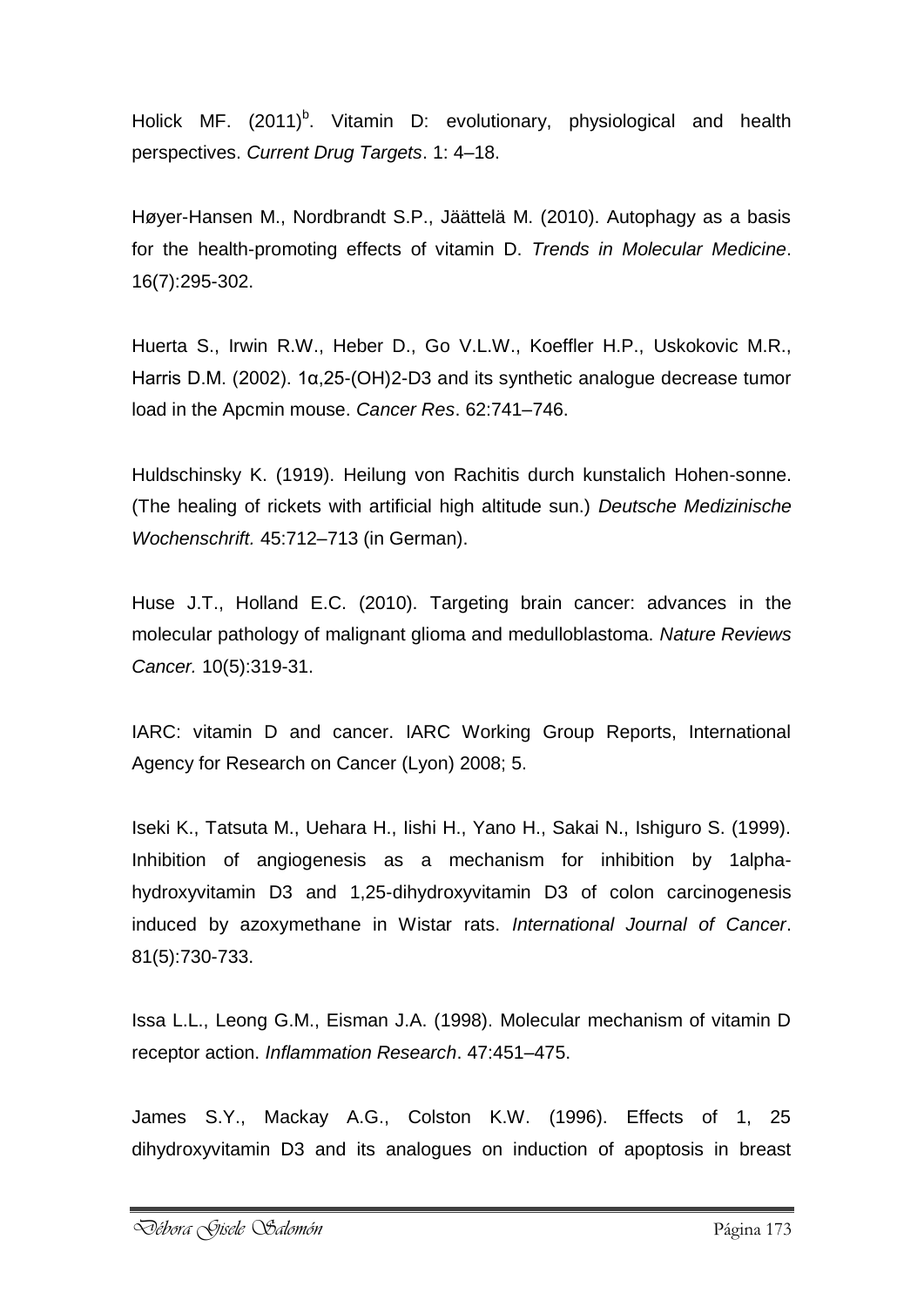cancer cells. *Journal of Steroid Biochemistry and Molecular Biology*. 58:395– 401.

Jansen M., Yip S., Louis D.N. (2010). Molecular pathology in adult gliomas: diagnostic, prognostic and predictive markers. *Lancet Neurology*. 9:717-726.

Jemal A., Bray F., Center M.M., Ferlay J., Ward E., Forman D. (2011). Global cancer statistics. CA Cancer Journal for Clinicians. 61(2):69-90.

Karin M, Lin A. (2002). NF-kappaB at the crossroads of life and death. Nature Immunology. 3(3):221-227.

Kawakami K, Kawakami M, Puri RK. (2004). Nitric oxide accelerates interleukin-13 cytotoxin-mediated regression in head and neck cancer animal model. *Clinical Cancer Research*. 10(15):5264-5270.

Kim E.J., Choi M.R., Park H., Kim M., Hong J.E., Lee J.Y., Chun H.S., Lee K.W., Yoon Park J.H. (2011). Dietary fat increases solid tumor growth and metastasis of 4T1 murine mammary carcinoma cells and mortality in obesityresistant BALB/c mice. *Breast Cancer Research*. 13(4):R78.

Kim J., Jonasch E., Alexander A., Short J.D., Cai S., Wen S., Tsavachidou D., Tamboli P., Czerniak B.A., Do K.A., Wu K.J., Marlow L.A., Wood C.G., Copland J.A., Walker C.L. (2009). Cytoplasmic sequestration of p27 via AKT phosphorylation in renal cell carcinoma. Clinical Cancer Research. 15(1):81-90.

Kim S.H., Chen G., King A.N., Jeon C.K., Christensen P.J., Zhao L., Simpson R.U., Thomas D.G., Giordano T.J., Brenner D.E., Hollis B., Beer D.G., Ramnath N. (2012). Characterization of vitamin D receptor (VDR) in lung adenocarcinoma. *Lung Cancer*. 77(2):265-271.

Koli K., Keski-Oja J. (2000). 1α, 25-dihydroxyvitamin D3 and its analogues down-regulate cell invasion-associated proteases in cultured malignant cells. *Cell Growth and Differentiation.* 11(4):221-229.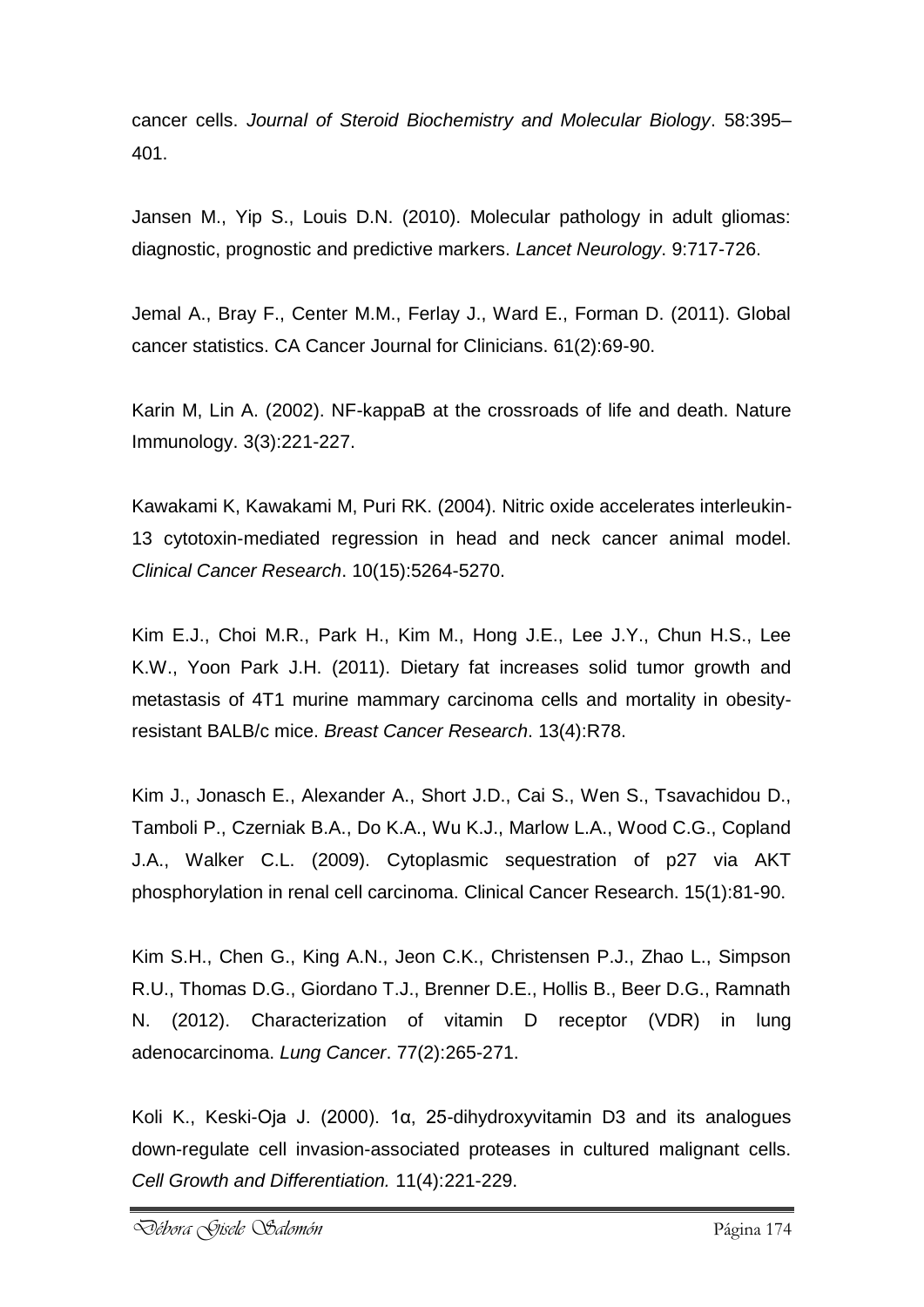Kotliarova S., Fine H.A. (2012). SnapShot: glioblastoma multiforme. *Cancer Cell.* 21(5):710-710.e1.

Krishnan AV, Feldman D. (2010). Molecular pathways mediating the antiinflammatory effects of calcitriol: implications for prostate cancer chemoprevention and treatment. *Endocrine Related Cancer*. 17:R19–38

Krishnan A.V., Feldman D. (2011). Mechanisms of the anti-cancer and antiinflammatory actions of vitamin D. *Annual Review of Pharmacology and Toxicology*. 51:311-336.

Krishnan A.V., Moreno J., Nonn L., Swami S., Peehl D.M., Feldman D. (2007). Calcitriol as a chemopreventive and therapeutic agent in prostate cancer: role of anti-inflammatory activity. *Journal of Bone Mineralization Research*. 22(Suppl.2):V74–80.

Kulbersh J.S., Day T.A., Gillespie M.B., Young M.R. (2009). 1alpha,25- Dihydroxyvitamin D(3) to skew intratumoral levels of immune inhibitory CD34(+) progenitor cells into dendritic cells. Otolaryngology Head and Neck Surgery. 140(2):235-240.

Kumagai T., O'Kelly J., Said J.W., Koeffler H.P. (2003). Vitamin D2 analog 19 nor-1,25-dihydroxyvitamin D2: antitumor activity against leukemia, myeloma, and colon cancer cells. *Journal of the National Cancer Institute*. 95(12):896-905.

Kumar R. (1984). Metabolism of 1, 25-dihydroxyvitamin D3. *Physiology Reviews*. 64(2):478-504.

Lawrence J.A., Akman S.A., Melin S.A., Case L.D., Schwartz G.G. (2013). Oral paricalcitol (19-nor-1,25-dihydroxyvitamin D2) in women receiving chemotherapy for metastatic breast cancer: a feasibility trial. *Cancer Biology & Therapy*. 14(6):476-480.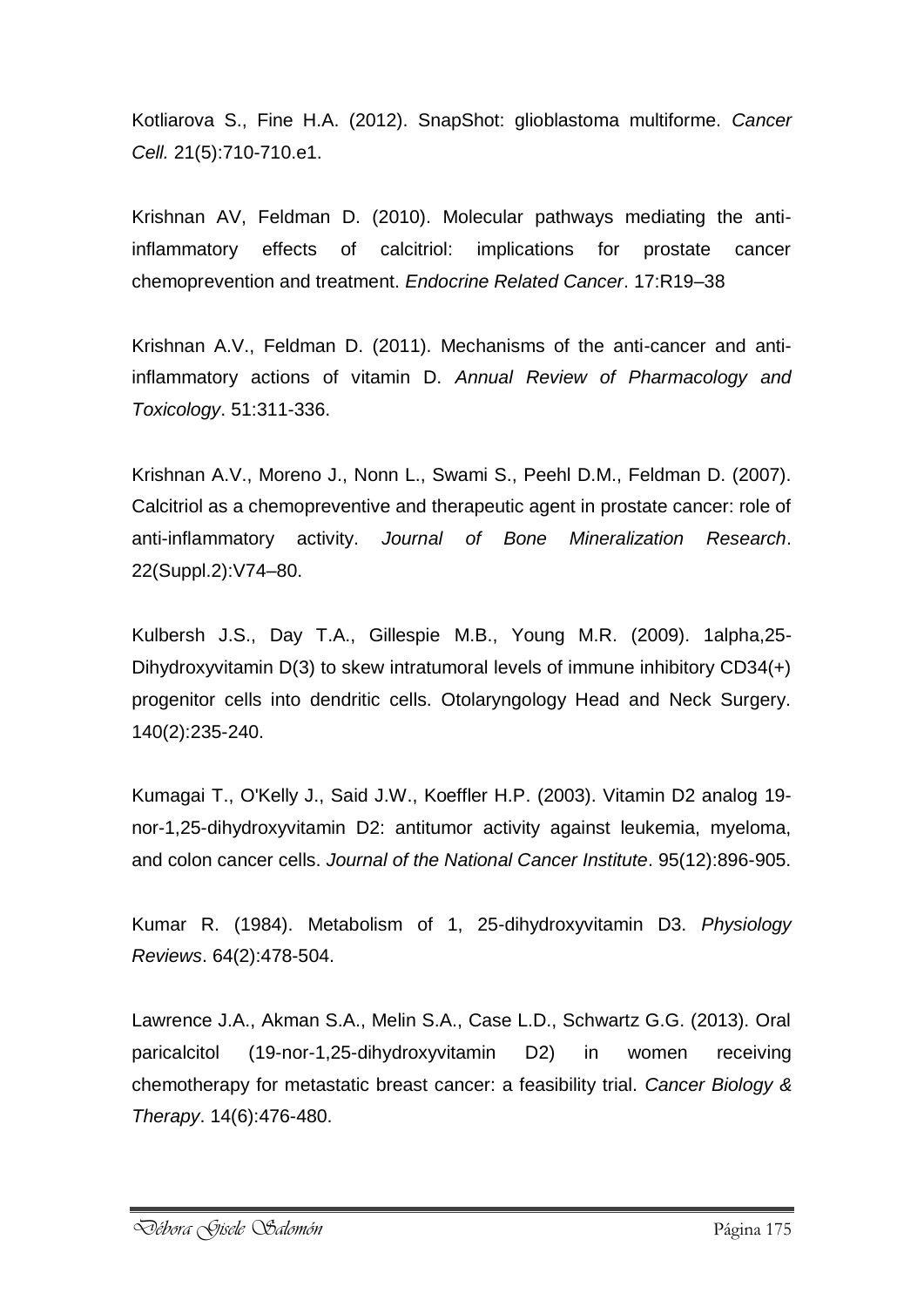Lefranc F., Brotchi J., Kiss R. (2005). Possible future issues in the treatment of glioblastomas: special emphasis on cell migration and the resistance of migrating glioblastoma cells to apoptosis. Journal of Clinical Oncology 23(10):2411-2422.

Li A., Bozdag S., Kotliarov Y., Fine H.A. (2010). GliomaPredict: a clinically useful tool for assigning glioma patients to specific molecular subtypes. BMC *Medical Informed Decision Making*. 10:38. doi:10.1186/1472-6947-10-38.

Liu M., Lee M.H., Cohen M., Bommakanti M., Freedman L.P. (1996). Transcriptional activation of the Cdk inhibitor p21 by vitamin D3 leads to the induced differentiation of the myelomonocytic cell line U937. *Genes and Development.* 10(2):142-53.

Liang J., Zubovitz J., Petrocelli T., Kotchetkov R., Connor M.K., Han K., Lee J.H., Ciarallo S., Catzavelos C., Beniston R., Franssen E., Slingerland J.M. (2002). PKB/Akt phosphorylates p27, impairs nuclear import of p27 and opposes p27-mediated G1 arrest. *Nature Medicine*. 8(10):1153-60.

Lieberherr M., Grosse B., Duchambon P., Drüeke T. (1989). A functional cell surface type receptor is required for the early action of 1,25-dihydroxyvitamin D3 on the phosphoinositide metabolism in rat enterocytes. *Journal of Biologycal Chemistry*. 264(34):20403-20406.

Light B.W., Yu W.D., McElwain M.C., Russell D.M., Trump D.L., Johnson C.S. (1997). Potentiation of cisplatin antitumor activity using a vitamin D analogue in a murine squamous cell carcinoma model system. Cancer Research. 57(17):3759-3764.

Liu M., Lee M.H., Cohen M., Bommakanti M., Freedman L.P. (1996). Transcriptional activation of the Cdk inhibitor p21 by vitamin D3 leads to the induced differentiation of the myelomonocytic cell line U937. *Genes & Development.* 10:142–153.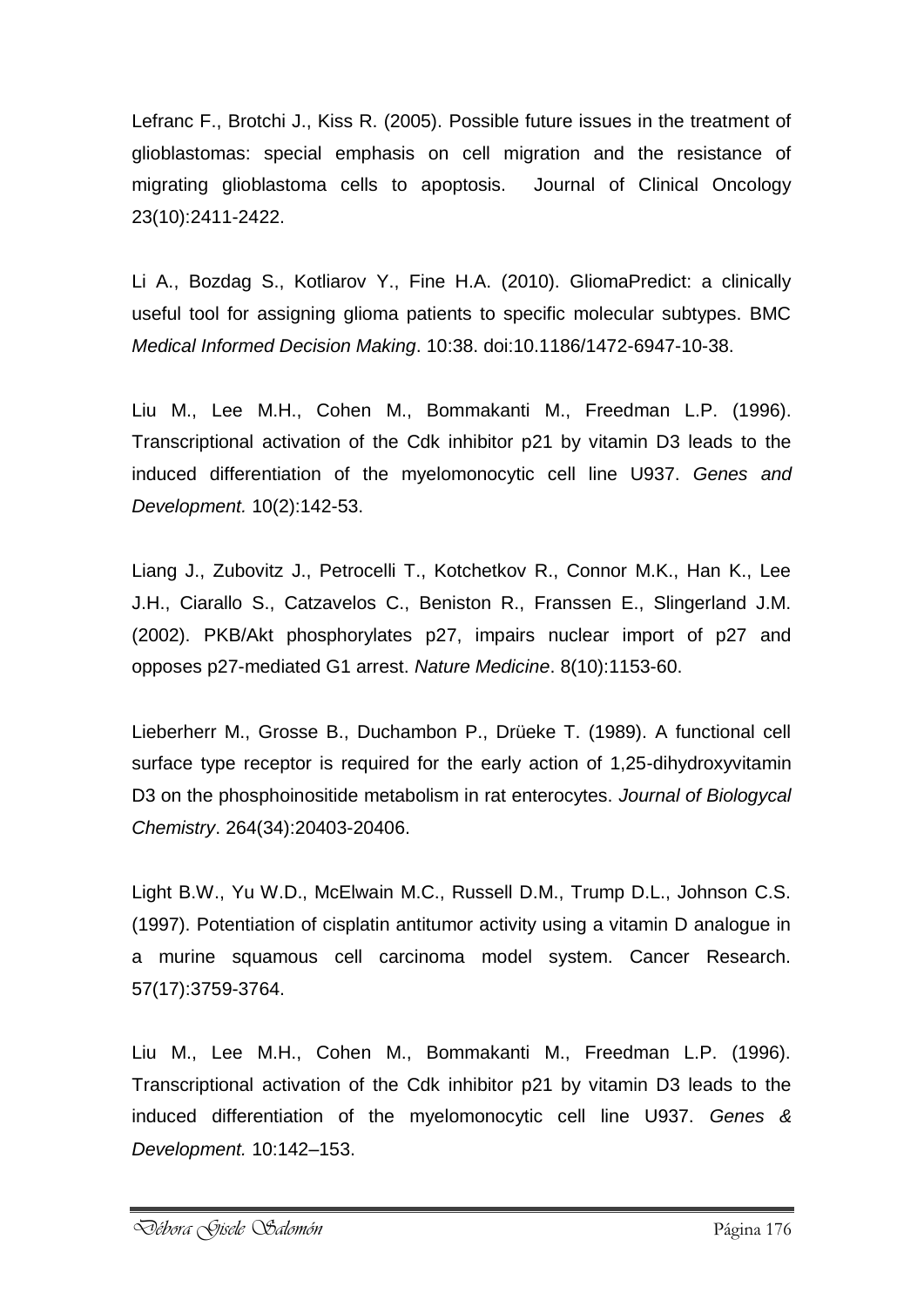Liu G., Oettel K., Ripple G., Staab M.J., Horvath D., Alberti D., Arzoomanian R., Marnocha R., Bruskewitz R., Mazess R., Bishop C., Bhattacharya A., Bailey H., Wilding G. (2002). Phase I trial of 1alpha-hydroxyvitamin d(2) in patients with hormone refractory prostate cancer. *Clinical Cancer Research*. 8(9):2820-2827.

Liu G., Wilding G., Staab M.J., Horvath D., Miller K., Dresen A., Alberti D., Arzoomanian R., Chappell R., Bailey H.H. (2003). Phase II study of 1alphahydroxyvitamin D(2) in the treatment of advanced androgen-independent prostate cancer. *Clinical Cancer Research*. 15;9(11):4077-4083.

Livak K.J., Schmittgen T.D. (2001). Analysis of relative gene expression data using real-time quantitative PCR and the 2(-Delta Delta C(T)) Method. *Methods*. (4):402-408.

Lopes N., Sousa B., Martins D., Gomes M., Vieira D., Veronese L.A., Milanezi F., Paredes J., Costa J.L., Schmitt F. (2010). Alterations in Vitamin D signalling and metabolic pathways in breast cancer progression: a study of VDR, CYP27B1 and CYP24A1 expression in benign and malignant breast lesions. *BMC Cancer.* 10:483.

Lorusso V., Forcignano R., Cinieri S., Tinelly A., Porcelli L., Quatrale A.E., Chiuri V.E. (2012). Which role for EGFR therapy in breast cancer? *Frontiers in Bioscience (Schol Ed).* 4:31-42.

Louis D.N., Ohgaki H., Wiestler O.D., Cavenee W.K., Burger P.C., Jouvet A., Scheithauer B.W., Kleihues P. (2007). The 2007 WHO classification of tumours of the central nervous system. *Acta Neuropathologica*. 114(2):97-109.

Ly L.H., Zhao X.Y., Holloway L., Feldman D. (1999). Liarozole acts synergistically with 1α,25-dihydroxyvitamin  $D_3$  to inhibit growth of DU 145 human prostate cancer cells by blocking 24-hydroxylase activity. *Endocrinology*  140:2071–2076.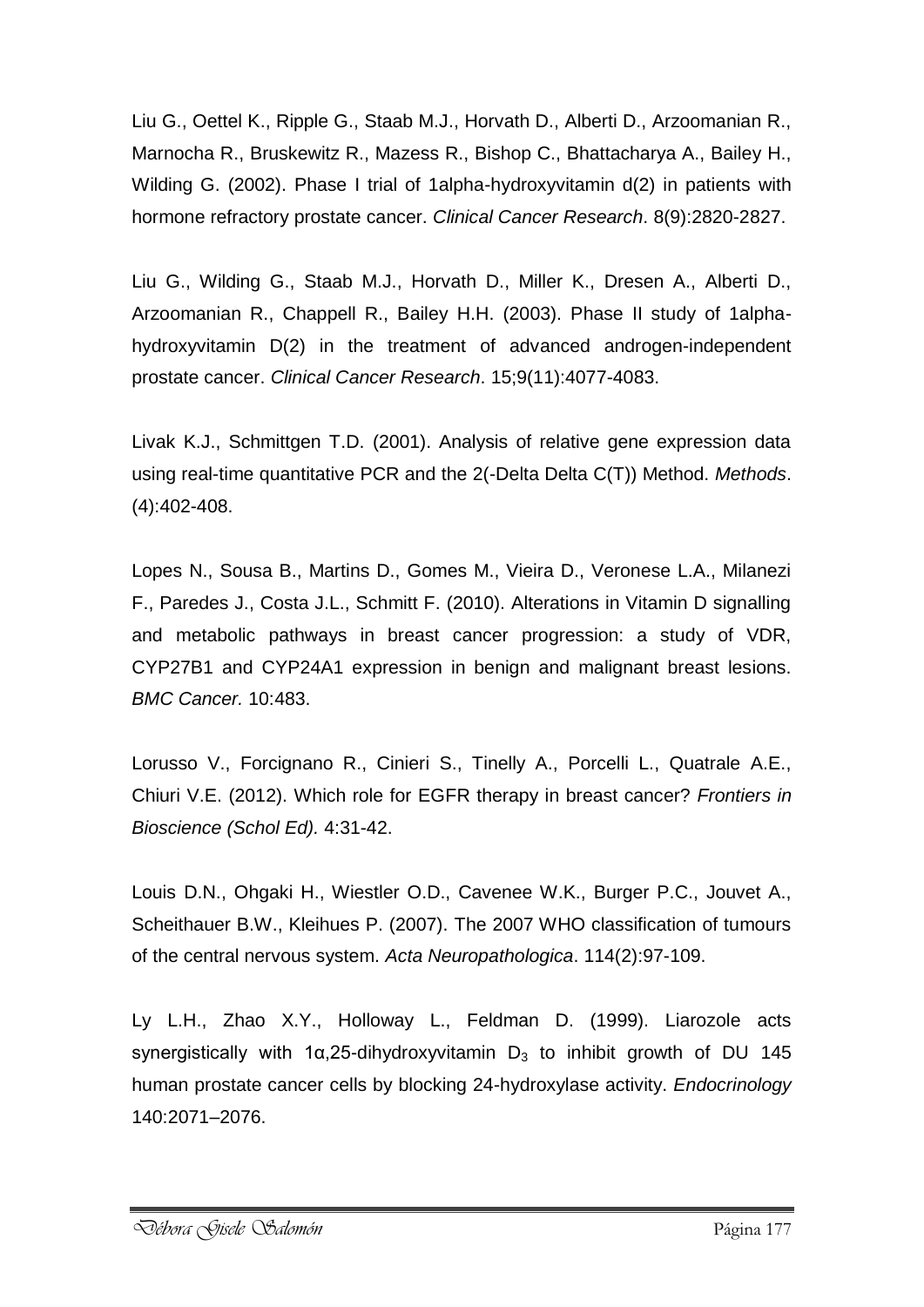Lucia M.S., Torkko K.C. (2004). Inflammation as a target for prostate cancer chemoprevention: pathological and laboratory rationale. *Journal of Urology.* 171(2 Pt 2):S30-4; discussion S35.

Ma Y., Yu W.D., Su B., Seshadri M., Luo W., Trump D.L., Johnson C.S. (2013). Regulation of motility, invasion, and metastatic potential of squamous cell carcinoma by 1α,25-dihydroxycholecalciferol. *Cancer*. 119(3):563-74.

Magrassi L., Butti G., Pezzotta S., Infuso L., Milanesi G. (1995). Effects of vitamin D and retinoic acid on human glioblastoma cell lines. *Acta Neurochirurgica*. 133(3-4):184-190.

Mahmoud S.M., Paish E.C., Powe D.G., Macmillan R.D., Grainge M.J., Lee A.H., Ellis I.O., Green A.R. (2011). Tumor-infiltrating CD8+ lymphocytes predict clinical outcome in breast cancer. *Journal of Clinical Oncology*. 29(15):1949-55.

Mantell D.J., Owens P.E., Bundred N.J., Mawer E.B., Canfield A.E. (2000). 1a,25-Dihydroxyvitamin D3 Inhibits Angiogenesis *In Vitro* and *In Vivo*. *Circulation Research.* 87:214-220*.*

Mantovani A., Allavena P., Sica A., Balkwill F. (2008). Cancer-related inflammation. *Nature*. 454(7203):436-444.

Marinissen M.J., Tanos T., Bolós M., de Sagarra M.R., Coso O.A., Cuadrado A. (2006). Inhibition of heme oxygenase-1 interferes with the transforming activity of the Kaposi sarcoma herpesvirus-encoded G protein-coupled receptor. *Journal of Biological Chemistry.* 281(16):11332-11346.

Martín M.J., Tanos T., García A.B., Martin D., Gutkind J.S., Coso O.A., Marinissen M.J. (2007). The Galpha12/13 family of heterotrimeric G proteins and the small GTPase RhoA link the Kaposi sarcoma-associated herpes virus G protein-coupled receptor to heme oxygenase-1 expression and tumorigenesis. *Journal of Biological Chemistry.* 282(47):34510-34524.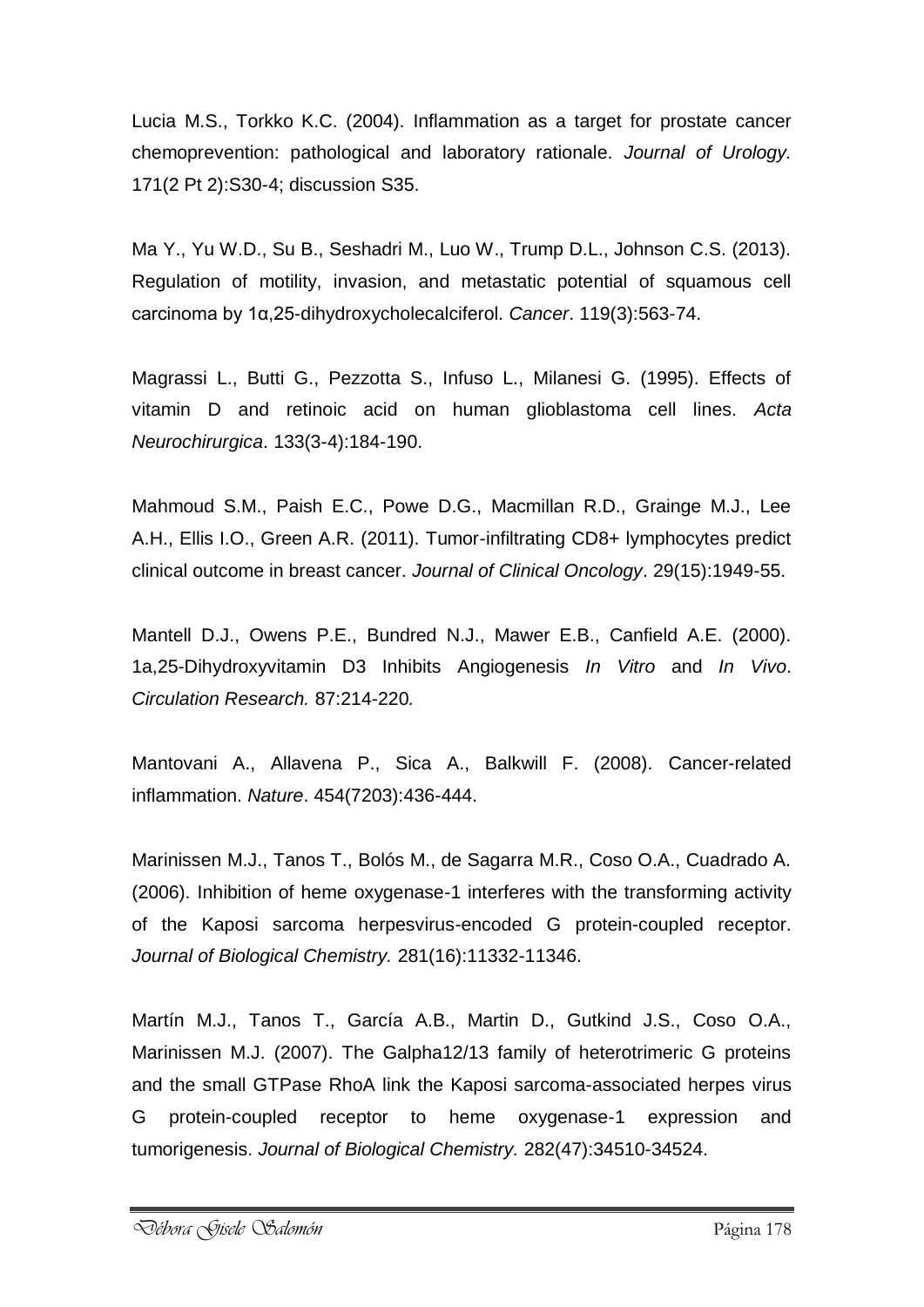Mascaró E. (2011). Tesis Doctoral, Universidad Nacional del Sur. p. 65.

Masuda S., Jones G. (2006). Promise of vitamin D analogues in the treatment of hyperproliferative conditions. *Molecular Cancer Theraphy*. 5:797–808.

McCollum E.F., Simmonds N., Becker J.E., Shipley P.G. (1922). Studies on experimental rickets and experimental demonstration of the existence of a vitamin which promotes calcium deposition. *Journal of Biological Chemistry*. 53:293-312.

McGuire T.F., Trump D.L., Johnson C.S. (2001). Vitamin D3 induced apoptosis of murine squamous cell carcinoma cells. Selective induction of caspasedependent MEK cleavage and up-regulation of MEKK-1. *Journal of Biological Chemistry*. 276:26365–26373.

Medioni J., Deplanque G., Maurina T., Ferrero J.M., Rodier J.M., Raymond E., Allyon J., Kalla S., Dufour-Lamartinie J.F., Oudar S. (2009). Dose finding and safety analysis of inecalcitol in combination with docetaxel-prednisone regimen in hormone-refractory prostate cancer (HRPC) patients. *Proceedings ASCO*.

Meier J.D., Enepekides D.J., Poirier B., Bradley C.A., Albala J.S., Farwell D.G. (2007). Treatment with 1-alpha,25-dihydroxyvitamin D3 (vitamin D3) to inhibit carcinogenesis in the hamster buccal pouch model. *Archives of Otolaryngology - Head and Neck Surgery.* 133(11):1149-1152.

Mellinghoff IK, Wang MY, Vivanco I, Haas-Kogan DA, Zhu S, Dia EQ, Lu KV, Yoshimoto K, Huang JH, Chute DJ, Riggs BL, Horvath S, Liau LM, Cavenee WK, Rao PN, Beroukhim R, Peck TC, Lee JC, Sellers WR, Stokoe D, Prados M, Cloughesy TF, Sawyers CL, Mischel PS. (2005). Molecular determinants of the response of glioblastomas to EGFR kinase inhibitors. *The New England Journal of Medicine.* 353(19):2012-2024.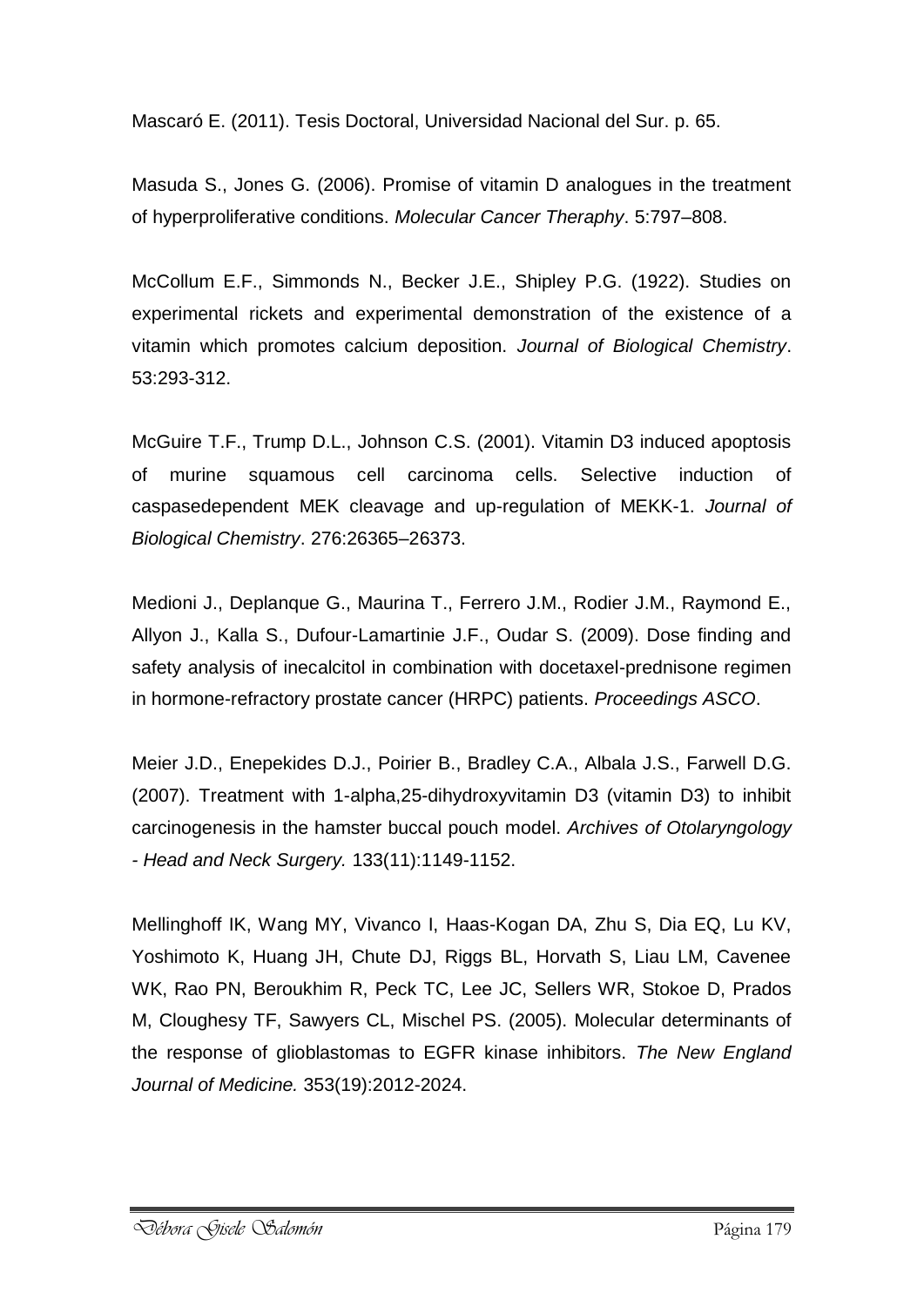Ménard S, Tomasic G, Casalini P, Balsari A, Pilotti S, Cascinelli N, Salvadori B, Colnaghi MI, Rilke F. (1997). Lymphoid infiltration as a prognostic variable for early-onset breast carcinomas. *Clinical Cancer Research*. 3(5):817-819.

Milczarek M., Rosinska S., Psurski M., Maciejewska M., Kutner A., Wietrzyk J. (2013). Combined colonic cancer treatment with vitamin D analogs and irinotecan or oxaliplatin. *Anticancer Reserch*. 33(2):433-444.

Miller G.J., Stapleton G.E., Hedlund T.E., Moffat K.A. (1995). Vitamin D receptor expression, 24-hydroxylase activity, and inhibition of growth by 1α,25 dihydroxyvitamin D3 in seven human prostatic carcinoma cell lines. *Clinical Cancer Research.* 1:997–1003.

Moreno, J.; Krishnan, A. V.; Feldman, D. (2005). Molecular mechanisms mediating the anti-proliferative effects of vitamin D in prostate cancer. *Journal of Steroid Biochemistry and Molecular Biology*. 97:31–36.

Morris J.G. (1999). Ineffective Vitamin D Synthesis in Cats Is Reversed by an Inhibitor of 7-Dehydrocholestrol-Δ7-Reductase1, 2. *Journal of Nutrition.*  129:903–908.

Mouriño A., Torneiro M., Vitale C., Fernandez S., Sestelo J., Anne S., Gregorio C. (1997). Efficient and versatile synthesis of A-ring precursors of 1α,25 dihydroxy-vitamin D3 and analogues. Application to the synthesis of Lythgoe-Roche phosphine oxide. *Tetrahedron Letters*. 38: 4713-4716.

Mozolowski W. (1939). Jedrzej Sniadecki (1768-1838) On the cure of rickets. *Nature.* 143:121-124.

Muindi J.R., Modzelewski R.A., Peng Y., Trump D.L., Johnson C.S. (2004). Pharmacokinetics of 1α,25-dihydroxyvitamin D3 in normal mice after systemic exposure to effective and safe antitumor doses. *Oncology*. 66(1):62-66.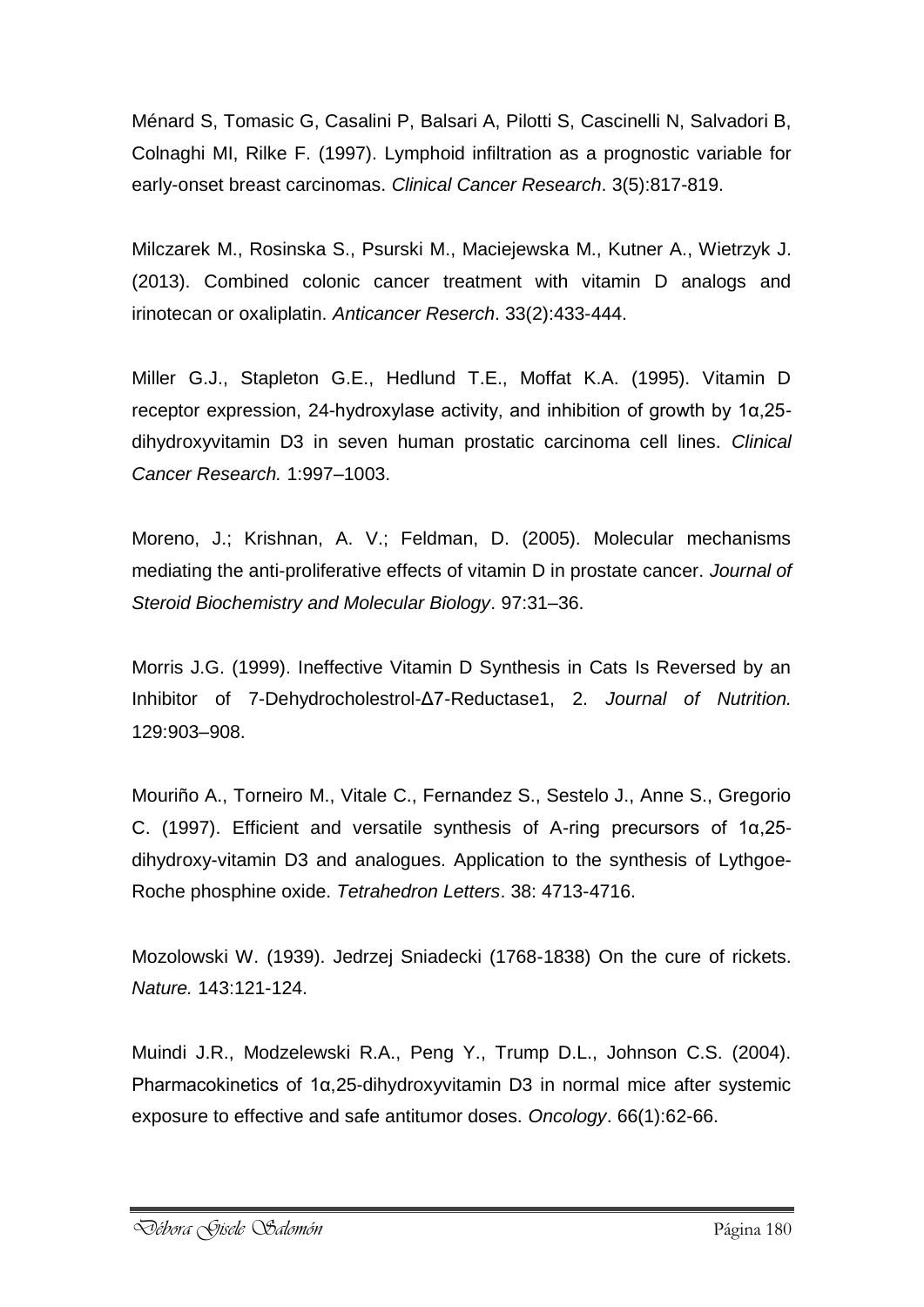Muindi JR, Peng Y, Potter DM, Hershberger PA, Tauch JS, Capozzoli MJ, Egorin MJ, Johnson CS, Trump DL. (2002). Pharmacokinetics of high-dose oral calcitriol: results from a phase 1 trial of calcitriol and paclitaxel. Clinical Pharmacology & Therapeutics. 72(6):648-659.

Muindi J.R., Yu W., Ma Y., Engler K.L., Kong R., Trump D.L., Johnson C.S. (2010). CYP24A1 Inhibition Enhances the Antitumor Activity of Calcitriol. *General Endocrinology*. 151(9):4301-4312.

Nagpal S., Na S., Rathnachalam R. (2005). Noncalcemic actions of vitamin Dreceptor ligands. *Endocrine Reviews*. 26:662–687.

Nakasu S., Nakajima M., Handa J. (1999). Anomalous p27kip1 expression in a subset of malignant gliomas. *Brain Tumor Pathology*. 16(1):17-21.

Nemere I., Safford S.E., Rohe B., DeSouza M.M., Farach-Carson M.C. (2004). Identification and characterization of 1,25D3-membrane-associated rapid response, steroid (1,25D3-MARRS) binding protein. *Journal of Steroid Biochemistry and Molecular Biology.* 89-90(1-5):281-285.

Nobes C.D., Hall A. (1995). Rho, rac and cdc42 GTPases: regulators of actin structures, cell adhesion and motility. *Biochemical Society Transactions*. 23(3):456–459.

Norman A.W., Nemere I. and Zhou L.K. (1992). 1,25-dihidroxy Vitamin D3, steroid hormone that produces biologic effects via both genomic and nongenomic pathway. *Journal of Steroid Biochemistry and Molecular Biology*. 41:231-240.

Norman A.W. (2005). 1α, 25 (OH)<sub>2</sub>-vitamin D<sub>3</sub> mediated rapid and genomic responses are dependent upon critical structure-function relationships for both the ligand and receptor(s). In: Feldman D, Pike JW, Glorieux FH, eds. Vitamin D. 2nd ed. San Diego: Elsevier Academic Press; 381-407.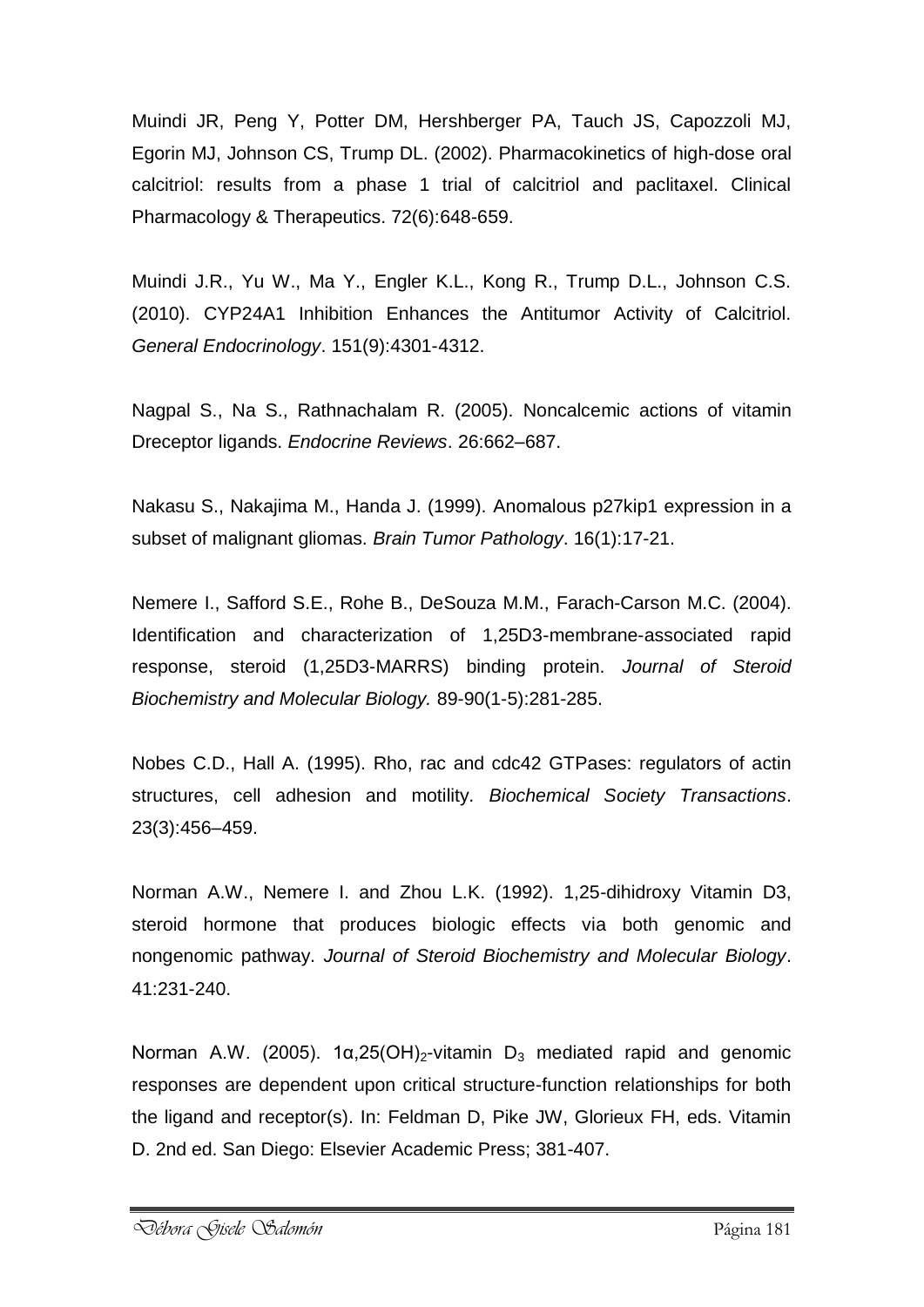OECD. Repeated Dose 28-day Oral Toxicity Study in Rodents, guideline 407, the OECD guideline for testing of chemical. 1995.

Ohgaki H., Dessen P., Jourde B., Horstmann S., Nishikawa T., Di Patre P.L., Burkhard C., Schüler D., Probst-Hensch N.M., Maiorka P.C., Baeza N., Pisani P., Yonekawa Y., Yasargil M.G., Lütolf U.M., Kleihues P. (2004). Genetic pathways to glioblastoma: a population-based study. *Cancer Research*. 64(19):6892-6899.

Osborn J.L., Schwartz G.G., Smith D.C., Bahnson R., Day R., Trump D.L. (1995). Phase II trial of oral 1,25-dihydroxyvitamin D (calcitriol) in hormone refractory prostate cancer. *Urologic Oncology*. 1(5):195-198.

Ozono K., Liao J., Kerner S.A., Scout R.A., Pike J.W. (1990). The vitamin Dresponsive element in the human osteocalcin gene. Association with a nuclear proto-oncogene enhancer. *Journal of Biological Chemistry*. 65: 21881-21888.

Pálmer H. G., Gonzalez-Sancho J. M. Espada J., Berciano M. T., Puig I., Baulida J., Quintanilla M., Cano A., García De Herreros A., Lafarga M. et al. (2001). Vitamin D3 promotes the differentiation of colon carcinoma cells by the induction of E-cadherin and the inhibition of beta-catenin signaling. *Journal of Cell Biology*. 154, 369-387.

Park M.R., Lee J.H., Park M.S., Hwang J.E., Shim H.J., Cho S.H., Chung I.J., Bae W.K. (2012). Suppressive effect of 19-nor-1α-25-dihydroxyvitamin D2 on gastric cancer cells and peritoneal metastasis model. *Journal of Korean Medical Science*. 27(9):1037-1043.

Patel V., Senderowicz A.M., Pinto D. Jr., Igishi T., Raffeld M., Quintanilla-Martinez L., Ensley J.F., Sausville E.A., Gutkind J.S. (1998). Flavopiridol, a novel cyclin-dependent kinase inhibitor, suppresses the growth of head and neck squamous cell carcinomas by inducing apoptosis. *Journal of Clinical Investigation*. 102(9):1674-1681.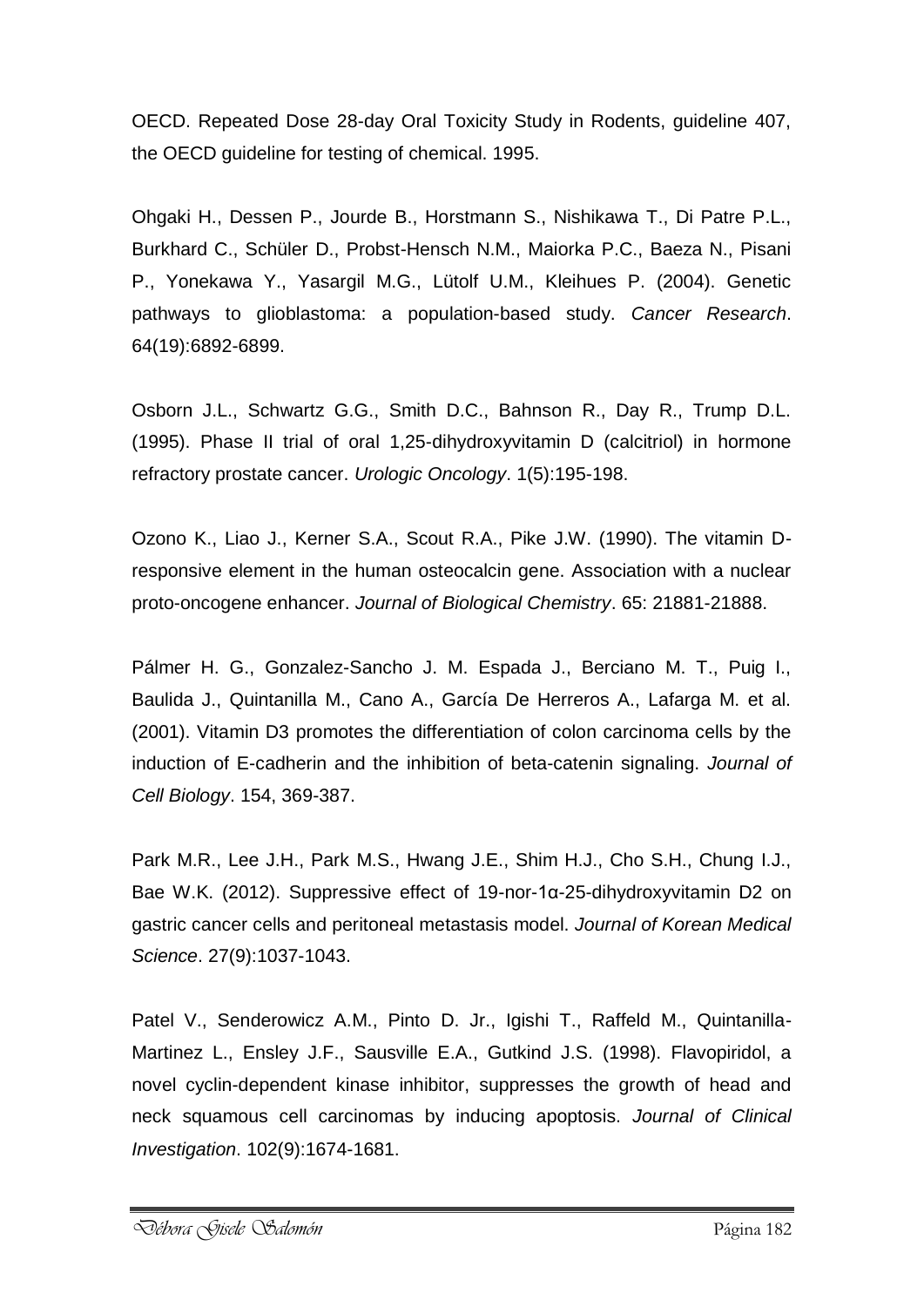Pazos Aguete G. (2011). Tesis Doctoral, Universidad de Vigo.

Peehl D.M., Seto E., Hsu J.Y., Feldman D. (2002). Preclinical activity of ketoconazole in combination with calcitriol or the vitamin D analogue EB 1089 in prostate cancer cells. *Journal of Urology* 168:1583–1588.

Pelczynska M., Wietrzyk J., Jaroszewicz I., Nevozhay D., Switalska M., Kutner A., Zabel M., Opolski A. (2005). Correlation between VDR expression and antiproliferative activity of vitamin D3 compounds in combination with cytostatics. *Anticancer Research*. 25(3B):2235-2240.

Petrini M., Caracciolo F., Corini M., Valentini P., Sabbatini A.R., Grassi B. (1991). Low-dose ARA-C and 1(OH) D3 administration in acute non lymphoid leukemia: pilot study. *Haematologica.* 76(3):200-203.

Pedersen J.I., Ghazarian J.G., Orme Johnson N.R. and De Luca F. (1976). Isolation of chick renal mitocondrial ferredoxin active in the 25hidroxivitamin D3 1alpha-hydroxylase system. *Journal of Biological Chemistry*. 251:3939-3941.

Peña C., García J.M., Larriba M.J., Barderas R., Gómez I., Herrera M., García V., Silva J., Domínguez G., Rodríguez R., Cuevas J., de Herreros A.G., Casal J.I., Muñoz A., Bonilla F. (2009). SNAI1 expression in colon cancer related with CDH1 and VDR downregulation in normal adjacent tissue. *Oncogene.* 28(49):4375-4385.

Pepper C., Thomas A., Hoy T., Milligan D., Bentley P., Fegan C. (2003). The vitamin D3 analog EB1089 induces apoptosis via a p53-independent mechanism involving p38 MAP kinase activation and suppression of ERK. Molecular activity in B-cell chronic lymphocytic leukemia cells *in vitro*. *Blood*. 101:2454–2460.

Pervin S., Hewison M., Braga M., Tran L., Chun R., Karam A., Chaudhuri G., Norris K., Singh R. (2013). Down-regulation of vitamin D receptor in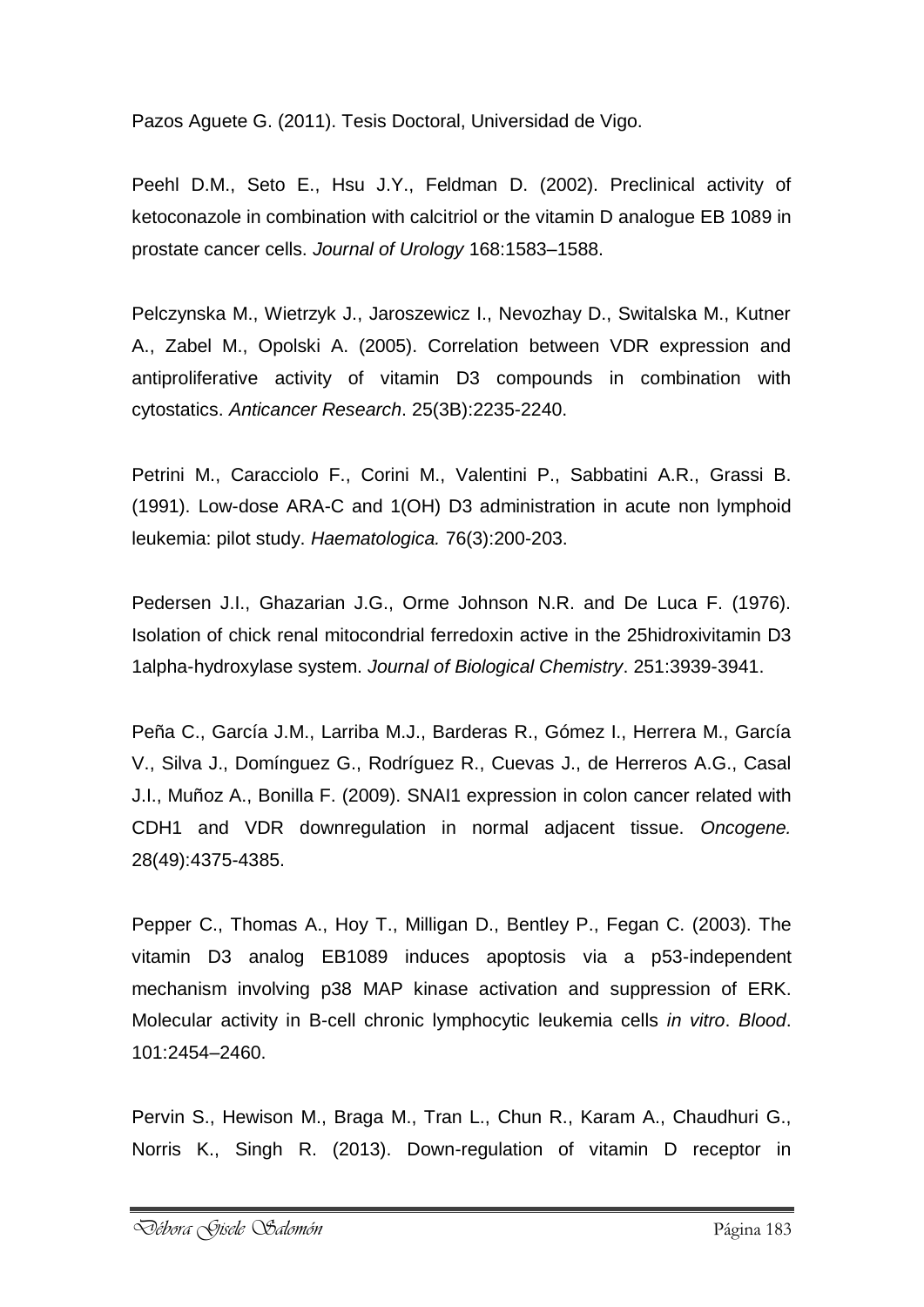mammospheres: implications for vitamin D resistance in breast cancer and potential for combination therapy. *PLoS One.* 8(1):e53287.

Petit V., Boyer B., Lentz D., Turner C.E., Thiery J.P., Valles A.M. (2000). Phosphorylation of tyrosine residues 31 and 118 on paxillin regulates cell migration through an association with CRK in NBT-II cells. *Journal of Cell Biology.* 148(5):957–970.

Picotto G., Liaudat A.C., Bohl L., Tolosa de Talamoni N. (2012). Molecular aspects of vitamin D anticancer activity. *Cancer Investigation*. 30(8):604-614.

Piva R., Cavalla P., Bortolotto S., Cordera S., Richiardi P., Schiffer D. (1997). p27/kip1 expression in human astrocytic gliomas. *Neuroscience Letters*. 234(2- 3):127-130.

Pontiggia O., Rodriguez V., Fabris V., Raffo D., Bumaschny V., Fiszman G., Bal de Kier Joffé E., Simian M. (2009). Establishment of an *in vitro* estrogendependent mouse mammary tumor model: a new tool to understand estrogen responsiveness and development of tamoxifen resistance in the context of stromal-epithelial interactions. *Breast Cancer Research and Treatment*. 116, 247-255.

Posner G.H., Crawford K.R., Yang H.W., Kahraman M., Jeon H.B., Chuang S.S. (2004). *Journal of Steroid Biochemistry and Molecular Biology*. 89-90, 5- 12.

Prudencio J., Akutsu N., Benlimame N., Wang T., Bastien Y., Lin R., Black M.J., Alaoui-Jamali M.A., White J.H. (2001). Action of low calcemic 1alpha,25 dihydroxyvitamin D3 analogue EB1089 in head and neck squamous cell carcinoma. *Journal of National Cancer Institute*. 93(10):745-753.

Raimondi A.R., Molinolo A., Gutkind J.S. (2009). Rapamycin prevents early onset of tumorigenesis in an oral-specific K-ras and p53 two-hit carcinogenesis model. *Cancer Research.* 69(10):4159-4166.

.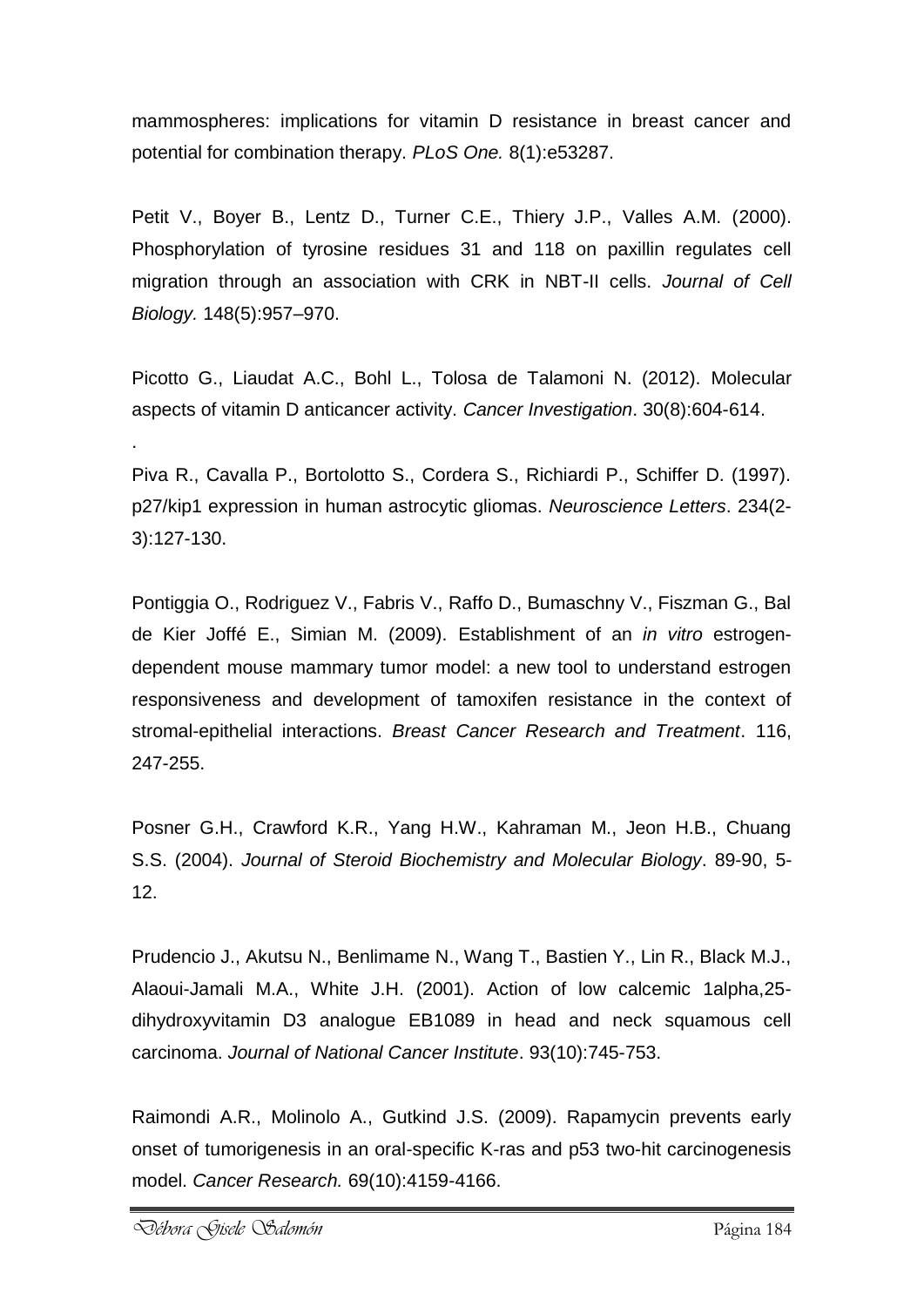Rangarajan A., Weinberg R.A. (2003). Opinion: Comparative biology of mouse versus human cells: modelling human cancer in mice. *Nature Reviews Cancer.* 3(12):952-959.

Rauschkolb E.W., Winston D., Fenimore D.C., Black H.S., Fabre L.F. (1969). Identification of vitamin D3 in human skin. *Journal of Investigative Dermatology*. 53:289-293.

Raza S.M., Lang F.F., Aggarwal B.B., Fuller G.N., Wildrick D.M., Sawaya R. (2002). Necrosis and glioblastoma: a friend or a foe? A review and a hypothesis. *Neurosurgery.* 51(1):2-12; discussion 12-13.

Reichrath S., Müller C.S., Gleissner B., Pfreundschuh M., Vogt T., Reichrath J. (2010). Notch- and vitamin D signaling in 1,25(OH)2D3-resistant glioblastoma multiforme (GBM) cell lines. *Journal of Steroid Biochemistry and Molecular Biology*. 121(1-2):420-424.

Rich J.N., Reardon D.A., Peery T., Dowell J.M., Quinn J.A., Penne K.L., Wikstrand C.J., Van Duyn L.B., Dancey J.E., McLendon R.E., Kao J.C., Stenzel T.T., Ahmed Rasheed B.K., Tourt-Uhlig S.E., Herndon J.E. 2<sup>nd</sup>., Vredenburgh J.J., Sampson J.H., Friedman A.H., Bigner D.D., Friedman H.S. (2004). Phase II trial of gefitinib in recurrent glioblastoma. Journal of Clinical Oncology. 22(1):133-142.

Rivadulla M.L. Tesis Doctoral, Universidad de Vigo (en curso).

Rocker D., Ravid A., Liberman U.A., Garach-Jehoshua O., Koren R. (1994). 1,25-Dihydroxyvitamin D3 potentiates the cytotoxic effect of TNF on human breast cancer cells. *Molecular and Cellular Endocrinology*. 106:157–162.

Sambrook J., Fritsch E.T., Maniatis, T. (1989). Molecular cloning: a laboratory manual. Cold Spring Harbor Laboratory, Cold Spring Harbor, New York.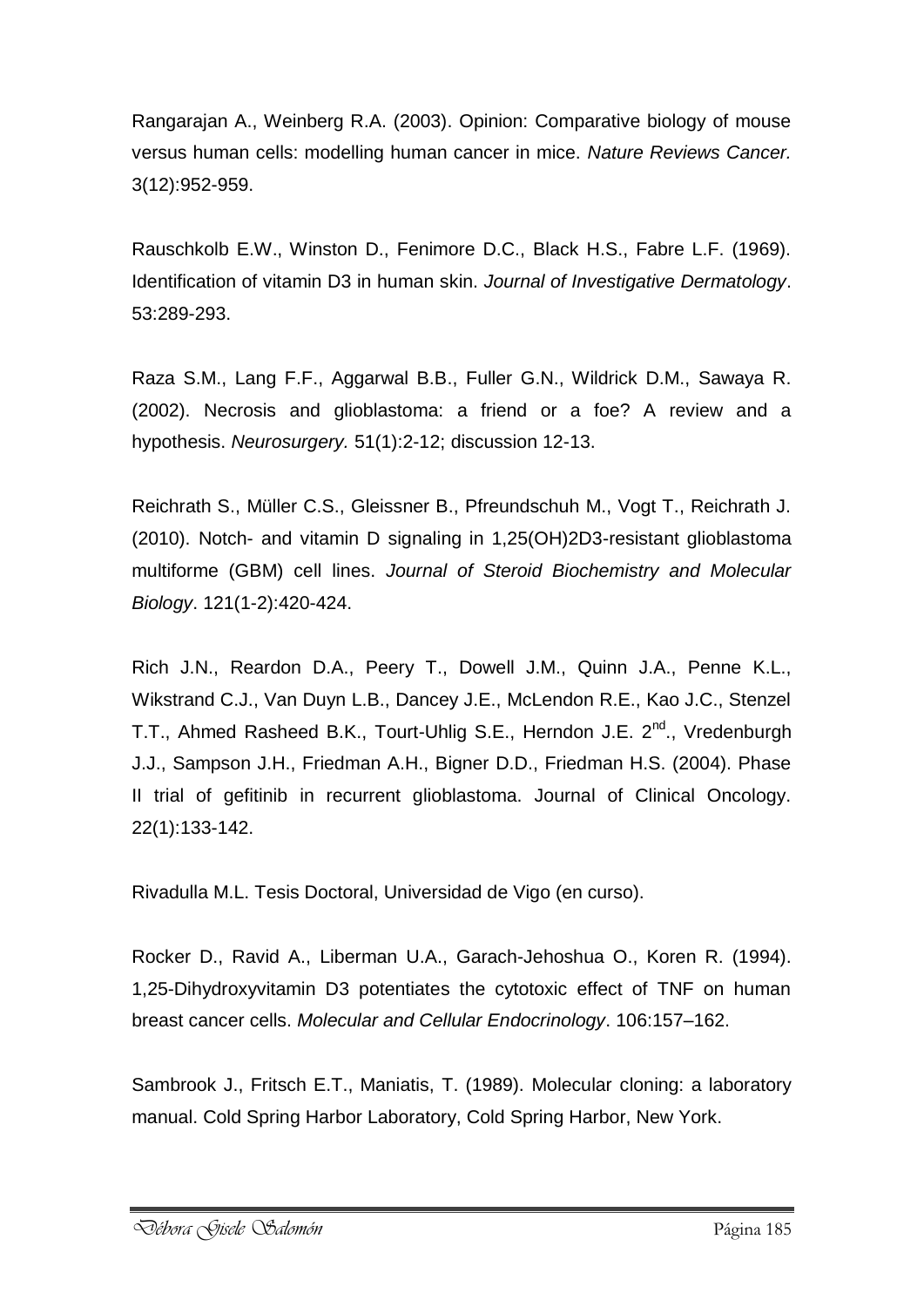Salehin D., Haugk C., Thill M., Cordes T., William M., Hemmerlein B., Friedrich M. (2012). Vitamin D receptor expression in patients with vulvar cancer. *Anticancer Research.*32(1):283-289.

Salomón D.G., Grioli S.M., Buschiazzo M., Mascaró E., Vitale C., Radivoy G., Pérez M., Fall Y., Mesri E.A., Curino A.C., Facchinetti M.M. (2011). Novel Alkynylphosphonate Analogue of 1α, 25-Dihydroxyvitamin D3 with Potent Antiproliferative Effects in Cancer Cells and Lack of Calcemic Activity. *ACS Medicinal Chemistry Letters*. 2 (7); 503–508.

Schiappacassi M., Lovat F., Canzonieri V., Belletti B., Berton S., Di Stefano D., Vecchione A., Colombatti A., Baldassarre G. (2008). p27Kip1 expression inhibits glioblastoma growth, invasion, and tumor-induced neoangiogenesis. *Molecular Cancer Therapeutics*. 7(5):1164-1175.

Schwartz G.G., Eads D., Naczki C., Northrup S., Chen T., Koumenis C. (2008). 19-nor-1 alpha,25-dihydroxyvitamin D2 (paricalcitol) inhibits the proliferation of human pancreatic cancer cells *in vitro* and *in vivo*. Cancer *Biology and Theraphy*. 7(3):430-436.

Schwartz G.G., Hall M.C., Stindt D., Patton S., Lovato J., Torti F.M. (2005). Phase I/II study of 19-nor-1alpha-25-dihydroxyvitamin D2 (paricalcitol) in advanced, androgen-insensitive prostate cancer. *Clinical Cancer Research.* 11(24 Pt 1):8680-8685.

Schwartz G.G., Wang M.H., Zang M., Singh R.K., Siegal G.P. (1997). 1 α, 25- Dihydroxyvitamin D (calcitriol) inhibits the invasiveness of human prostate cancer cells. *Cancer Epidemiology, Biomarkers and Preventión*. 6(9):727-732.

Segaert S., Bouillon R. (1998). Vitamin D and regulation of gene expression. *Current Opinion in Clinical Nutrition and Metabolic Care*. 1:347-354.

Sergeev I.N., Rhoton W.B., Norman A.W. (1997). 1, 25-Dihydroxyvitamin D3, intracellular Ca2+ and apoptosis in breast cancer cell lines. In: Vitamin D.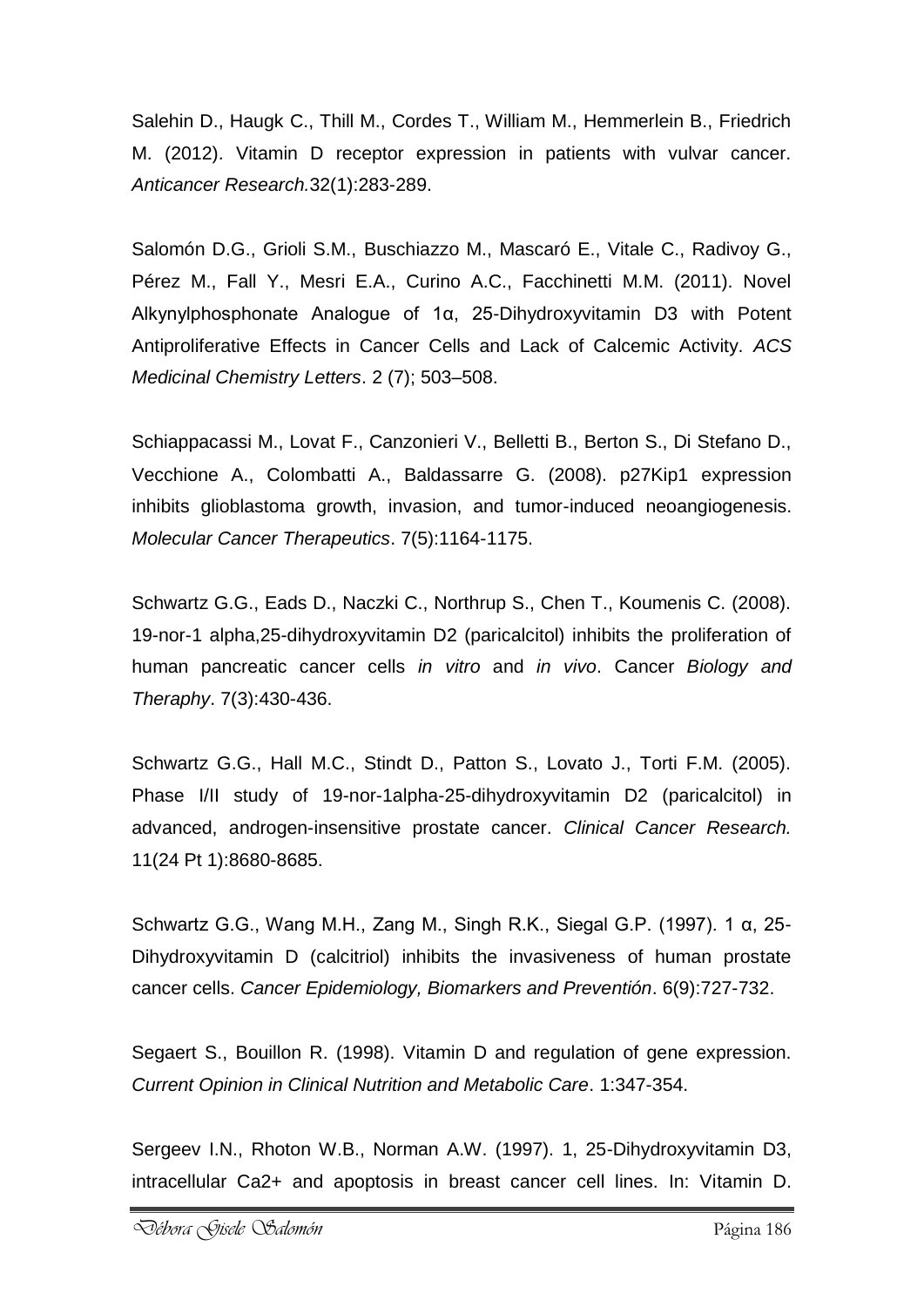Chemistry, biology and clinical applications of the steroid hormone. Norman, A.W.; Thomasset, M.; editores. Riverside, CA: University of California, pag 473– 474.

Seubwai W., Wongkham C., Puapairoj A., Khuntikeo N., Wongkham S. (2007). Overexpression of vitamin D receptor indicates a good prognosis for cholangiocarcinoma: implications for therapeutics. *Cancer*. 109(12):2497-2505.

Shah S., Islam M.N., Dakshanamurthy S., Rizvi I., Rao M., Herrell R., Zinser G., Valrance M., Aranda A., Moras D., Norman A., Welsh J., Byers S.W. (2006). The molecular basis of vitamin D receptor and beta-catenin crossregulation. *Molecular Cell*. 21:799–809.

Shai R, Shi T, Kremen TJ, Horvath S, Liau LM, Cloughesy TF, Mischel PS, Nelson SF. (2003). Gene expression profiling identifies molecular subtypes of gliomas. *Oncogene.* 22(31):4918-4923.

Silvagno F., Poma C.B., Realmuto C., Ravarino N., Ramella A., Santoro N., D'Amelio P., Fuso L., Pescarmona G., Zola P. (2010). Analysis of vitamin D receptor expression and clinical correlations in patients with ovarian cancer. *Gynecologic Oncology*. 119(1):121-124.

Simboli-Campbell M., Narvaez C.J., van Weelden K., Tenniswood M., Welsh J. (1997). Comparative effects of 1,25(OH)<sub>2</sub>D<sub>3</sub> and EB1089 on cell cycle kinetics and apoptosis in MCF-7 breast cancer cells. *Breast Cancer Research and Treatmen*t. 42:31-41.

Singh R.P., Dhanalakshmi S., Agarwal R. (2002). Phytochemicals as cell cycle modulators--a less toxic approach in halting human cancers. *Cell Cycle*. 1(3):156-161.

Skowronski R.J., Peehl D.M., Feldman D. (1993). Vitamin D and prostate cancer: 1,25 dihydroxyvitamin D3 receptors and actions in human prostate cancer cell lines. *Endocrinology*. 132:1952-1960.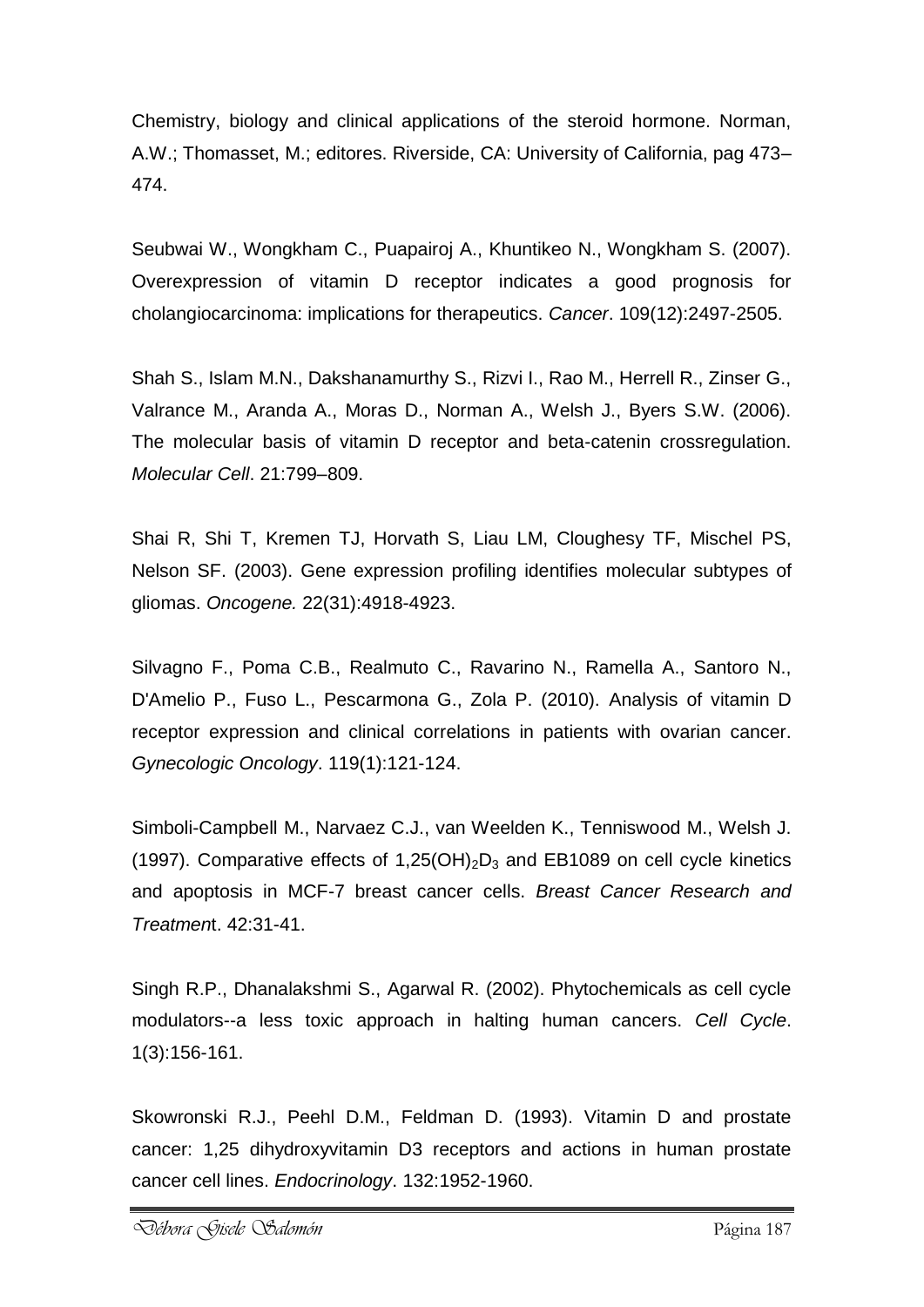Slapak C.A., Desforges J.F., Fogaren T., Miller K.B. (1992). Treatment of acute myeloid leukemia in the elderly with low-dose cytarabine, hydroxyurea, and calcitriol. *American Journal of Hematology*. 41(3):178-183.

Slingerland J., Pagano M. (2000). Regulation of the cdk inhibitor p27 and its deregulation in cancer. *Journal of Cellular Physiology*. 183(1):10-17.

Spina C., Tangpricha V., Yao M., Zhou W., Wolfe M.M., Maehr H., Uskokovic M., Adorini L., Holick M.F. (2005). Colon cancer and solar ultraviolet B radiation and prevention and treatment of colon cancer in mice with vitamin D and its Gemini analogs. *Journal of Steroid Biochemistry and Molecular Biology.* 97(1- 2):111-120.

Srinivasan M., Parwanic A.V., Hershbergerb P.A., Lenznere D.E., Weissfelda J.L. (2011). Nuclear vitamin D receptor expression is associated with improved survival in non-small cell lung cancer. *Journal of Steroid Biochemistry & Molecular Biology.* 123 30–36

Steenbock H., Black A. (1924). The reduction of growth-promoting and calcifying properties in a ration by exposure to ultraviolet light. *Journal of Biological Chemistry.* 61:408–422.

Stewart L.V., Weigel N.L. (2004). Vitamin D and prostate cancer. *Experimental Biology and Medicine*. 229:277–284.

Stio M., Martinesi M., Bruni S., Treves C., Mathieu C., Verstuyf A., d'Albasio G., Bagnoli S., Bonanomi A.G. (2007). The Vitamin D analogue TX 527 blocks NFkappaB activation in peripheral blood mononuclear cells of patients with Crohn's disease. Journal of Steroid Biochemistry and Molecular Biology. 103(1):51-60.

Sul J. & Fine H.A. (2010).Malignant gliomas: new translational therapies. *Mount Sinai Journal of Medicine*. 77(6):655-66.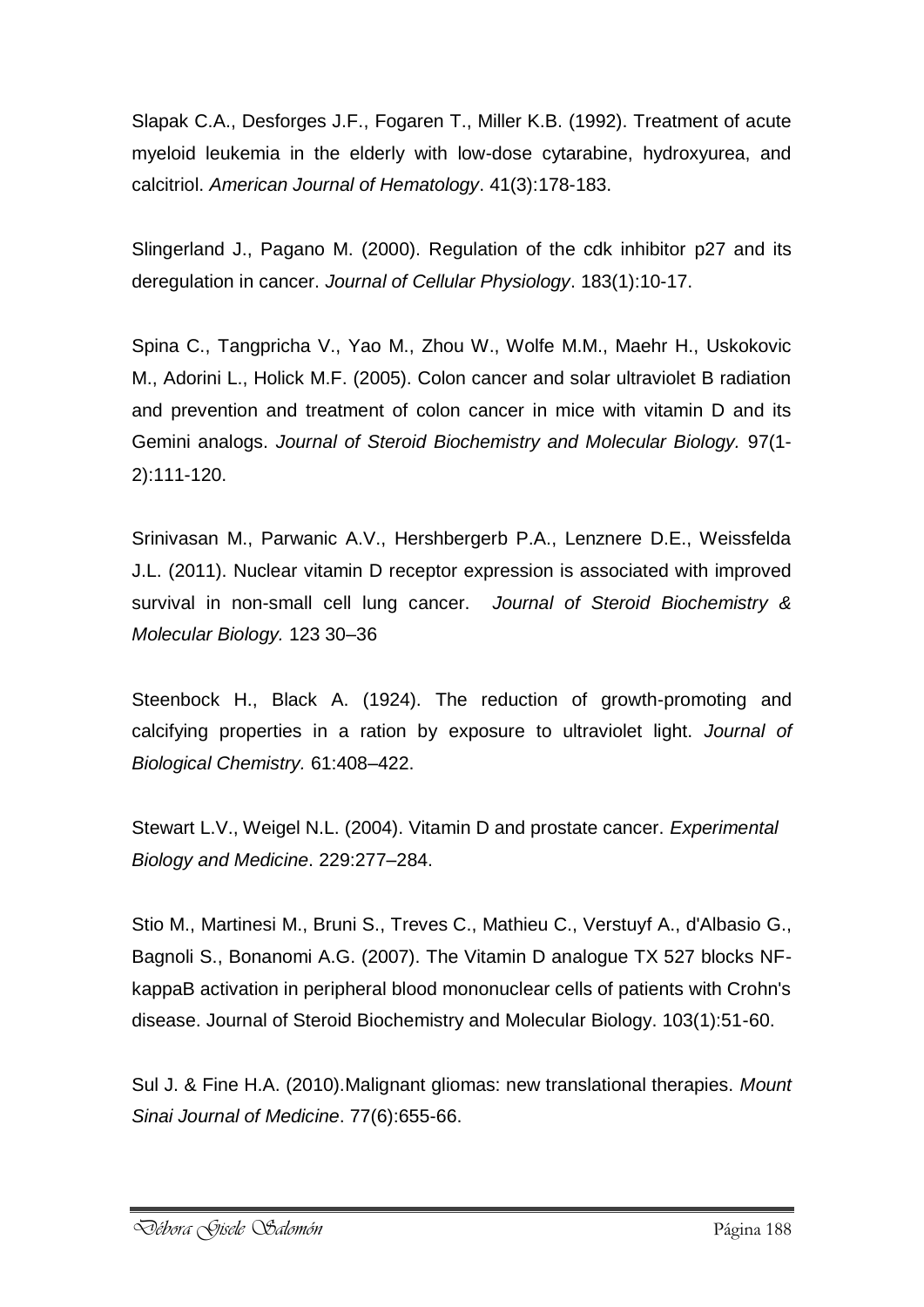Sung V., Feldman D. (2000). 1,25-Dihydroxyvitamin D3 decreases human prostate cancer cell adhesion and migration. *Molecular and Cellular Endocrinology*. (1-2):133-143.

Sunn K.L., Cock T.A., Crofts L.A., Eisman J.A., Gardiner E.M. (2001). Novel Nterminal variant of human VDR. *Molecular Endocrinology*. 15(9):1599-1609.

Swami S., Krishnan A.V., Peehl D.M., Feldman D. (2005). Genistein potentiates the growth inhibitory effects of 1,25-dihydroxyvitamin  $D_3$  in DU145 human prostate cancer cells: role of the direct inhibition of CYP24 enzyme activity. *Molecular and Cellular Endocrinology*. 241:49–61.

Tamiya T., Mizumatsu S., Ono Y., Abe T., Matsumoto K., Furuta T., Ohmoto T. (2001). High cyclin E/low p27Kip1 expression is associated with poor prognosis in astrocytomas. *Acta Neuropathologica*. 101(4):334-340.

Tocchini-Valentini G., Rochel N., Wurtz J.M., Mitschler A., Moras D. (2001). Crystal structures of the vitamin D receptor complexed to superagonist 20-epi ligands. *Proceedings of the National Academy of Sciences*. 98(10):5491-5496.

Townsend K., Banwell C.M., Guy M., Colston K.W., Mansi J.L., Stewart P.M., Campbell M.J., Hewison M. (2005). *Clinical Cancer Research*. 11:3579–3586.

Trouillas P., Honnorat J., Bret P., Jouvet A., Gerard J.P. (2001). Redifferentiation therapy in brain tumors: lost-lasting complete regression of glioblastomas and an anaplastic astrocytoma under long term 1-alphahydroxycholecalciferol. *Journal of Neurooncology*. 51(1):57-66.

Trump D.L., Deeb K.K., Johnson C.S. (2010). Vitamin D: considerations in the continued development as an agent for cancer prevention and therapy. *Cancer Journal*. 16:1-9.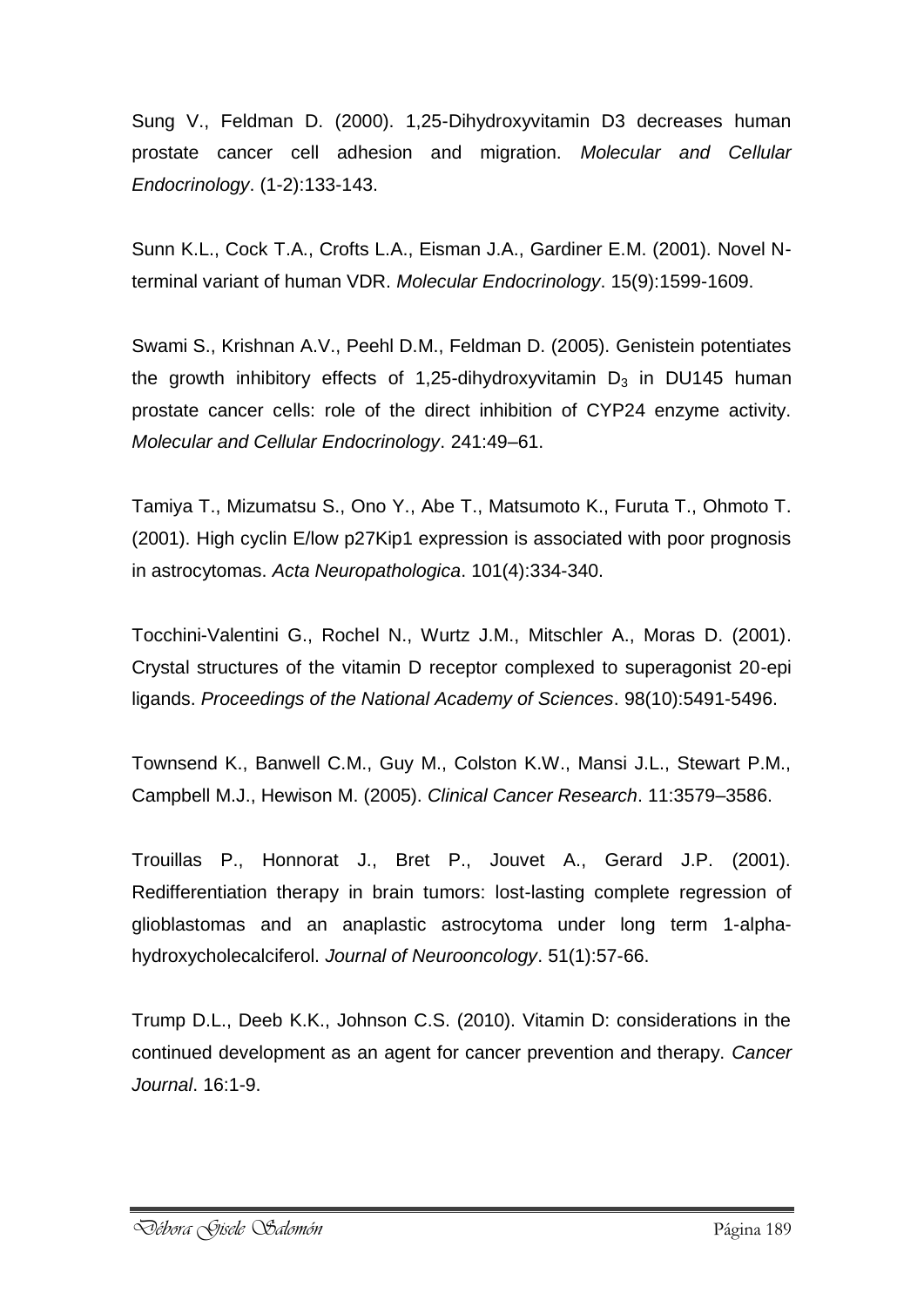Trump D.L., Muindi J., Fakih M., Yu W.D., Johnson C.S. (2006). Vitamin D compounds: clinical development as cancer therapy and prevention agents. *Anticancer Reserch*. 4A:2551-2556.

Urtreger A., Ladeda V., Puricelli L., Rivelli A., Vidal M.C.C., Sacerdote de Lustig E., Bal de Kier Joffé E. (1997). Modulation of fibronectin expression and proteolytic activity associated to the invasive and metastatic phenotype in two new murine mammary tumor cell lines. *International Journal of Oncology*. 11:489–496.

Uskokovic M.R., Manchand P.S., Peleg S., Norman A.W. (1997). Proceedings of the 10th International Vitamin D Workshop. page 19–21.

Uskokovic M.R., Norman A.W., Manchand, P.S., Studzinski, G.P., Campbell, M.J., Koeffler H.P., Takeuchi A., Siu-Caldera M.L., Rao D.S., Reddy G.S. (2001). *Steroids.* 66, 463-471.

Vandewalle B., Wattez N., Lefebvre J. (1995). Effects of vitamin D3 derivatives on growth, differentiation and apoptosis in tumoral colonic HT 29 cells: possible implication of intracellular calcium. *Cancer Letters*. 97:99–106.

Vanhooke J.L., Benning M.M., Bauer C.B., Pike J.W., De Luca H.F. (2004). Molecular structure of the rat vitamin D receptor ligand binding domain complexed with 2-carbon-substituted vitamin D3 hormone analogues and a LXXLL-containing coactivator peptide. *Biochemistry*. 43(14):4101-4110.

Vanoirbeek E., Krishnan A., Eelen G., Verlinden L., Bouillon R., Feldman D., Verstuyf A. (2011). The anti-cancer and anti-inflammatory actions of 1,25(OH)₂D₃. *Best Practice & Research: Clinical Endocrinology & Metabolism*. 25(4):593-604.

Villena-Heinsen C., Meyberg R., Axt-Fliedner R., Reitnauer K., Reichrath J., Friedrich M. (2002). Immunohistochemical analysis of 1,25-dihydroxyvitamin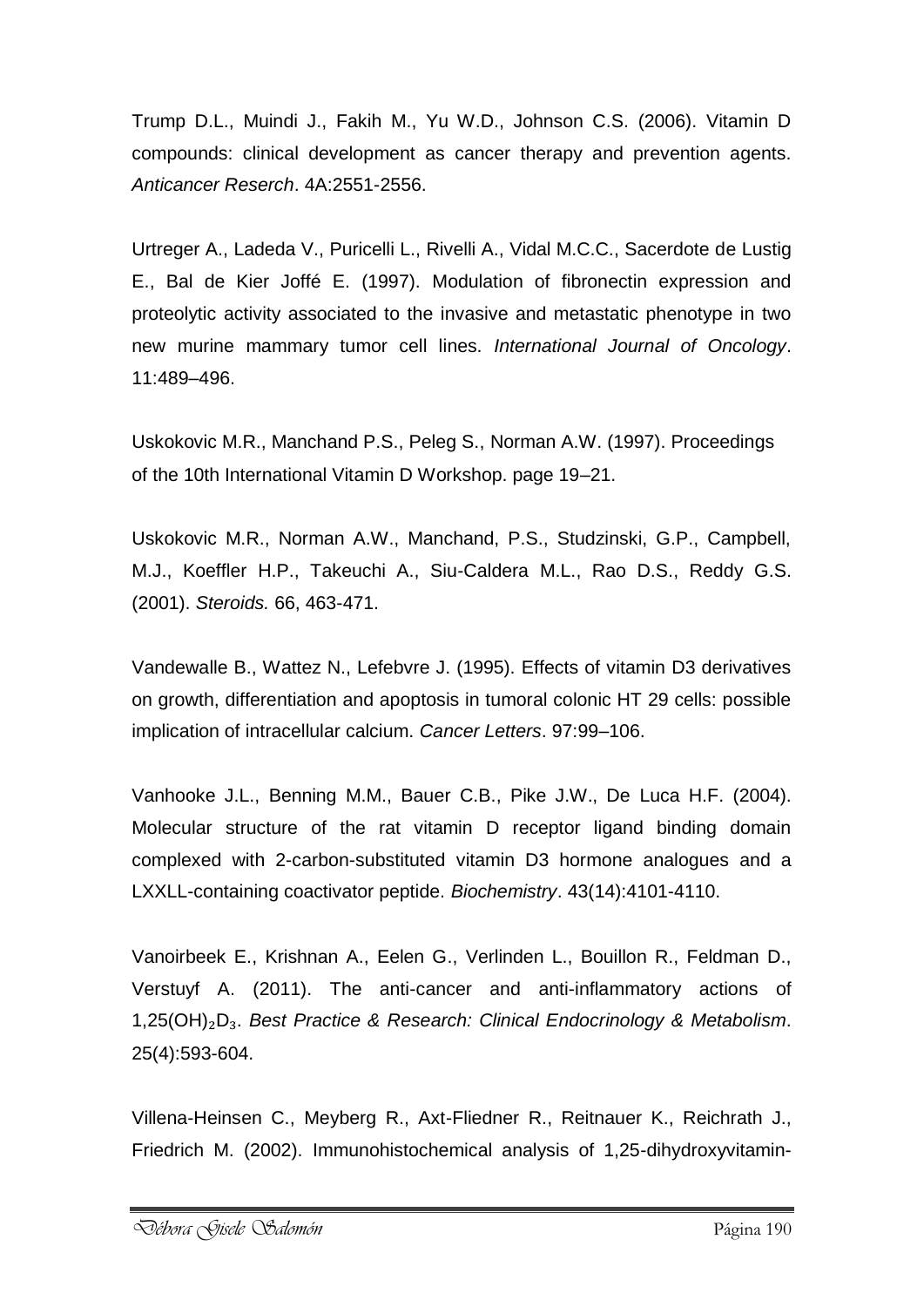D3-receptors, estrogen and progesterone receptors and Ki-67 in ovarian carcinoma. *Anticancer Research*. 22(4):2261-2267.

Vuolo L., Di Somma C., Faggiano A., Colao A. (2012). Vitamin D and cancer. *Frontiers in Endocrinology (Lausanne).* 3:58.

Wactawski-Wende J., Kotchen J.M., Anderson G.L., Assaf A.R., Brunner R.L., et al. 2006. Calcium plus vitamin D supplementation and the risk of colorectal cancer. *New England Journal of Medicine*. 354:684–696.

Wagner N., Wagner K.D., Schley G., Badiali L., Theres H., Scholz H. (2003). 1, 25-Dihydroxyvitamin D3-induced apoptosis of retinoblastoma cells is associated with reciprocal changes of Bcl-2 and bax. *Experimental Eye Research*. 77:1–9.

Wali R.K., Kong J., Sitrin M.D., Bissonnette M., Li Y.C. (2003). Vitamin D receptor is not required for the rapid actions of 1,25-dihydroxyvitamin D3 to increase intracellular calcium and activate protein kinase C in mouse osteoblasts. *Journal of Cell Biochemistry.* 88(4):794-801.

Walsh J.E., Clark A.M., Day T.A., Gillespie M.B., Young M.R. (2010). Use of alpha,25-dihydroxyvitamin D3 treatment to stimulate immune infiltration into head and neck squamous cell carcinoma. *Human Immunology*. 71(7):659-665.

Walters M.R. (1992). Newly identified actions of the vitamin D endocrine system. *Endocrine Reviews*. 13(4):719-764.

Wang D., He F., Zhang L., Zhang F., Wang Q., Qian X., Pan X., Meng J., Peng C., Shen A., Chen J. (2011). The role of p27(Kip1) phosphorylation at serine 10 in the migration of malignant glioma cells *in vitro*. *Neoplasma.* 58(1):65-73.

Wang H., Wang H., Zhang W., Huang H.J., Liao W.S., Fuller G.N. (2004). Analysis of the activation status of Akt, NFkappaB, and Stat3 in human diffuse gliomas. *Laboratory Investigation*. 84(8):941-951.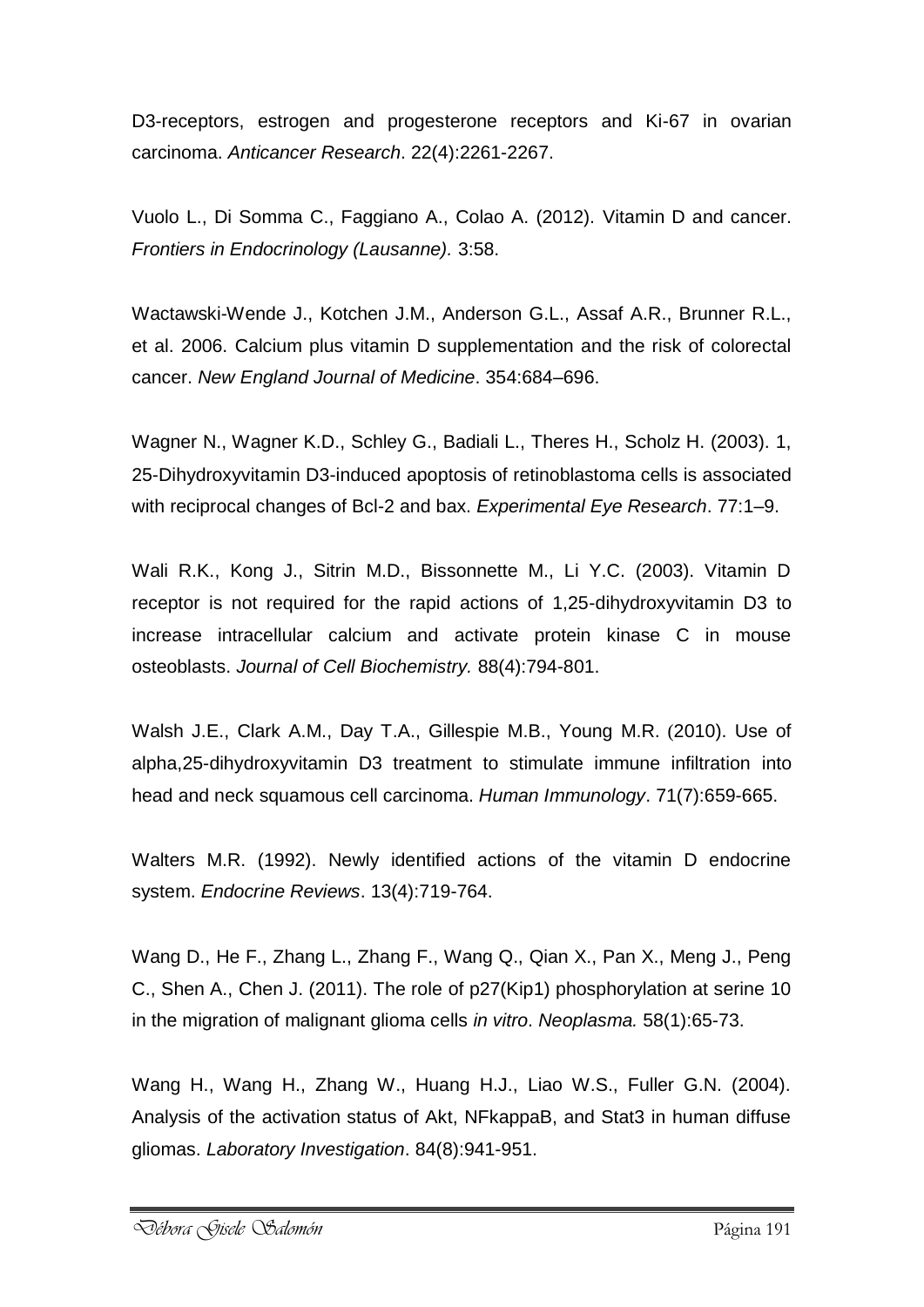Wang Q.M., Jones J.B., Studzinski G.P. (1996). Cyclin-dependent kinase inhibitor p27 as a mediator of the G1-S phase block induced by 1,25 dihydroxyvitamin D3 in HL60 cells. *Cancer Research*. 56(2):264-267.

Ware ML, Berger MS, Binder DK. (2003). Molecular biology of glioma tumorigenesis. *Histology and Histopathology*. 18(1):207-216.

Wen P.Y., Yung W.K., Lamborn K.R., Dahia P.L., Wang Y., Peng B., Abrey L.E., Raizer J., Cloughesy T.F., Fink K., Gilbert M., Chang S., Junck L., Schiff D., Lieberman F., Fine H.A., Mehta M., Robins H.I., DeAngelis L.M., Groves M.D., Puduvalli V.K., Levin V., Conrad C., Maher E.A., Aldape K., Hayes M., Letvak L., Egorin M.J., Capdeville R., Kaplan R., Murgo A.J., Stiles C., Prados M.D. (2006). Phase I/II study of imatinib mesylate for recurrent malignant gliomas: North American Brain Tumor Consortium Study 99-08. *Clinical Cancer Research*. 12(16):4899-4907.

Weitsman G.E., Koren R., Zuck E., Rotem C., Liberman U.A., Ravid A. (2005). Vitamin D sensitizes breast cancer cells to the action of H2O2: mitochondria as a convergence point in the death pathway. *Free Radical Biology & Medicine*. 39(2):266-278.

Welsh J. (2007). Targets of vitamin D receptor signaling in the mammary gland. *Journal of Bone Mineralization Research*. 22(Suppl. 2):V86–90.

Whistler D. (1645). Disputo medica inauguraris de Morbo puerili Anglorum, quem patrio idiomate indigenae vocant The rickets Lugduni Batavorum. Tesis para optar al título de Ph. D. de la Universidad de Leyden.

Windaus A., Bock F. (1937). Uber das provitamin aus dem sterin der schweineschwarte. *Hoppe-Seyler's Zeitschrift fur physiologische Chemie*. 245:168-170.

Windberger U., Bartholovitsch A., Plasenzotti R., Korak K.J., Heinze G. (2003). Whole blood viscosity, plasma viscosity and erythrocyte aggregation in nine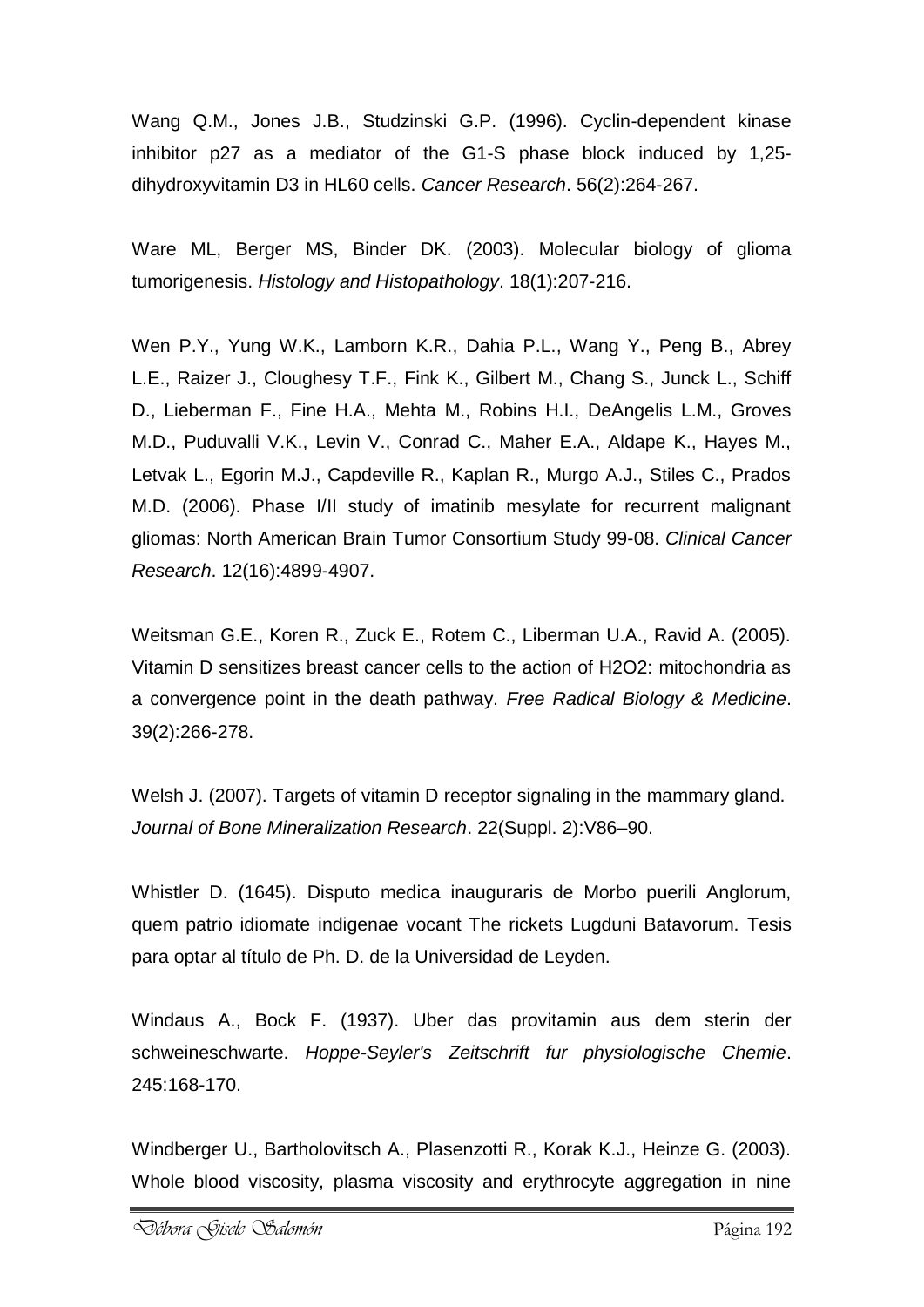mammalian species: reference values and comparison of data. *Experimental Physiology*. 88(3):431-440.

Woloszynska-Read A., Johnson C.S., Trump D.L. (2011). Vitamin D and cancer: clinical aspects. *Best Practice & Research Clinical Endocrinology & Metabolism.* 25(4):605-615.

Woo T.C., Choo R., Jamieson M., Chander S., Vieth R. (2005). Pilot study: potential role of vitamin D (Cholecalciferol) in patients with PSA relapse after definitive therapy. *Nutrition and Cancer*. 51(1):32-36.

Xie S.P., James S.Y., Colston K.W. (1997). Vitamin D derivatives inhibit the mitogenic effects of IGF-I on MCF-7 human breast cancer cells. *Journal of Endocrinology*. 154:495–504.

Yang E.S., Burnstein K.L.. (2003). Vitamin D inhibits G1 to S progression in LNCaP prostate cancer cells through p27Kip1 stabilization and Cdk2 mislocalization to the cytoplasm. *Journal of Biologycal Chemistry*. 278:46862– 46868.

Yoon P.S., De Luca H.F. (1980). Purification and properties of chick renal mitocondrial ferredoxin. *Biochemistry*. 19:2165-2170.

Zhou Y.H., Hess K.R., Liu L., Linskey M.E., Yung W.K. (2005). Modeling prognosis for patients with malignant astrocytic gliomas: quantifying the expression of multiple genetic markers and clinical variables. *Neuro Oncology*. 7(4):485-94.

Zou J., Landy H., Feun L., Xu R., Lampidis T., Wu C.J., Furst A.J, Savaraj N. (2000). Correlation of a unique 220-kDa protein with vitamin D sensitivity in glioma cells. *Biochemical Pharmacology*. 200060(9):1361-1365.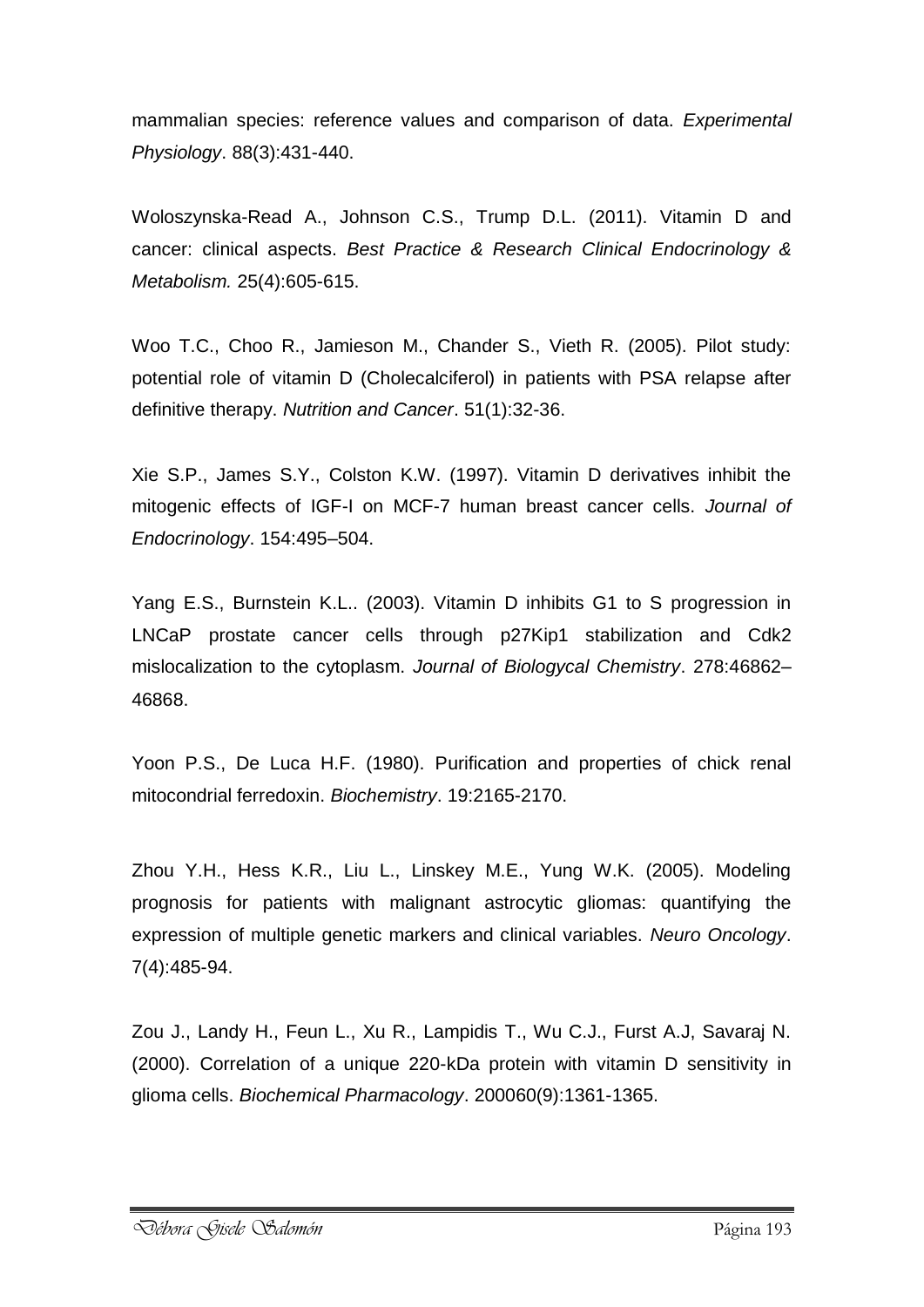# **PUBLICACIONES Y PRESENTACIONES A CONGRESOS**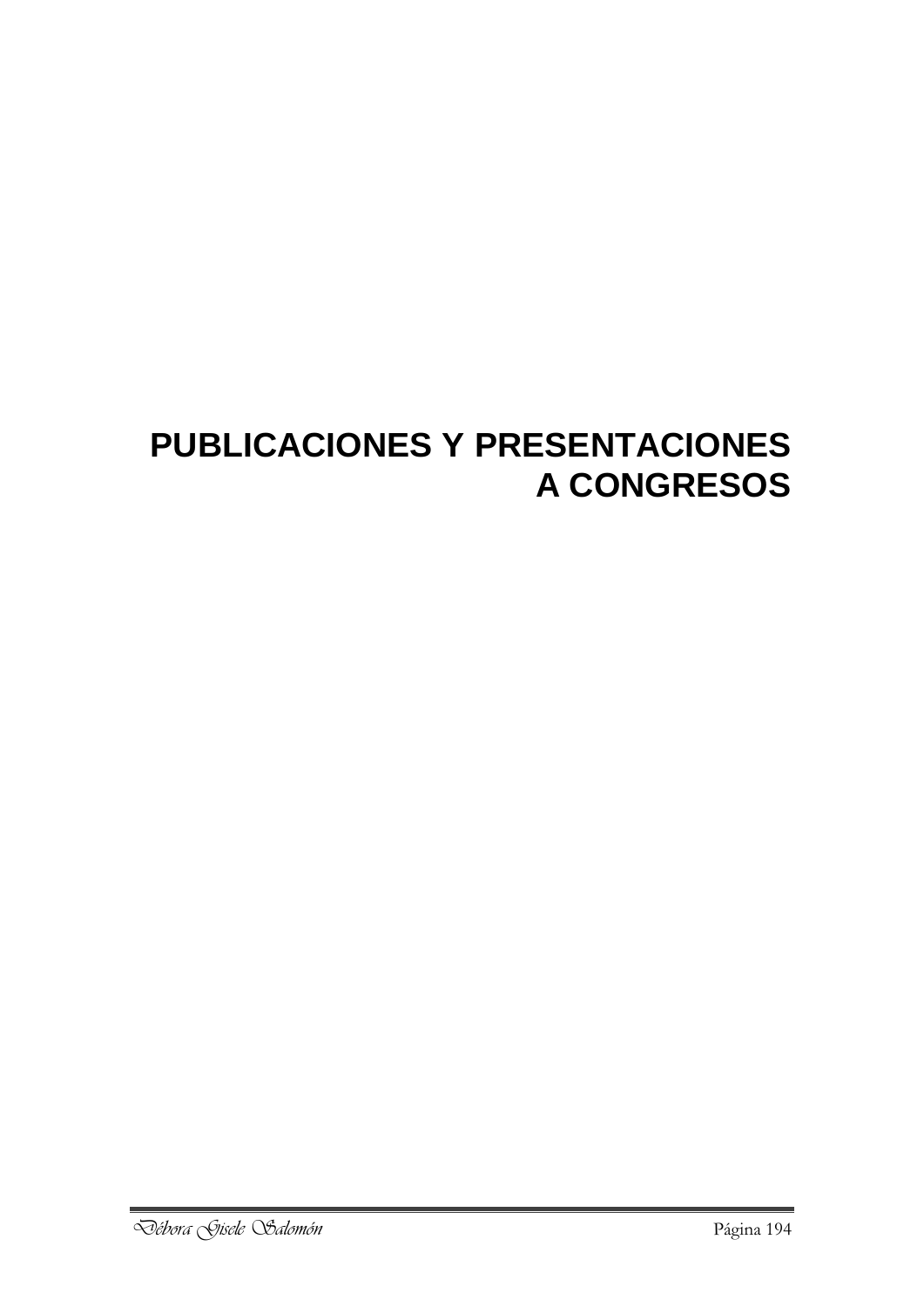## **PUBLICACIONES Y PRESENTACIONES A CONGRESOS**

El contenido de este trabajo forma parte de las siguientes publicaciones y presentaciones a congresos:

#### *Publicaciones de este trabajo de tesis*

Salomón, D. G.; Fermento, M. E.; Gandini, Norberto A.; Ferronato M. J.; Arévalo, J; Andrés, N. C; Zenklusen, J. C; Curino, A. C. & Facchinetti, M. M. (2014). Vitamin D Receptor Expression is Associated with Improved Overall Survival in Human Glioblastoma Multiforme. *Journal of Neuroncology*. DOI: 10.1007/s11060-014-1416-3

Gándara Z., Pérez M., Salomón D.G., Ferronato M.J., Fermento M.E., Curino A.C., Facchinetti M.M., Gómez G., Fall Y. (2012). Synthesis and Biological Evaluation of a New Vitamin D2 Analogue. *Bioorganic and Medicinal Chemistry Letters*. 22; 6276-6279.

Salomón D.G., Grioli S.M., Buschiazzo M., Mascaró E., Vitale C., Radivoy G., Pérez M., Fall Y., Mesri E.A., Curino A.C., Facchinetti M.M. (2011). Novel Alkynylphosphonate Analogue of 1α, 25-Dihydroxyvitamin D3 with Potent Antiproliferative Effects in Cancer Cells and Lack of Calcemic Activity. *ACS Medicinal Chemistry Letters.* 2 (7); 503–508.

#### *Otras publicaciones en las cuales he participado*

Gandini N., Fermento M., Salomón D., Andres N., Zenclusen J., Arévalo J., Blasco J., Facchinetti M., Curino A. (2013). Heme Oxygenase-1 Expression in Human Gliomas and its Correlation with Poor Prognosis in Patients with Astrocytoma. *Tumor Biology. (en prensa).*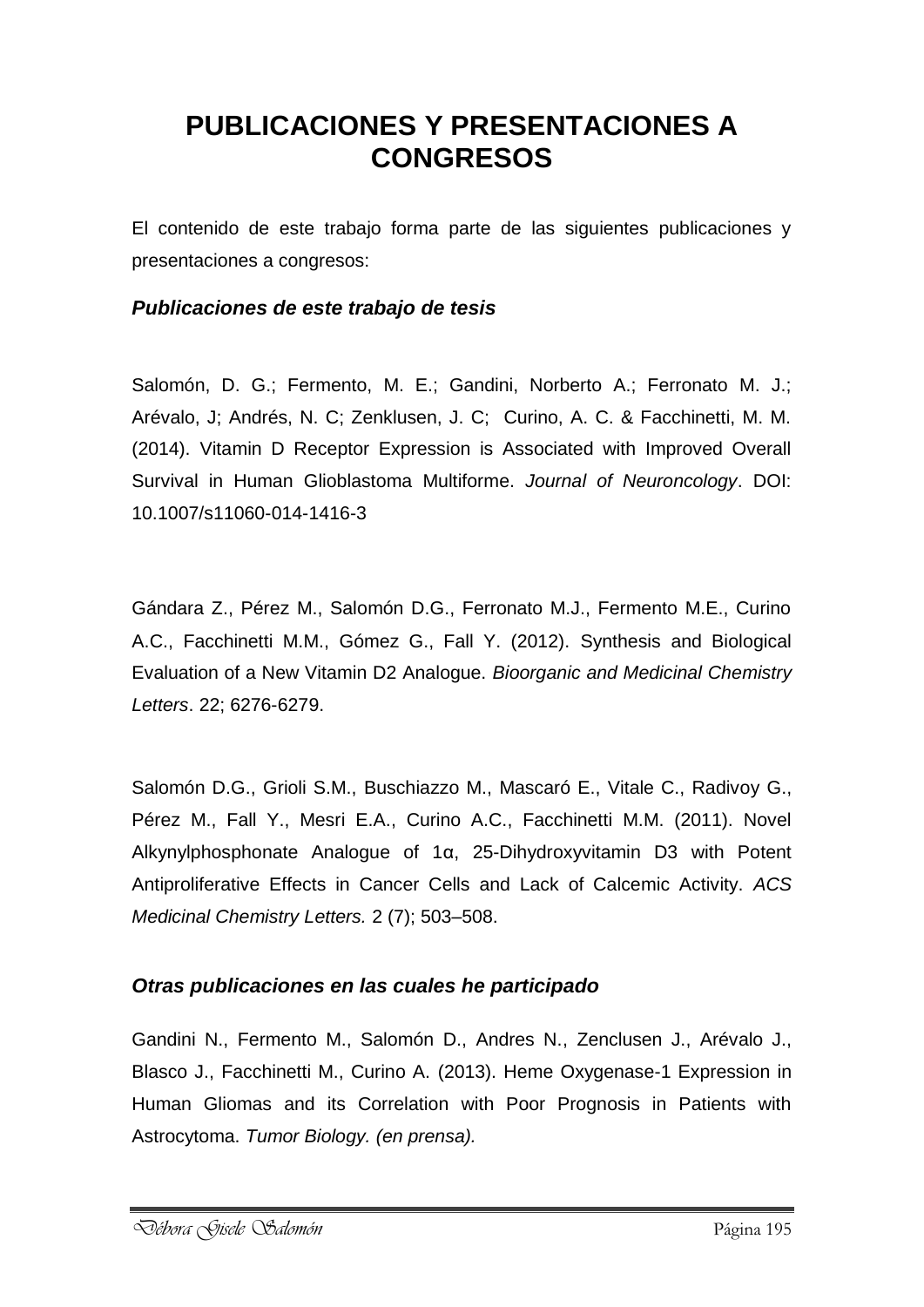Gandini N.A., Fermento M.E., Salomón D.G., Blasco J., Patel V., Gutkind S., Ryscavage A., Facchinetti M.M., Curino A.C. (2012). Nuclear Heme oxygenase-1 is associated to tumor progression in Human Head and Neck Carcinoma. *Experimental and Molecular Pathology*. 93; 237-245.

### *Presentaciones a congresos Internacionales*

Salomón D. G., Buschiazzo M., Mascaro E., Vitale C., Radivoy G., Fall Y., Curino A.C., Facchinetti M. M. The calcitriol analog EM1 has antineoplastic effects associated with VDR, p21 and p27 up-regulation. First South American Spring Symposium in Signal Transduction and Molecular Medicine (SISTAM). Los Cocos, Córdoba, Arg., 24 al 28 de Octubre 2010.

### *Presentaciones a congresos Nacionales*

Salomón Débora G, Ferronato María J, Fermento María E, Alonso Eliana N, Obiol Diego J, Mascaró Evangelina, Vitale Cristian, Fall Yagamare, Curino Alejandro C, Facchinetti María M. Estudios preclínicos del nuevo análogo de calcitriol C10. LVIII Reunión Científica Anual de la Sociedad Argentina de Investigación Clínica (SAIC). Mar del Plata, Buenos Aires, Arg., 21 al 23 de Noviembre 2013. Publicado ISSN 0025.7680.

Salomón Débora G, Fermento María E, Ferronato María J, Mascaró Evangelina, Vitale Cristian, Fall Yagamare, Facchinetti María M, Curino Alejandro C. Estudio de los efectos antitumorales de un nuevo análogo de calcitriol. LVI Reunión Científica Anual de la Sociedad Argentina de Investigación Clínica (SAIC). Mar del Plata, Buenos Aires, Arg., 16 al 19 de Noviembre 2011. Publicado ISSN 0025.7680.

Salomón Débora G, Fermento María E, Mascaró Evangelina, Vitale Cristian, Fall Yagamare, Curino Alejandro C, Facchinetti María M. Estudio de los efectos antitumorales de un nuevo análogo de calcitriol. XXVII Jornadas Nacionales De